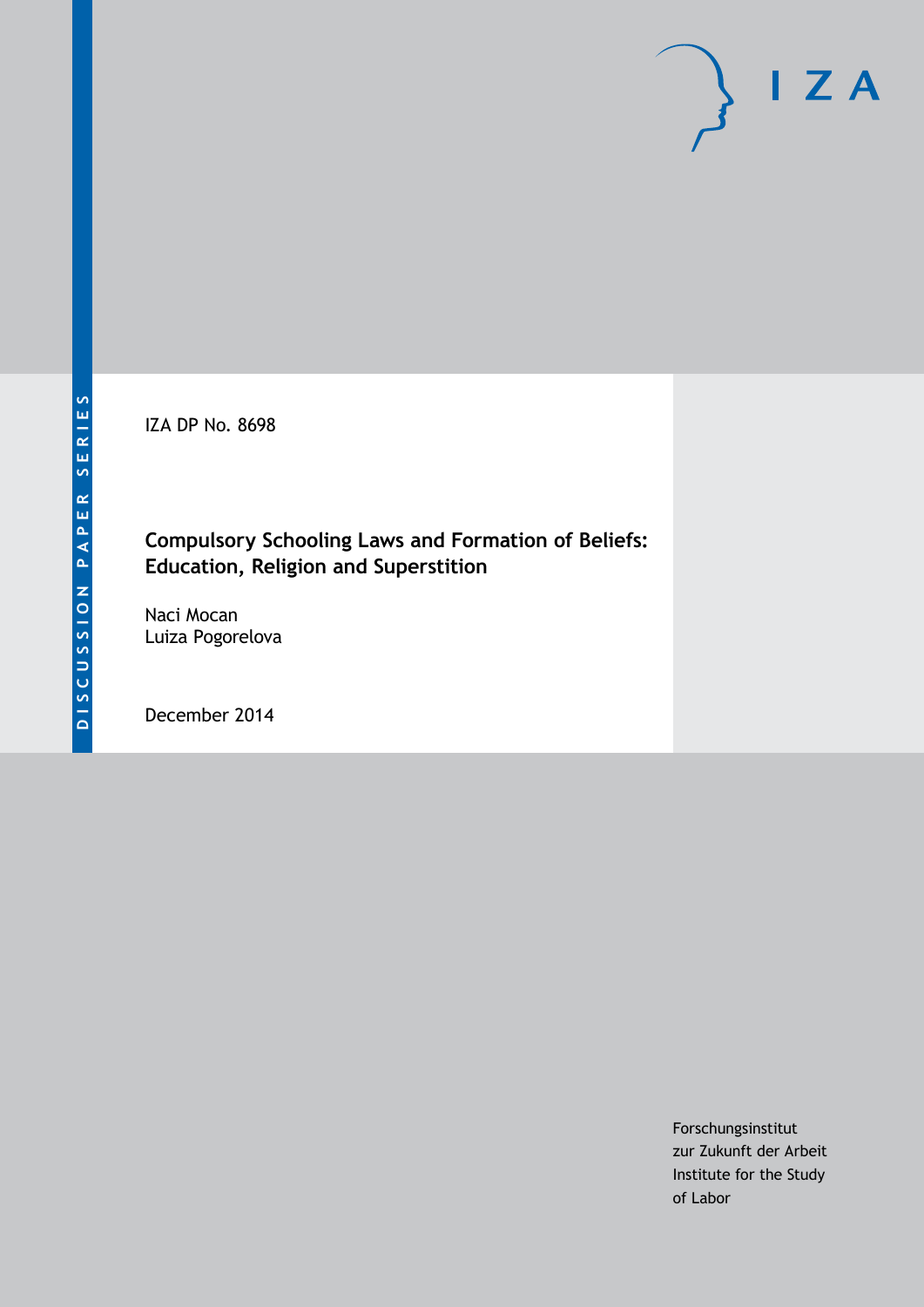# **Compulsory Schooling Laws and Formation of Beliefs: Education, Religion and Superstition**

## **Naci Mocan**

*Louisiana State University, NBER and IZA*

## **Luiza Pogorelova**

*Louisiana State University*

Discussion Paper No. 8698 December 2014

IZA

P.O. Box 7240 53072 Bonn **Germany** 

Phone: +49-228-3894-0 Fax: +49-228-3894-180 E-mail: [iza@iza.org](mailto:iza@iza.org)

Any opinions expressed here are those of the author(s) and not those of IZA. Research published in this series may include views on policy, but the institute itself takes no institutional policy positions. The IZA research network is committed to the IZA Guiding Principles of Research Integrity.

The Institute for the Study of Labor (IZA) in Bonn is a local and virtual international research center and a place of communication between science, politics and business. IZA is an independent nonprofit organization supported by Deutsche Post Foundation. The center is associated with the University of Bonn and offers a stimulating research environment through its international network, workshops and conferences, data service, project support, research visits and doctoral program. IZA engages in (i) original and internationally competitive research in all fields of labor economics, (ii) development of policy concepts, and (iii) dissemination of research results and concepts to the interested public.

<span id="page-1-0"></span>IZA Discussion Papers often represent preliminary work and are circulated to encourage discussion. Citation of such a paper should account for its provisional character. A revised version may be available directly from the author.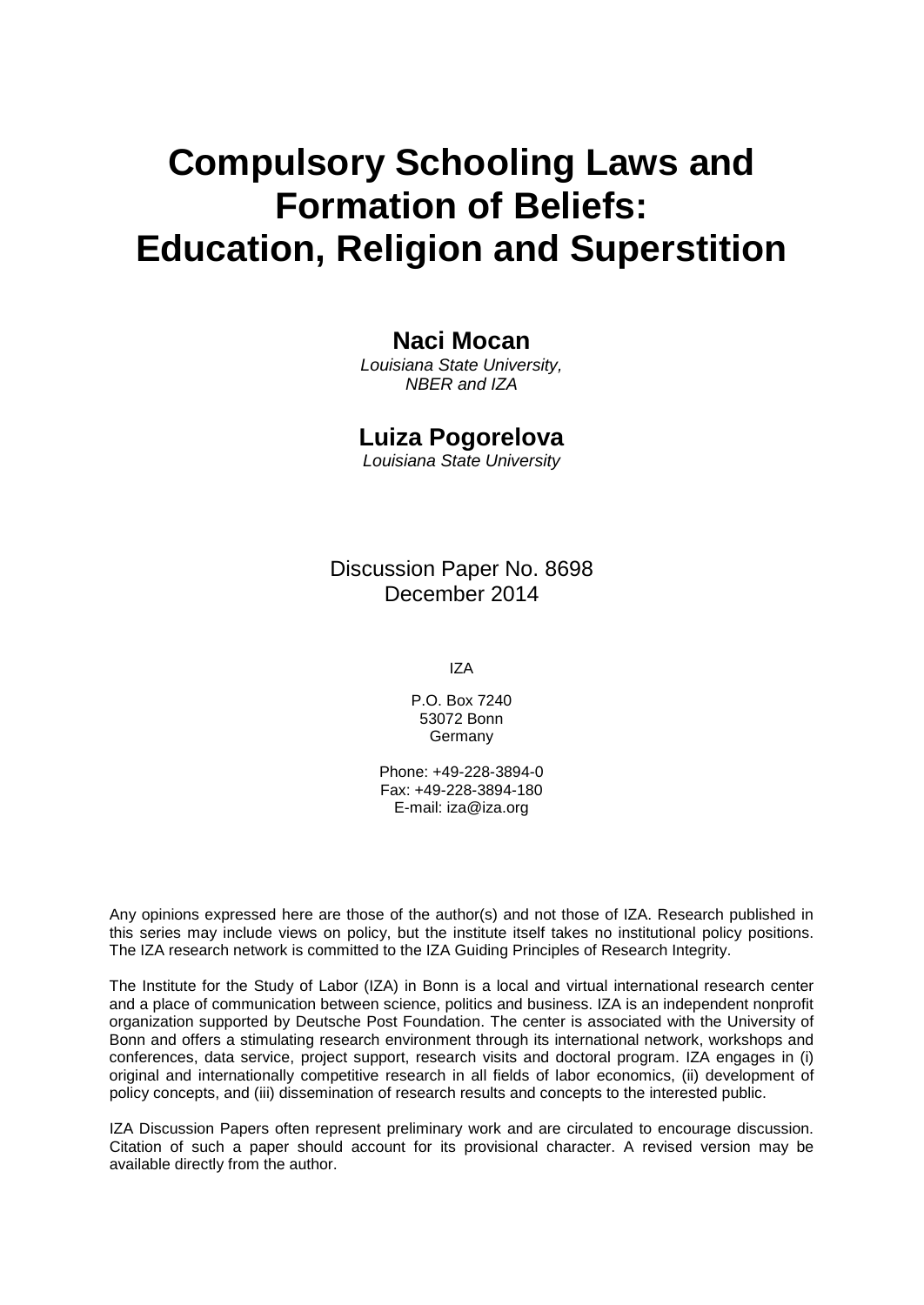IZA Discussion Paper No. 8698 December 2014

## **ABSTRACT**

## **Compulsory Schooling Laws and Formation of Beliefs: Education, Religion and Superstition[\\*](#page-1-0)**

We exploit information on compulsory schooling reforms in 11 European countries, implemented mostly in the 1960s and 70s, to identify the impact of education on religious adherence and religious practices. Using micro data from the European Social Survey, conducted in various years between 2002 and 2013, we find consistently large negative effects of schooling on self-reported religiosity, social religious acts (attending religious services), as well as solitary religious acts (the frequency of praying). We also use data from European Values Survey to apply the same empirical design to analyze the impact of schooling on superstitious beliefs. We find that more education, due to increased mandatory years of schooling, reduces individuals' propensity to believe in the power of lucky charms and the tendency to take into account horoscopes in daily life.

JEL Classification: I21, Z1

Keywords: religion, education, superstition, Europe, beliefs, praying

Corresponding author:

Naci Mocan Louisiana State University Department of Economics 3039 Business Education Complex Baton Rouge, LA 70803 USA E-mail: [mocan@lsu.edu](mailto:mocan@lsu.edu)

We thank participants of the ASREC Conference in Durham England, and Daniel Chen, Jörg Spenkuch and David Voas for helpful comments.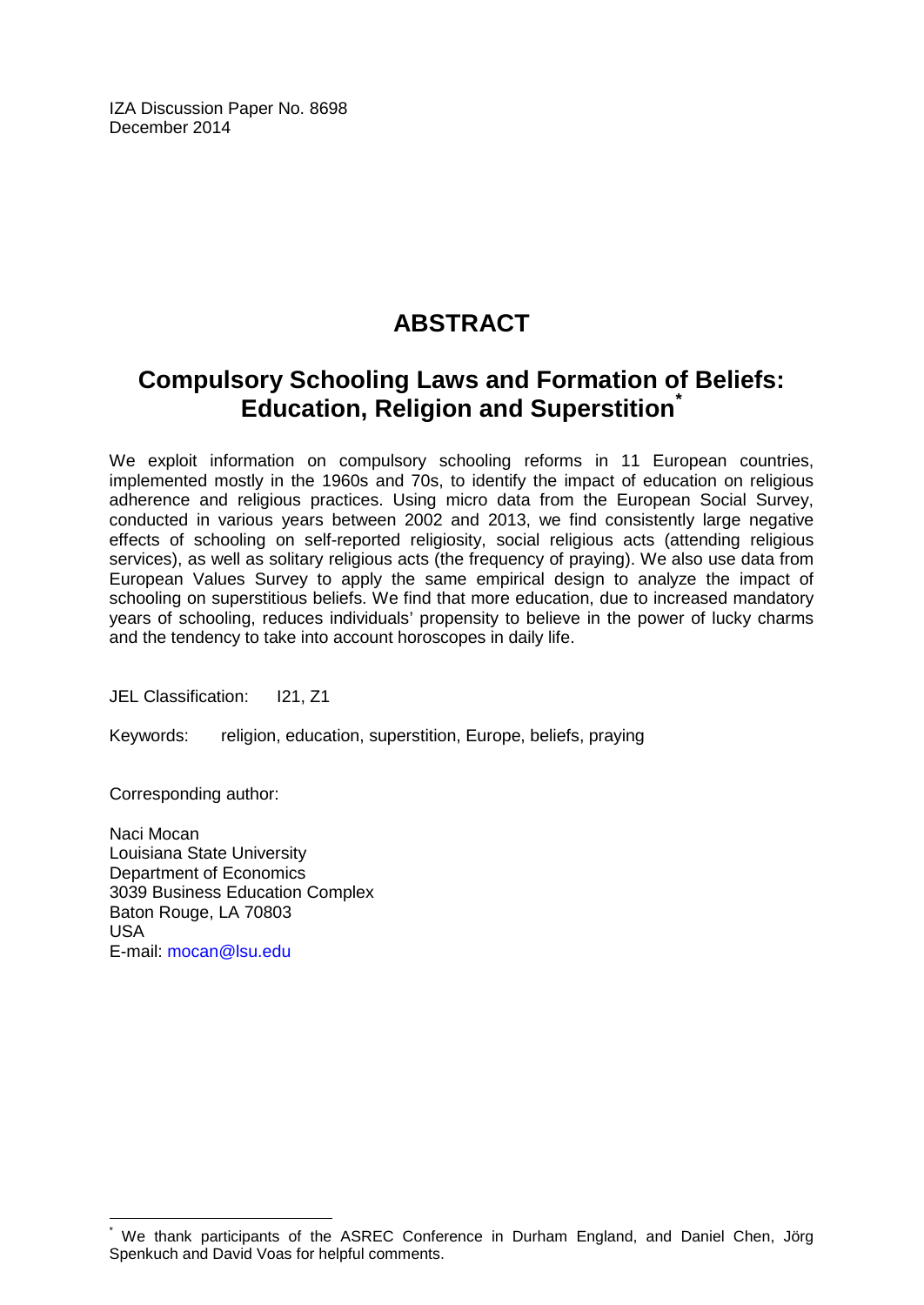## **Compulsory Schooling Laws and Formation of Beliefs: Education, Religion and Superstition**

*"The state … derives no inconsiderable advantage from [the instruction of uneducated citizens]. The more they are instructed the less liable they are to the delusions of enthusiasm and superstition, which, among ignorant nations, frequently occasion the most dreadful disorders."*

Adam Smith, *The Wealth of Nations*; V.1.189

## **I. Introduction**

Education provides substantial private benefits to individuals. For example, education increases productivity in the labor market, and raises earnings (Card 2001, Oreopoulos 2006, Mocan 2014). More educated people are healthier because they are more efficient producers of health (Chou, Liu, Grossman 2010, Grossman 2006). Also, they acquire new information better and respond to it faster in comparison to those who are less educated (Lange 2011, Price and Simon 2009). In addition, education provides social benefits in a variety of forms. Because marketable skills and employment prospects are higher if workers are more educated, education helps reduce negative externalities imposed on society through such vehicles as lower criminal activity and reduced reliance on government transfers.

If education improves cognition and the ability for critical thinking, more educated people should be less likely to believe in supernatural forces, suggesting that education should reduce religiosity. In fact, a long line of philosophers and social scientists, ranging from Durkheim to Weber, have argued that increased levels of education would diminish the need for religious adherence. Along the same lines, as summarized by Becker, Nagler and Woessmann

1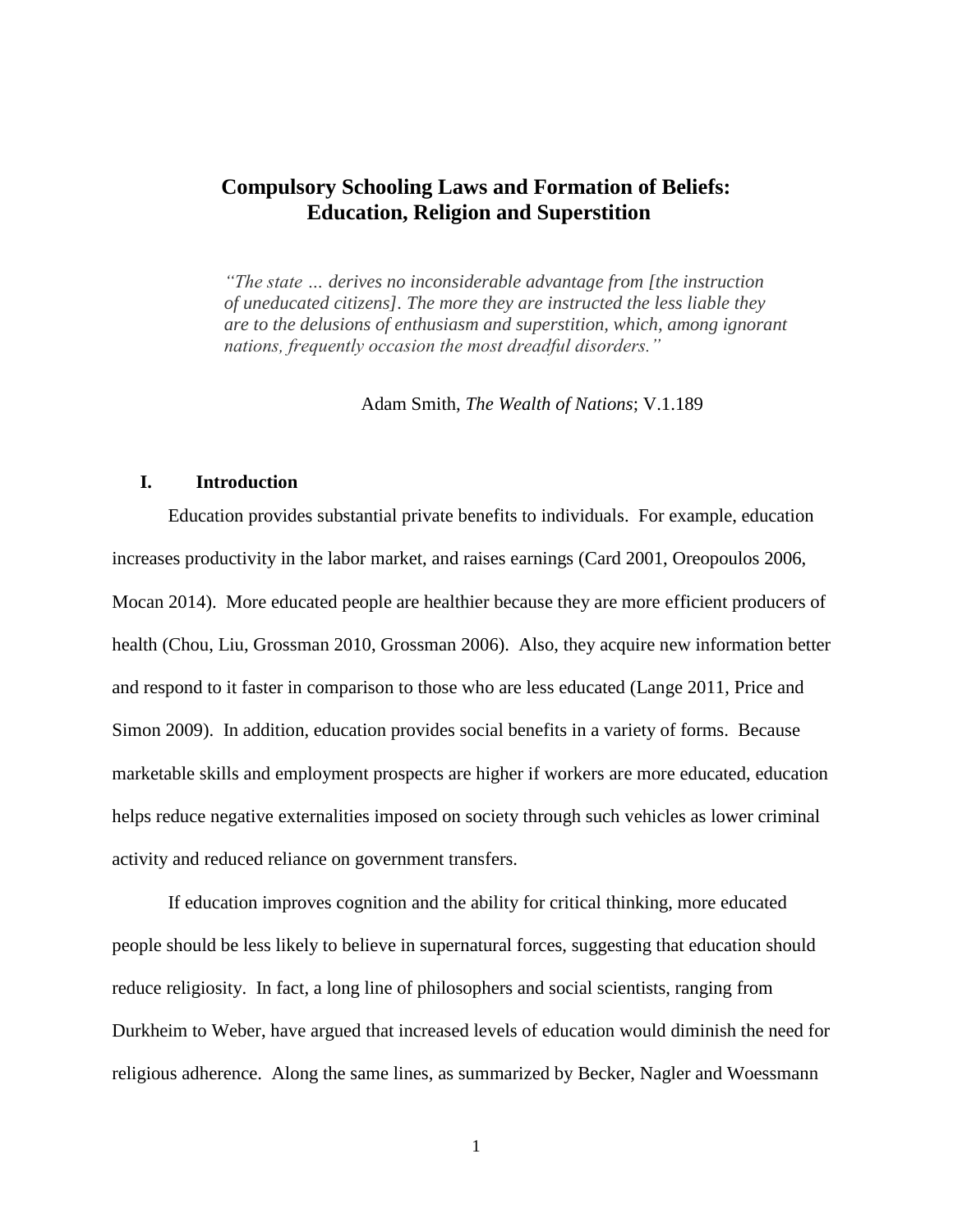(2014), increased education and advances in scientific knowledge are assumed to be leading sources of secularization of societies in Europe during the late  $19<sup>th</sup>$  and the early  $20<sup>th</sup>$  centuries.

An educated labor force has a positive influence on economic growth (Hanushek and Kimko 2000). Education can also impact economic development indirectly if education leads to secularization, democratization and enhanced civic participation. For example, an increase in cognitive ability due to education reduces the cost of civic participation (Wolfinger and Rosenstone 1980), and it produces an increase in subjective benefits of civic engagement by altering preferences in favor of democratic values.<sup>1</sup> Campante and Chor (2012a,b) underline the interplay between schooling, economic conditions and political participation. More generally, Botero, Ponce and Shleifer (2012) show evidence supporting the hypothesis that better educated people are more likely to be troubled by the misconduct of government officials and that they are more engaged in monitoring the functioning of the government.

At a cross-section of countries, education, the degree of religiosity, the level of economic development and the extent of democracy are correlated. More educated countries on average tend to be less religious. They also have stronger democracies as well as higher per capita incomes. It is, of course, not possible to draw cause-and-effect inference from such crosscountry data regarding the impact of education on religiosity and other outcomes. This is because the extent of religiosity of a country, the level of economic development and democracy are endogenous and they potentially influence each other. Thus, a credible empirical design necessitates some exogenous change in education that can be used to analyze the relationship between education and religion.

We use exposure to compulsory schooling reforms in 11 European countries as a source of exogenous variation and show that exposure to these education reforms increased the years of

 $\overline{\phantom{a}}$ 

 $1$  See Dee (2004) for a detailed discussion.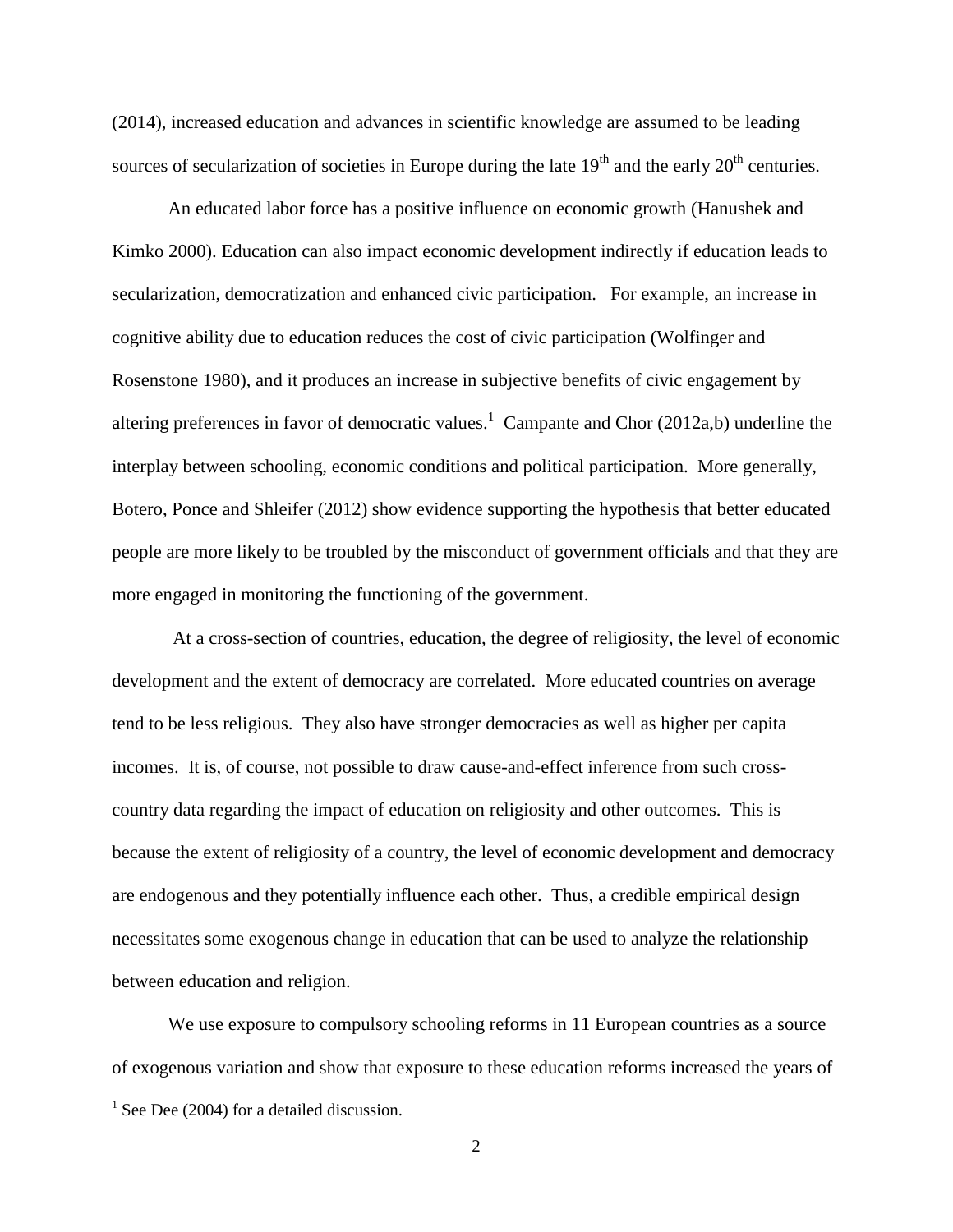completed education. Employing micro data from the European Social Survey (ESS) we analyze how individuals' propensity to identify themselves as religious and the extent of their religious activities are impacted by their education levels. The ability to analyze both *self-declared religiosity* and the extent of *religious activity* (e.g. attending religious services and praying) is important. This is because some previous research reported a positive association between education and church attendance, which can be attributed to the premise that education increases the returns to social activities. According to this hypothesis, the more educated attend religious services more often not because education enhances religiosity but because the more educated benefit more from attending religious services due to its network benefits (Glaeser and Sacerdote 2008). Because we have data on the frequency of attending religious services as well as data on various measures of self-reported religiosity and the frequency of praying, we can investigate the impact of education on various dimensions of religiosity, ranging from solitary religious acts (praying) to social religious acts (attending religious services).

In the second part of the paper we utilize data from European Values Survey for the years 1999 and 2008 to investigate the impact of an increase in education on *superstitious beliefs*, prompted by the same compulsory education reforms in Europe. We analyze whether additional years of schooling alter individuals' beliefs in horoscopes and lucky charms and the extent to which people take into account horoscopes in their daily lives.

The origins of superstitious beliefs have been investigated by psychologists, sociologists and anthropologists since the late  $19<sup>th</sup>$  century. As summarized by Vyse (2014), theories have been developed to explain the reasons behind superstitious beliefs and practices, ranging from the significance of uncertainty about the future to the impact of a society's culture and collective psychology. Religion and superstition are related in that both involve believing in supernatural

3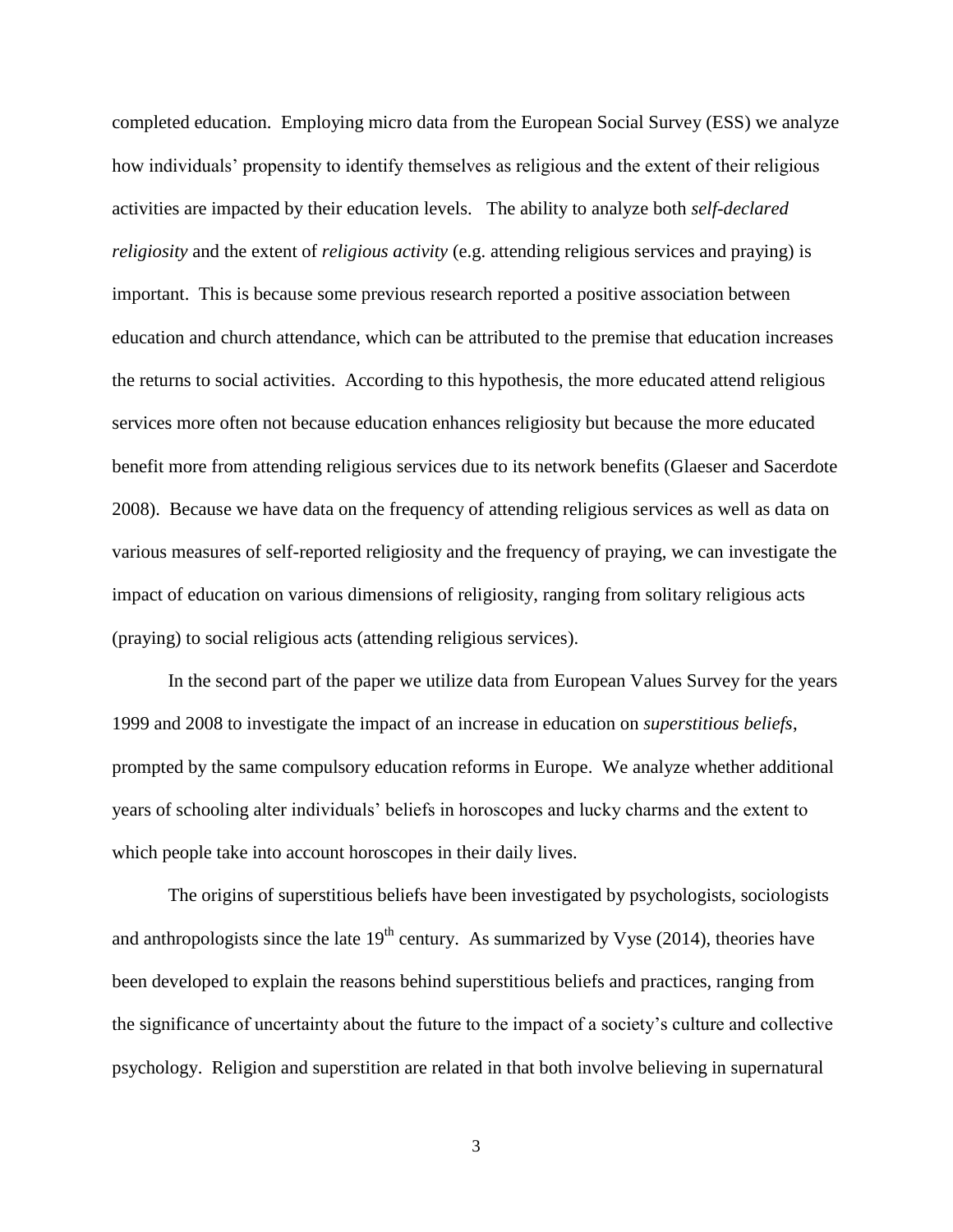forces and there is overlap between the two. For example, in many societies the practice of superstitious acts has religious connotations, and organized religions have ceremonies that are borrowed from superstitious rites (also called *magic*) of pagan cultures. For example, Vyse (2014, p. 13) writes that:

During the  $16<sup>th</sup>$  and much of the  $17<sup>th</sup>$  centuries, religious objects were the source of much magic. To encourage converts to a new religious order, the priests of the medieval church in England found it necessary to incorporate a large measure of pagan supernaturalism. Anglo-Saxons commonly worshipped wells, trees, and stones; eventually a wide variety of powers were attributed to the consecrated objects of the church. Holy water was a particularly versatile agent. To avail themselves of its reputed curative powers, parishioners often drank it, sprinkled it on children's cradles or on ailing cattle, and splashed it on their houses to ward off evil spirits and protect against lightning.

Another example of superstition intermingling with religion is the practice of "faith healing" which has a long tradition in the Roman Catholic Church. Over the centuries thousands of Catholics have traveled all over the world to be healed by miracle cures, and as detailed in Woodward (1990), to this day, to be declared as a saint by the Vatican, the candidate is required to have performed some miracle which is generally the magical treatment of a medical condition (Vyse 2014, p. 7).

Using exposure to education reforms as an instrument for years of education, we find large negative effects of schooling on self-reported religiosity, the frequency of praying and attending religious services. For example, one additional year of schooling reduces individual's

4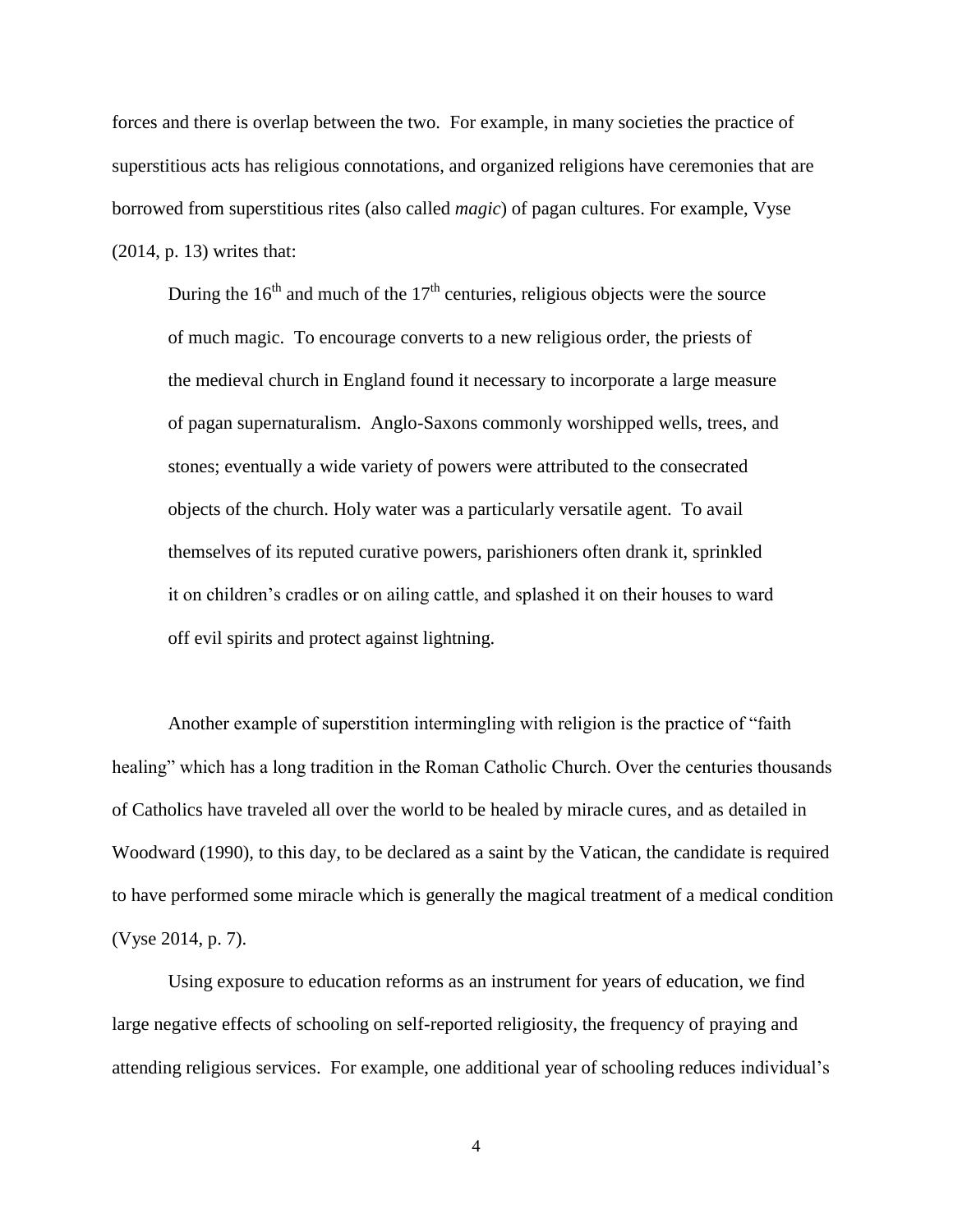propensity to pray every day by about 10 percentage points. Likewise, an additional year of fulltime education reduces the propensity to attend religious services at least once a week by 10 percentage points. We also find that schooling reduces the propensity to believe in the protective power of lucky charms, and it decreases the tendency consult horoscopes, and to take into account horoscopes in daily life.

In Section II we provide a brief overview of the existing literature. Section III presents the empirical design and the data sets. Section IV presents the results and Section V is the conclusion.

## **II. Existing Literature**

 $\overline{a}$ 

It has long been argued that as standards of living go up and people become more educated and more analytically oriented, the need to rely on supernatural forces should diminish, both in the form of believing in superstition and participating in organized religion. This view dates back to the works of Hume, Marx, and Weber, among others. Recent laboratory experiments support the hypothesis that analytic processing can promote religious disbelief (Gervais and Norenzayan 2012).<sup>2</sup> Nonetheless, empirical evidence in support of negative effect of education on religiosity is mixed.

Earlier studies often documented a positive relationship between education and religious activity (Iannaccone 1998). Similarly, in their cross-country analysis McCleary and Barro (2006) find that religiosity is positively associated with education. Using the World Values Survey data over 80 countries ranging 1981 to 2001 as well as other data sets spanning longer

 $2<sup>2</sup>$  In addition to potentially influencing individual beliefs and preferences, education increases the opportunity cost of time and accessibility of social activities that are substitutes to organized religious activities. Relatedly, Gruber and Hungerman (2008) show that church attendance and going to the mall are two competing, substitute activities.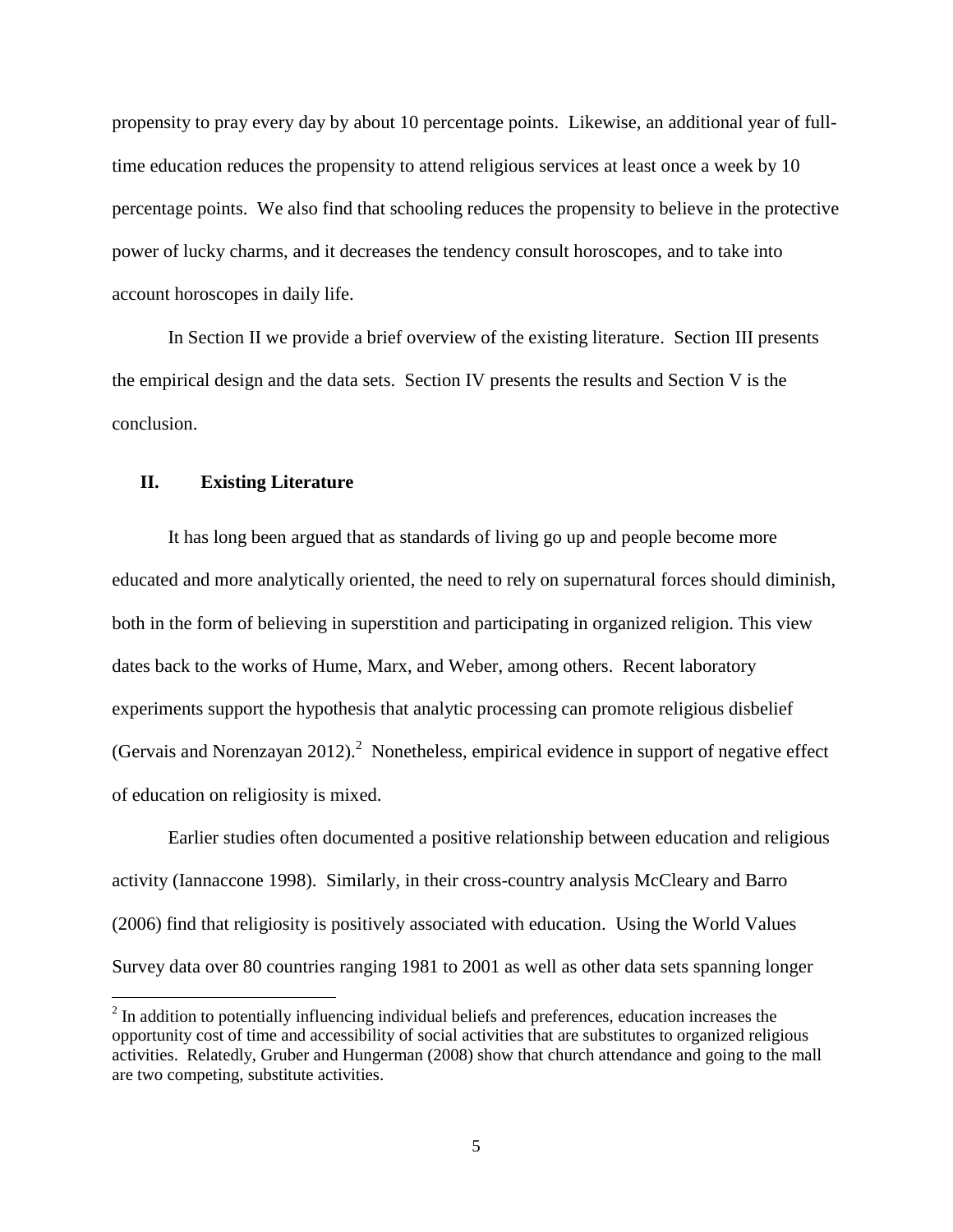periods, Norris and Inglehart (2004) describe the evolution of religious participation, religious values and beliefs by country. They present evidence that while advanced industrial societies, which have high average education, have generally trended away from religiosity, the same is not true for developing countries that have low education levels.

Franck and Iannaccone (2013) analyzed a panel of 10 developed countries, for which a measure of church attendance was created in five-year intervals between the 1920s and the 1990s. While they could not find an impact of country education on average church attendance, they reported a negative relationship between average school spending and church attendance. Becker et al. (2014) used data from 61 German cities over eight waves between 1890 and 1930. Controlling for city fixed-effects they found that an increase in advanced-school enrollment in those cities was negatively related to Protestant church attendance.

Using micro data of the British National Child Development Study, Brown and Taylor (2007) reported a positive relationship between church attendance and individual's education. Arias-Vazques (2012) employed data from the Monitoring the Future survey in the U.S. and used child labor and compulsory attendance laws as an instrument for schooling. He found a negative impact of education on religiosity. Hungerman (2014) ran province-year level regressions for Canada and reported that the fraction of people with no religious affiliation in a province went up if average education was higher (due to province-level education reforms, enacted mostly in the 1950s and 1960s). Cesur and Mocan (2013), which is similar to our paper in design, employed individual-level data from Turkey. They investigated the impact of increased education, due to an education reform that changed the compulsory years of schooling from 5 to 8 years. They found that an increase in educational attainment decreased women's propensity to identify themselves as religious, lowered their tendency to wear a religious head cover (head scarf, turban

6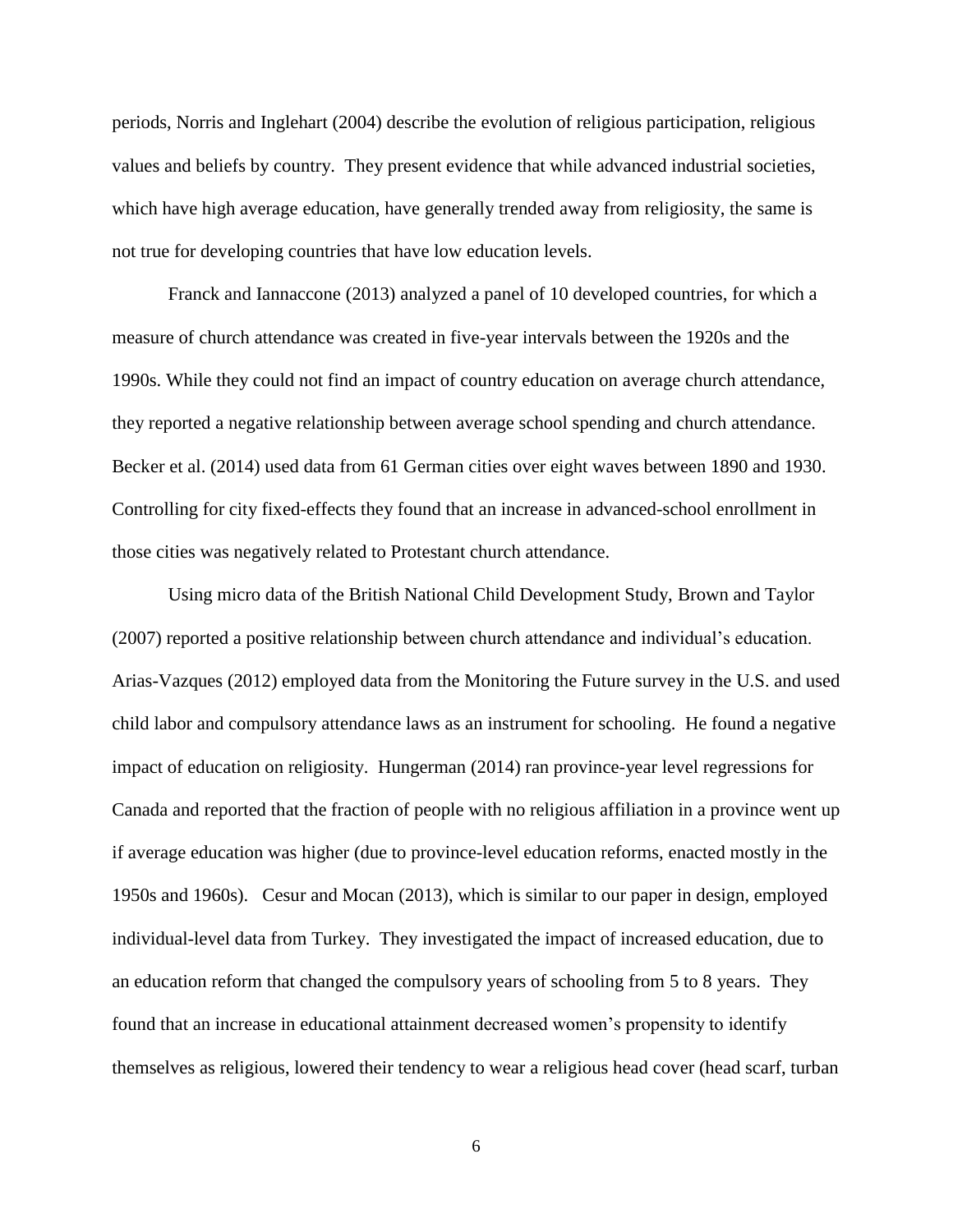or burka), increased the tendency for modernity, and decreased their propensity to vote for an Islamic party.

Since the late 1960s, researchers have been investigating the predictors of superstition. These studies typically use surveys of beliefs, based on small samples. For example, Jahoda (1968) surveyed 280 male students from the University of Ghana to analyze the relationship between the strength of their supernatural beliefs and the type of coursework taken and the length of residence at the University. He could not find a significant relationship between any particular type of course taken or the tenure at the university and magico-mythical beliefs of the students. On the other hand, using a sample of 113 students, 352 university professors and 251 members of the general public, Otis and Alcock (1982) reported that university professors are significantly more skeptical than students and members of the general public regarding paranormal phenomena. Pennycook et al. (2012) conducted two analyses based on 223 and 267 people, respectively, and reported that an analytic cognitive style was negatively associated with religious and paranormal beliefs.<sup>3</sup> In a study that used a larger sample, Aarnio and Lindeman (2005) examined the responses of 3,141 Finnish students from 14 universities and six vocational schools and found that university students had weaker paranormal beliefs than vocational students and that those majoring in medicine and psychology had the weakest and those in education and theology had the strongest paranormal beliefs. In summary, these studies, generally suggest that education is negatively correlated with beliefs in superstition and paranormal forces. Another regularity reported by previous work is that women have stronger religious and superstitious beliefs than men.

l

<sup>&</sup>lt;sup>3</sup> Paranormal beliefs are those hypothetical occurrences and processes that are considered as impossible by current scientific knowledge. These include extrasensory perception such as psychic ability. Some analysts include beliefs in magic, superstition, astrology as well as religion into this category (Irwin 1993).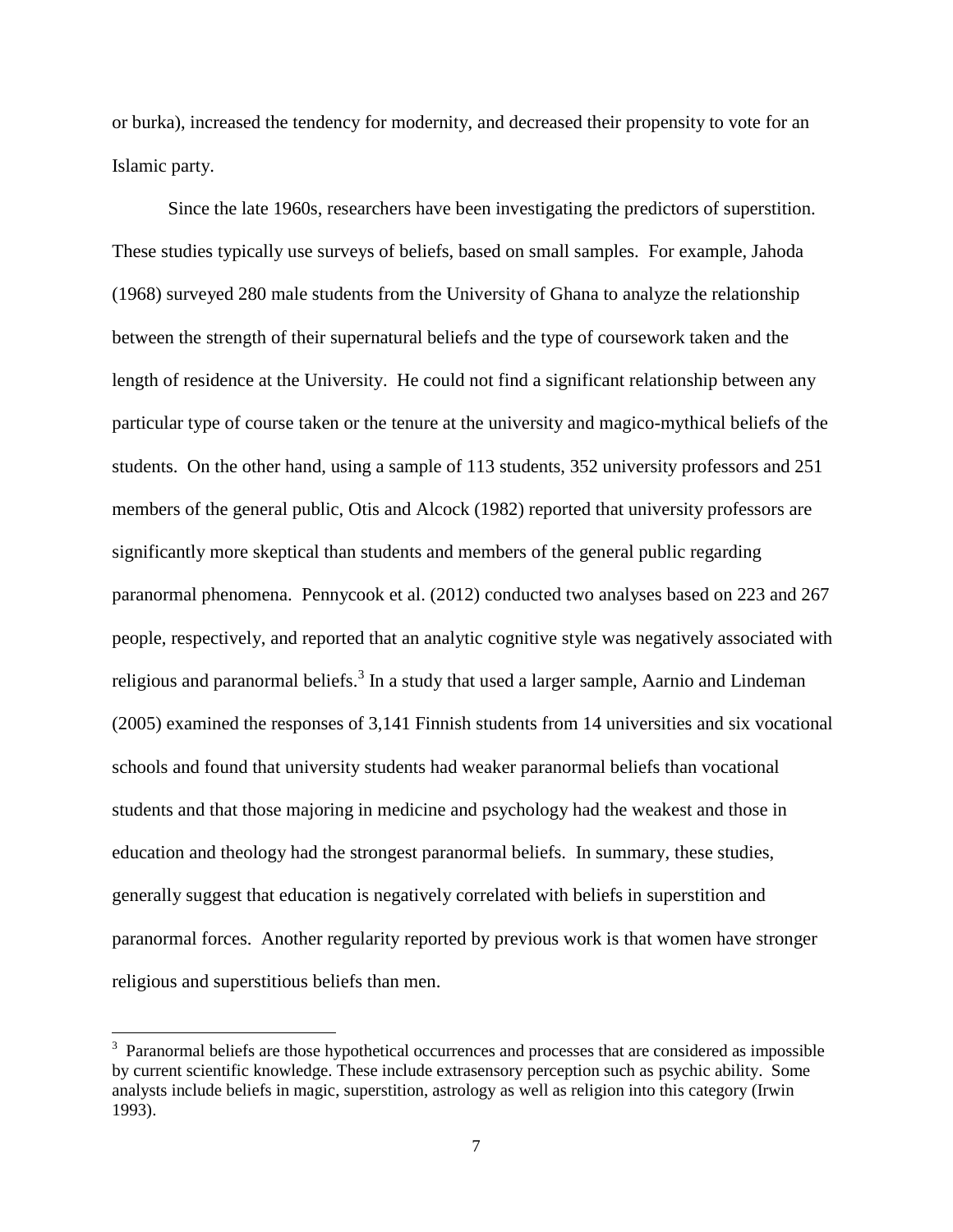In this paper, we examine how education impacts individuals' propensity to identify themselves as religious, the frequency of their attendance to religious services and the intensity of praying. Having different measures of religiosity allows for an analysis of the effect of education on both social (religious service attendance) and private (praying and self-reported religiosity) religious outcomes. We also analyze the extent to which people' superstitious beliefs are influenced by their education. In order to establish a causal link between education and religiosity and superstition, we use exposure to a compulsory schooling reform as a source of exogenous variation in people's educational attainment.

## **III. Empirical Strategy**

The relationship of interest between education and religiosity or superstition is given by Equation (1).

$$
R_{ikct} = \beta_0 + \beta_1 E ducation_{ikct} + X'_{ikct} \Omega + \mu_c + \eta_t + \epsilon_{ikct},
$$
\n(1)

where  $R_{ikct}$  denotes a particular outcome, such as self-reported religiosity, the frequency of attendance to religious services, the frequency of praying, or various indicators of superstitious beliefs, for individual  $i$ , born in year  $k$  and country  $c$ ; interviewed in country  $c$  and year  $t$ . Education<sub>ikct</sub> stands for the number of completed years of full-time education of the individual, and  $\mu_c$  and  $\eta_t$  represent dummies for the individual's country of residence and year of survey, respectively. The vector  $X'_{ikct}$  stands for personal characteristics and includes linear and quadratic terms of age, sex, and ethnic minority status, as well as indicators for whether the respondent is married, working, and lives in a city. Vector  $X'_{ikct}$  also includes controls for basic household characteristics such as the number of household members, the presence of children in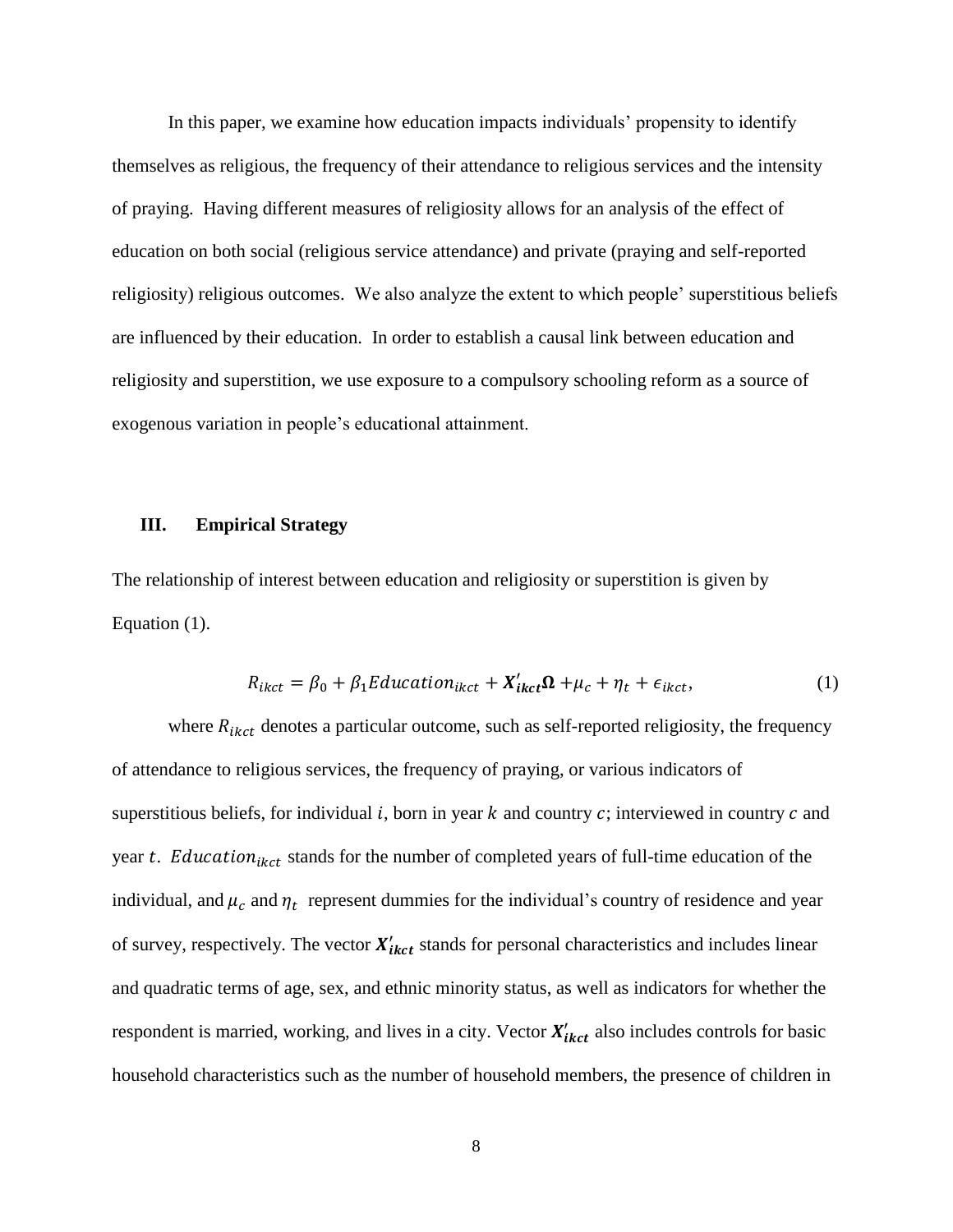the household, as well as parental background measures such as parent employment and education, and whether individual's mother is an immigrant. In the main specification we only include exogenous control variables of age, sex, ethnic minority status, residential location and mother's immigration status. In robustness analyses we add to the models all available control variables, including those that can potentially be influenced by education, such as marital status and work status. The results do not change by the inclusion of this larger set of covariates. We also estimate models that control for potential country-specific trends in religiosity. This is done by adding interaction terms between country dummies and year of birth to the main specification.

The error term  $\epsilon_{ikct}$  in Equation (1) is likely to contain unobserved and hard-to-measure individual attributes that influence both the individual's education and religiosity, which induces bias in the coefficient on education in a straightforward OLS estimation. An additional source of bias may arise from the measurement error in the reported number of completed years of fulltime education, which would attenuate the coefficient of education. To uncover the causal relationship between education and religiosity, we use individuals' exposure to a compulsory schooling reform as an instrument for reported years of full-time education completed.

The European countries we use in this paper have implemented education reforms, mostly in the 1960s and the 1970s, that increased the mandatory years of schooling by one or more years. While some cohorts of children were impacted by these law changes, those who just missed the age cut-off of the law, were exempt from the mandate. Thus, children who were different in age by 2 or 3 years were exposed to different levels of compulsory schooling, which had an impact on their educational attainment.

9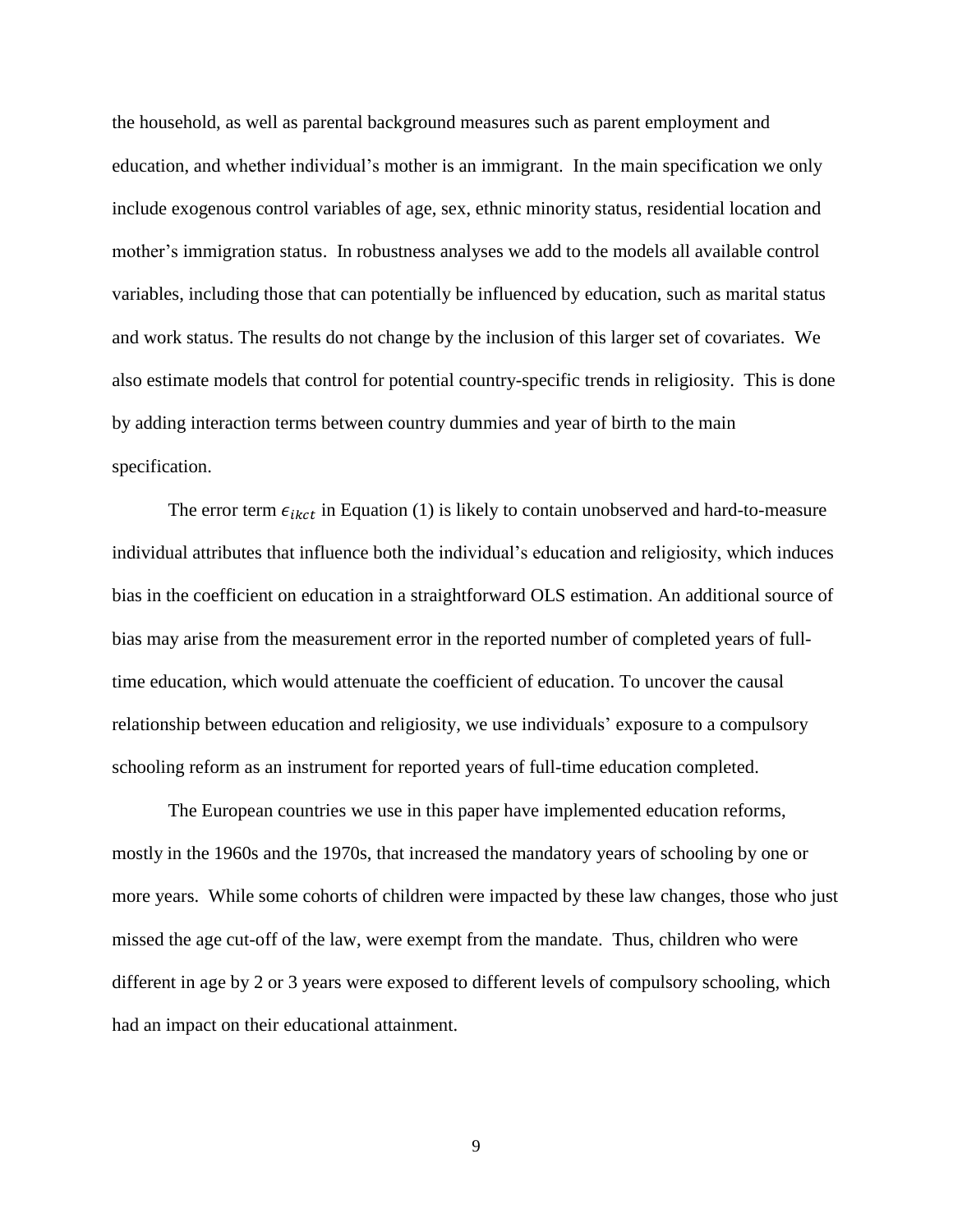The first stage regression below specifies the impact of exposure to the reform on completed schooling.

$$
Education_{ikct} = \gamma_0 + \gamma_1 Reform_{kc} + X'_{ikct} \Omega + \mu_c + \eta_t + \xi_{ikct}, \tag{2}
$$

where  $Reform_{kc}$  is an indicator for whether the individual born in year k was treated by a compulsory schooling reform in country  $c$ . It takes the value of one if the person was born after the birth year of the first cohort potentially affected by the reform, and zero if the person was born before the cut-off. We omit individuals who were at the age cut-off of the law when the law was enacted (the pivotal cohort) because the extent of this cohort's exposure to the education reform is unclear. We select individuals born up to four years before the pivotal cohort and up to four years after the pivotal cohort as our control and treatment groups, respectively. This window is small enough to avoid the potentially confounding effects of other societal changes that may have taken place, but large enough to provide sample sizes that allow the models to be estimated with power. The estimated standard errors are clustered at the regional level, which provides 100 clusters.<sup>4</sup> Clustering at the country-year of birth-treatment level generated very similar standard errors.

Because the respondents cannot choose the date of their birth, it is plausible to assume that their exposure to an education reform is uncorrelated with their unobserved personal characteristics that would determine both religiosity and the length of acquired schooling. However, by construction of the sample, individuals in the control group are a few years younger

 $\overline{\phantom{a}}$ 

<sup>&</sup>lt;sup>4</sup> The ESS data report the region of the interview in each country, although this variable is not always consistent across rounds of the ESS surveys. For example, in the first four rounds ESS divides Belgium into three regions: Flemish, Brussels, and Walloon. For rounds 5 and 6, Belgium is divided into 11 smaller regions that correspond to the NUTS 2 classification. We aggregated these 11 regions into Flemish, Brussel, and Walloon to be compatible with the first four rounds.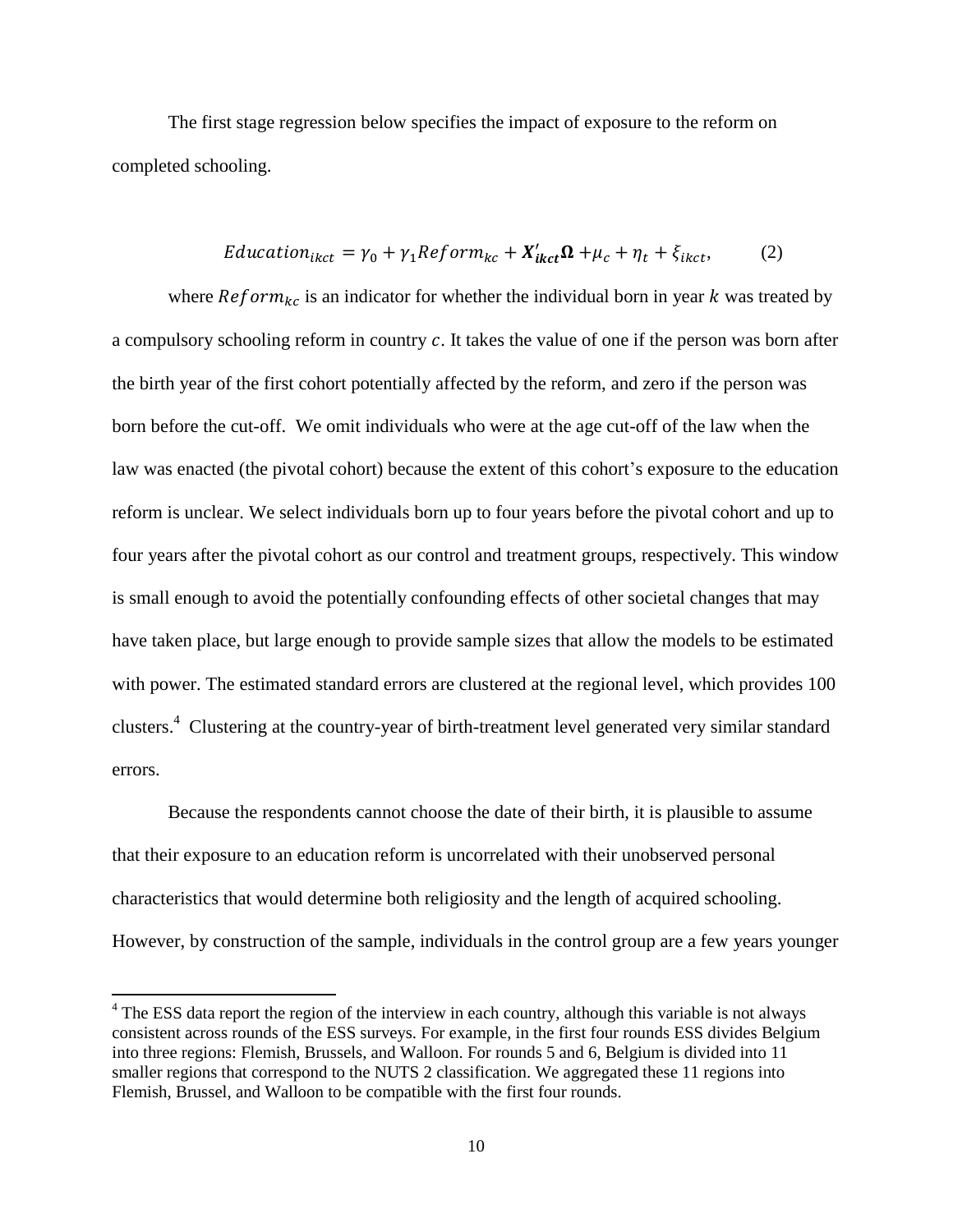than those in the treatment group. If people born later are less religious regardless of their acquired education, then the effect of education on religiosity will be overstated. For example, the model of the Azzi and Ehrenberg (1975) predicts that agents will invest more in religious capital when they are close to the end of their life cycle, because the gains of religious investment are only realized after death. Alternatively, religiosity can increase with age as a result of habit or taste formation (Iannaccone 1998). In our analyses the average age difference between the treatment and control groups is four years in the ESS sample, and seven years in the EVS sample, suggesting that any detected impact of education is unlikely due to cohort differences.<sup>5</sup> Furthermore, the models control for age and its quadratic.

## *Education Reforms in Europe*

 $\overline{\phantom{a}}$ 

The information on education reforms was collected from several sources, initially from the tables and data appendices of recent papers that use European compulsory education reforms as a source of identification.<sup>6</sup> We have also consulted other sources, including the Education Reforms Database compilation by Garrouste (2010) and the Eurydice database on education systems in Europe. The choice of countries included in the analysis was limited by two concerns. First, in order to avoid the potentially confounding effects of aging on religiosity, we restrict the sample to people who are younger than 65. Because the European Social Survey (ESS) was administered from 2002 to 2013, we cannot use the reforms that were implemented in the early  $20<sup>th</sup>$  century because even older people in our sample would not have been born yet. Second, we chose the

<sup>&</sup>lt;sup>5</sup> With the exception of Germany and the United Kingdom, the education reforms covered the entire nation at the same time, which prevents us from including year of birth dummies once we control for year-of-survey fixed effects.

<sup>&</sup>lt;sup>6</sup> Examples are Brunello et al. (2009), Brunello et al. (2013), Borgonovi et al. (2010), Fort et al. (2011), Grenet (2013), Pischke and Wachter (2008), Clark and Royer (2013).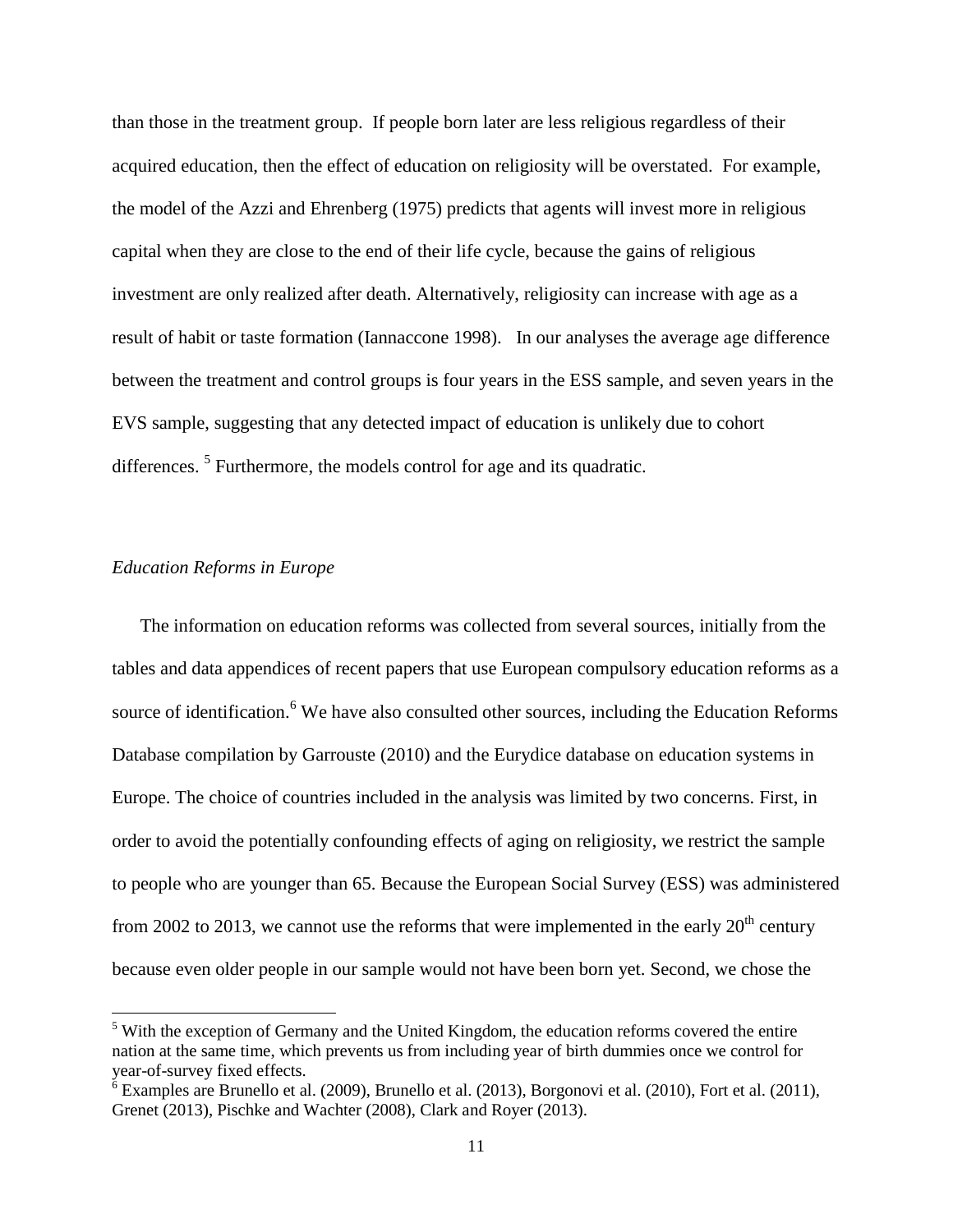compulsory schooling laws for which we could clearly identify the first potentially affected cohort. For example, Sweden and Norway are excluded because in these countries there was a gradual experimental implementation preceding the full reform. We exclude the Netherlands, Czech Republic and Portugal because in these countries several education reforms took place during a relatively short period.<sup>7</sup> Finland is excluded because as noted by both Kerr et al. (2013) and Pekkarinen (2008), the gradually-implemented 1972-1977 reform did not in practice increase the length of compulsory schooling. Finally, in case of Italy, the quality of enforcement for the education reform of 1963 is unclear. We provide details on information sources for each of the reforms and the explanation of choice for the year of birth of the first potentially affected cohort in Appendix B.

Table 1 presents the countries that are included in the analysis along with key information on their education reforms. For each country we report the date of the reform, the year of birth of the first cohort affected by the reform, as well as the change in the number of years of compulsory schooling and the change in the minimum school leaving age. The reforms have increased compulsory education by 1 to 4 years and the first affected cohorts were born as early as 1942 (Schleswig-Holstein, Germany) and as late as 1970 (Belgium). The overwhelming majority of the individuals in the sample (98 percent), however, are born after World War II.

In case of Germany, the increase in the years of compulsory schooling from 8 to 9 years (corresponding to an increase in minimum school leaving age from 14 to 15) took place at different points in time in ten different regions of West Germany. We used the coding of the reforms and of the first cohorts affected from Pischke and Wachter (2005). Since neither the

l

<sup>&</sup>lt;sup>7</sup> For example, for Portugal, combining information from Fort (2006) and Garrouste (2010) produces the following changes in compulsory schooling in the  $20<sup>th</sup>$  century: in 1956 (increased from 3 years to 4, for boys only), in 1960 (from 3 to 4, extended for girls), in 1964 (from 4 to 6), in 1973 (from 6 to 8, not fully implemented), and in 1986 (from 6 to 9).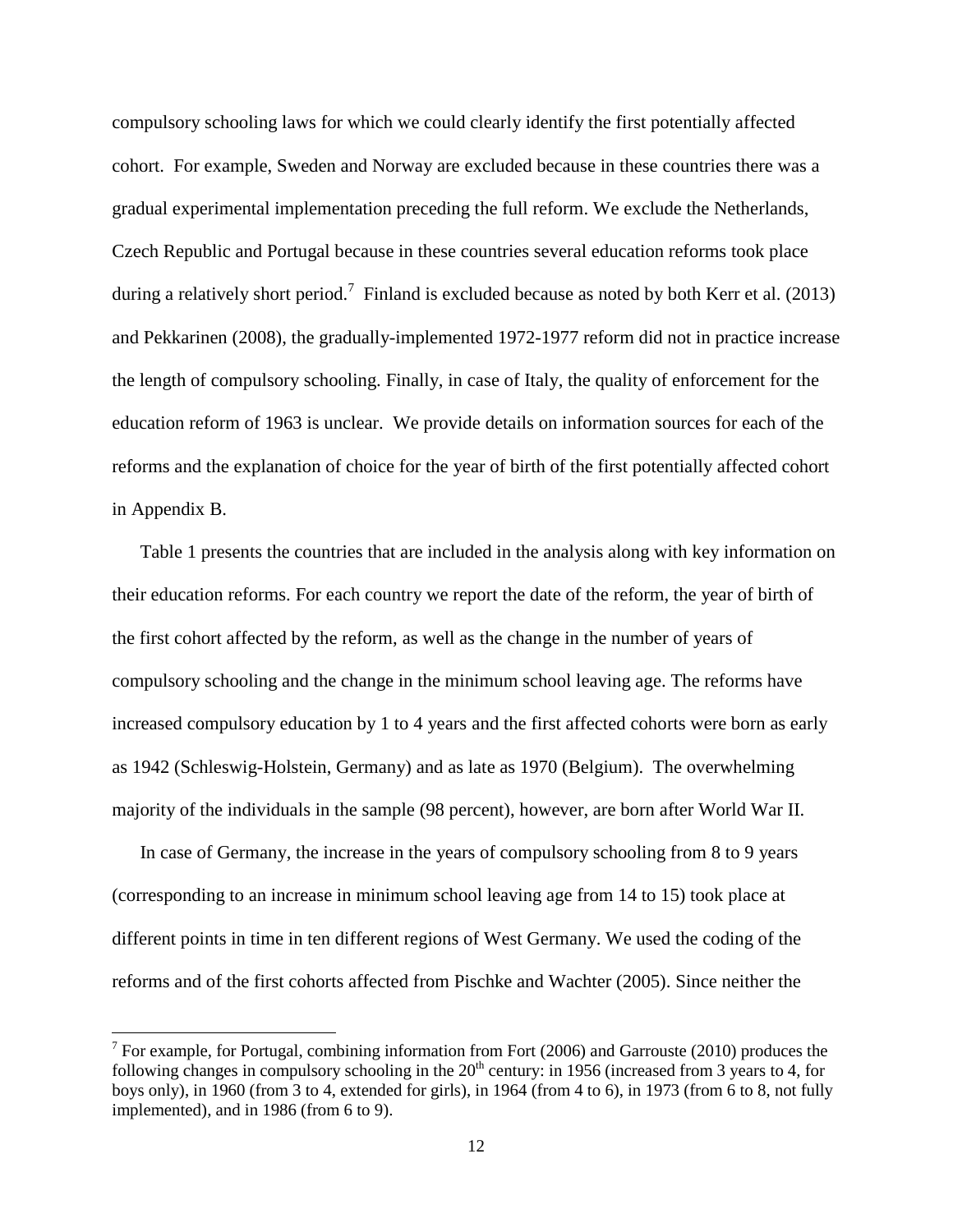birth region of the respondent nor the region of residence at the time of schooling is reported in the ESS, we use the current region of residence as a proxy for region of residence at the time of schooling. This introduces measurement error, possibly attenuating the effect of the exposure to the reform on years of completed full-time education.<sup>8</sup>

Other researchers have investigated the impact of these European education reforms on some health outcomes. For example, Brunello, Fabbri and Fort (2013) used the same design and analyze the impact of education on body mass index in selected European countries. They determined the reform date in Austria as 1962. Fort, Schneeweis and Winter-Ebmer (2011), however, write that the reform law in Austria was passed in 1962, but it was implemented on September 1, 1966 (Fort et al. 2011, p. 39). Thus, we chose 1966 as the effective date of the reform in Austria.

## *Religiosity data*

l

We use six currently available rounds of the European Social Survey (ESS). These six rounds of the ESS were conducted in various years between 2002 and 2013 and cover 35 European countries, 11 of which are included in our sample. These countries are Austria, Belgium, Denmark, France, Germany, Greece, Hungary, Ireland, Poland, Spain, and the United Kingdom. The core module of the survey is administered in all rounds and asks the respondents about their socio-economic circumstances, health, well-being, human values, and political engagement, as well as about their religiosity. We restrict the sample to non-immigrants, who are

<sup>&</sup>lt;sup>8</sup> The extent of this concern can be gauged by using the following question from the first round of the ESS: "How long have you lived in this area?" Only 18% of German respondents in the first round stated that they lived in the area since age 14. Still, this number may be overestimating regional migration because the exact meaning of "area" in the question is unclear.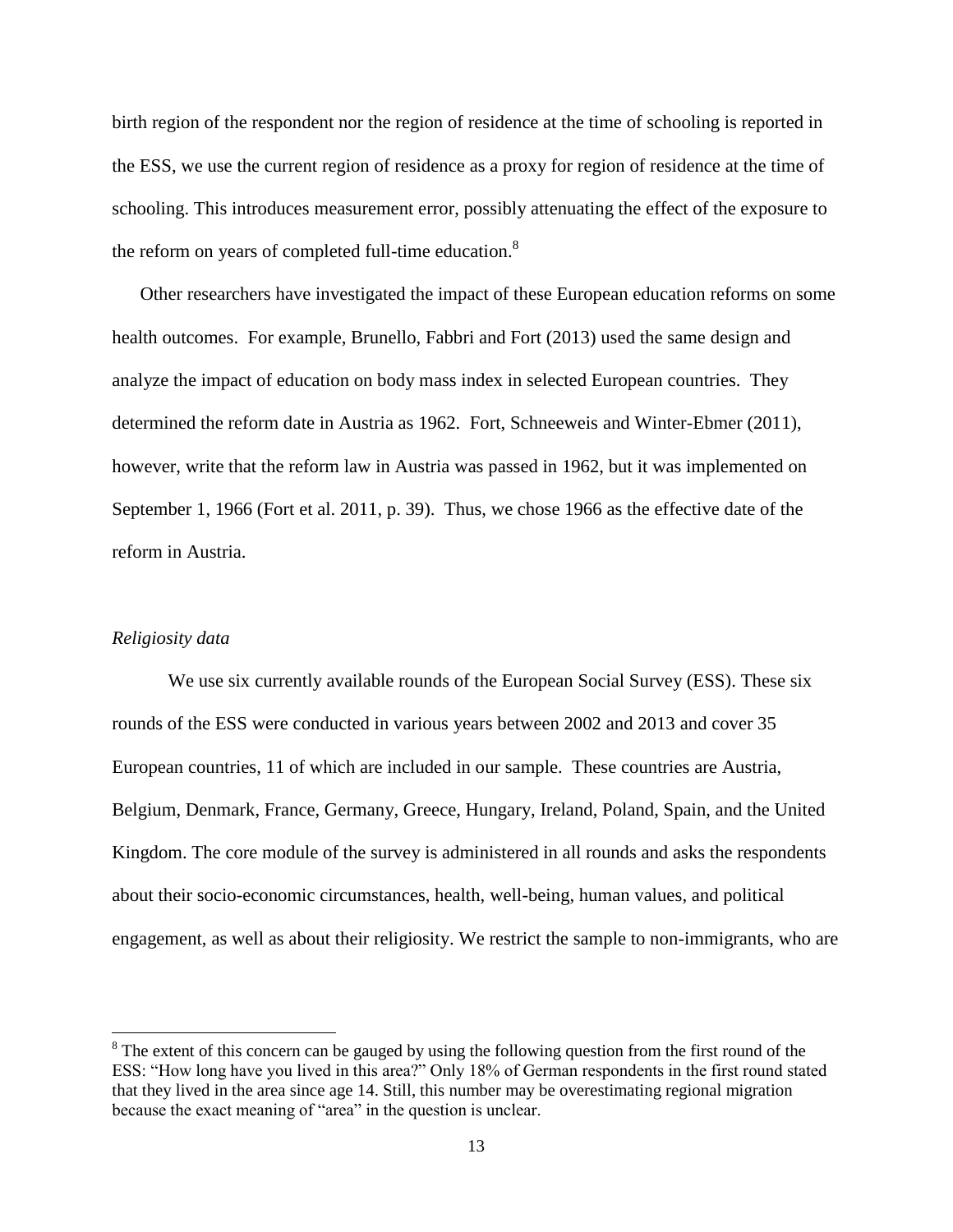citizens of the country of the interview, who do not report being in school as their main activity in the last seven days.

The ESS asks its respondents the following question: "How religious are you", with possible answers ranging from 0 "Not at all religious" to 10 "Very religious." We created dummy variables that classify people as religious if their self-reported religiosity is above the value of 7 (or, alternatively, above 8 or 9). In addition, we calculate country-specific distributions of religiosity and create indicators of whether the respondent belongs to the top 30, top 20 or top 10 percent of religiosity distribution in his/her own country.

The ESS also contains several questions pertaining to religious activities of the respondents. Measures of religious service attendance are based on the following question: "How often do you attend religious services apart from special occasions?" Possible answers include seven categories of frequency, ranging from 1 "Every day" to 7 "Never."<sup>9</sup> We convert these responses into two dummy variables. The first one takes the value of one if the respondent attends religious services at least once a week, and zero otherwise. The second dummy variable takes the value of one if the individual attends religious services at least once a month, and zero otherwise.

The third set of indicators of religious behavior is based on individuals' self-reported frequency of praying, corresponding to the ESS question "How often do you pray apart from the times at religious services?" Possible answers range from 1 "Every day" to 7 "Never." We convert the original categorical variable into four different dichotomous variables that take the value of one (respectively) if the respondent reports praying: 1) at least once a month, 2) at least

 $\overline{\phantom{a}}$ 

 $9$  The full set of possible answers includes 1 "Every day", 2 "More than once a week", 3 "Once a week", 4 "At least once a month", 5 "Only on special holy days", 6 "Less often", and 7 "Never."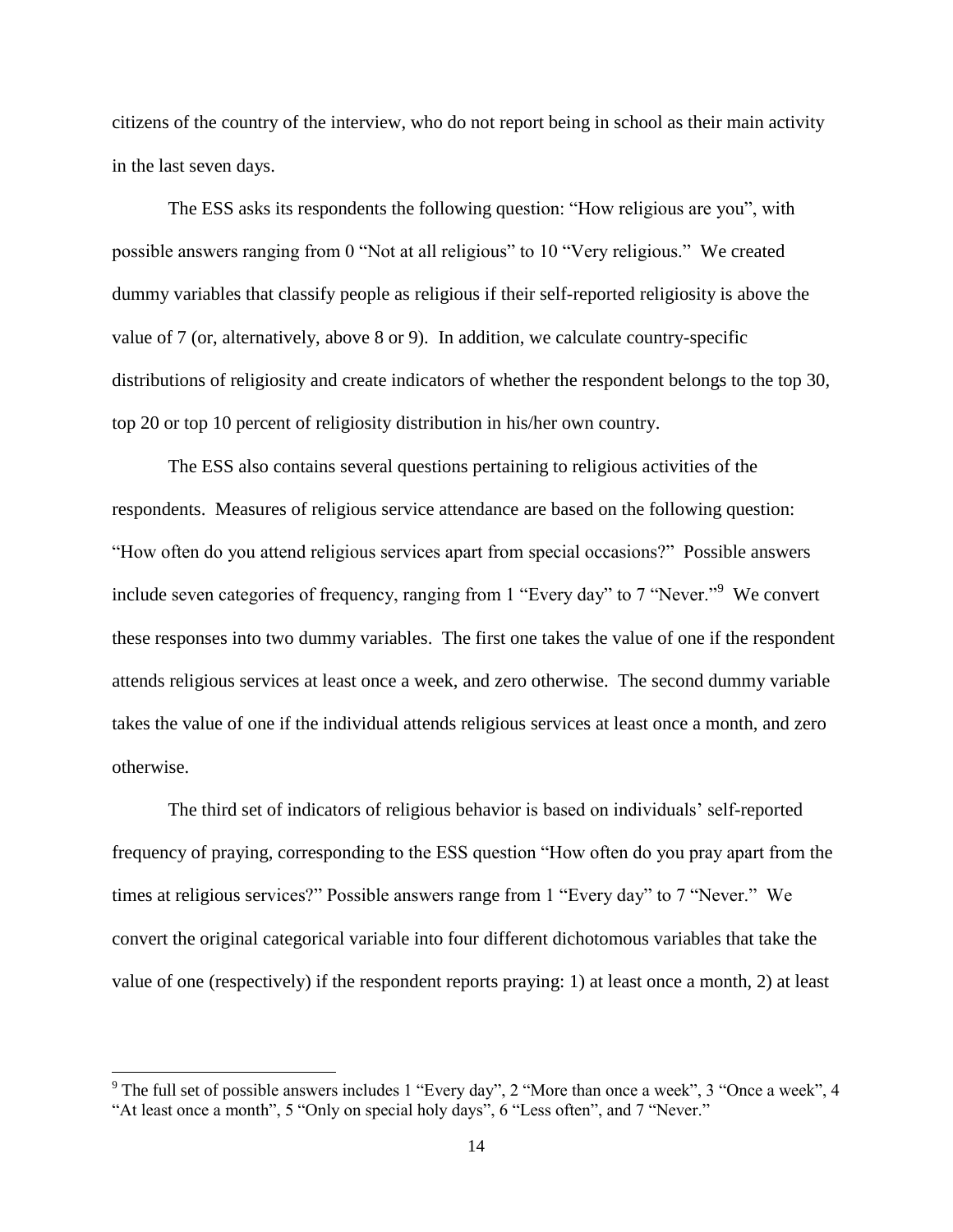once a week, 3) more than once a week, and 4) every day. As we explain later in the paper, we also classify each variable into three categories and run ordered-probit models.

Table 2A reports the descriptive statistics of the outcome variables regarding religiosity. The top panel of Table 2A shows that the extent of self-reported religiosity is lower in the treatment group (those with more education) in comparison to those who are in the control group, although the differences are not substantial. The middle panel of Table 2A reveals that about 20 percent of the control group attends religious services at least weekly, while about 18 percent do so in the treatment group. The proportion of people who go to a temple (church, synagogue, mosque, etc.) at least once a month is lower for the treatment group as well.

The bottom panel of Table 2A shows that people report praying more frequently than attending religious services. This is expected as praying is a less time-intensive activity. The difference between the treated and the non-treated groups is also evident for prayer: about 21 percent of the former group pray every day, while about 24 percent of the latter group do so. Similarly, individuals in the treatment group are less likely to belong to the top 30, 20, or 10 percent of religiosity distribution in their own country.<sup>10</sup>

Table 2B displays descriptive statistics of the control variables of the ESS data. The treatment group has higher education: about 13.1 completed years of full-time education on average, in comparison to average education of about 12.4 years in the control group. In Figures 1 to 11 we present, for each country, the average years of completed full-time education by year of birth. Because the education reform in Germany was implemented in different years in different regions of the country, we re-origined each region, stacked them together and plotted the graph for Germany such that the horizontal axis measures the distance in years from the year

 $\overline{\phantom{a}}$ 

<sup>&</sup>lt;sup>10</sup> Note that in Table 2A the mean values of these variables are not equal to 0.3, 0.2, and 0.1 because of the rounding necessitated by the discrete nature of the self-reported religiosity variable.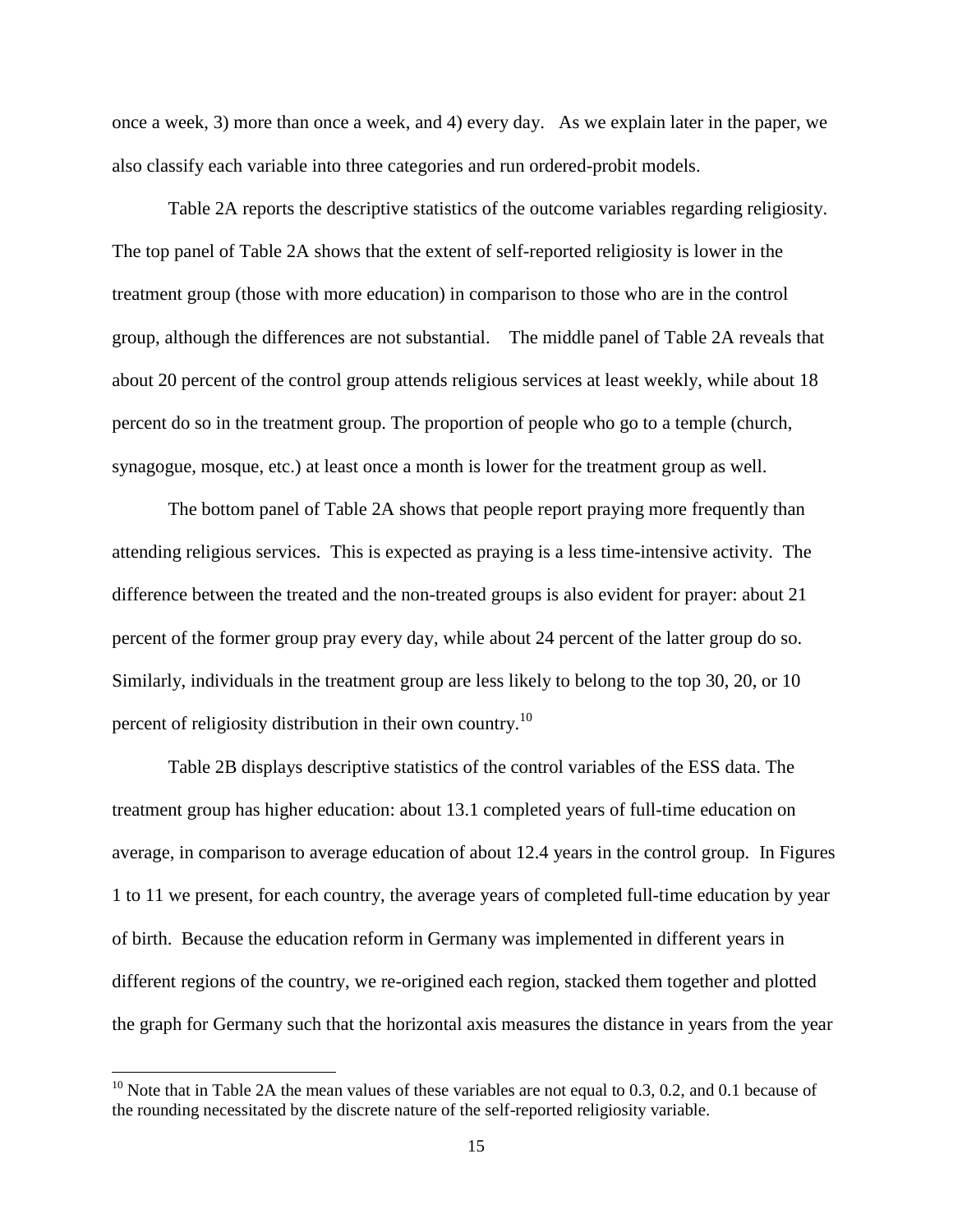of the reform's implementation. The vertical line marks the birth year of the first cohort potentially affected by the reform in the country (the pivotal cohort, not included in the regressions). It is evident from the figures that average schooling has increased after the reforms.

Table 2B shows that the treatment group is younger by about 4 years, which is a consequence of the empirical design. The mean age of 51 years in the sample reflects the fact that the education reforms in the analysis took place no later than 1983 and that some respondents are observed 20 to 30 years after the reform. The youngest individuals in the sample are 29 years of age: they were born in 1973 (four years after the first cohort potentially affected by the 1983 Belgium education reform) and interviewed in 2002. In order to avoid potentially confounding effects of ageing on religiosity, we restrict the sample to those 65 years old or younger. About 75 percent of the overall sample are married and about 47 percent are male. Only two percent belong to an ethnic minority group and about four percent have mothers who were born outside the country. The majority of the sample (66 percent) are Christians, about 33 percent report having no religious denomination, and only 0.9% report having a non-Christian religion. $11$ 

#### *Superstition data*

 $\overline{a}$ 

The questions on superstitious beliefs are asked in the European Values Survey (EVS), which consists of four waves of cross-sectional surveys conducted in various years from 1981 to 2008. The question of "*Do you believe that a lucky charm, such as a mascot or a talisman, can protect or help you?"* was asked in the 1999 and 2008 waves. All of the countries that are used in the analysis of religiosity based on the ESS surveys (Austria, Belgium, Denmark, France,

 $11$  For the 13,793 observations in Table 4, denomination information is available for 13,685 respondents. Finer breakdown of the Christian population into specific denominations (Protestant, Catholic, etc.) was not possible due to data limitations. Please, see Appendix C for details.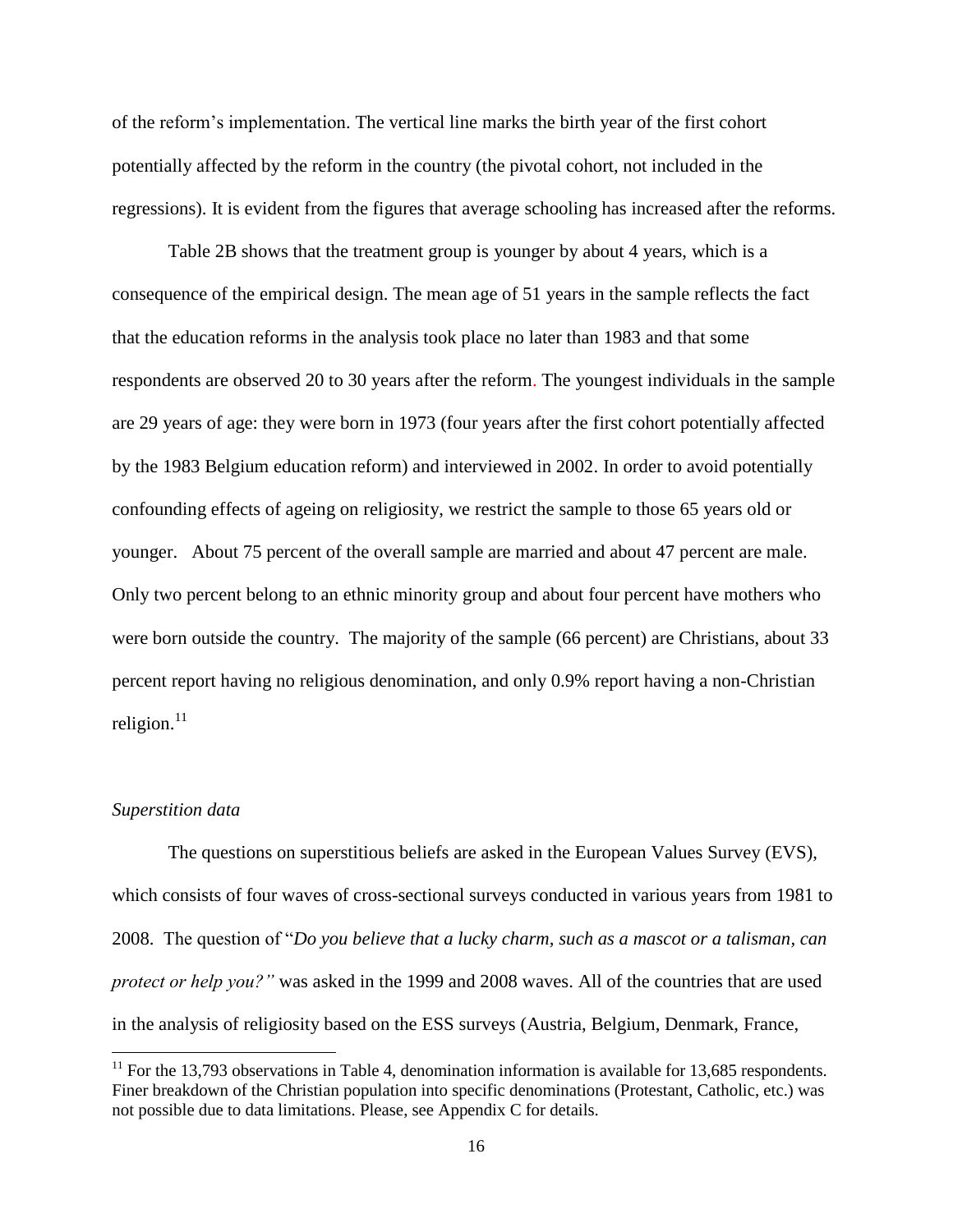Great Britain, Greece, Hungary, Ireland, Northern Ireland, Poland, Spain, and West Germany) are also in the sample of lucky charm analysis. $^{12}$ 

Possible answers to the question on lucky charm range from 1 ("Definitely not) to 10 ("Definitely yes"). About 54 percent of all respondents indicated that they definitely not believed in lucky charms (by choosing 1 on the scale from 1 to 10), and about four percent chose 10, indicating that they definitely believed that lucky charm protects. Using this question, we created two dummy variables that measure whether the individual believes in the protective power of a lucky charm. The first variable takes the value of 1 if the person chose a value of 4 or higher as his/her answer, and zero otherwise. The second variable takes the value of 1 if the person chose 5 or higher. As Table 3A shows, the means of these variables are slightly higher in the treatment group.

The 1999 wave of the EVS included two questions about horoscopes. The question *"How often do you consult your horoscope to know about your future?"* has five potential answers: every day, at least once a week, at least once a month, less often, never. The second question asks *"How often do you take horoscopes into account in your daily life?"* Potential answers are: always, most of the time, sometimes, not very often, never. Because the horoscope questions that were asked only in Austria, France, Greece and Germany, sample sizes are small (1,284 for the former question and 1,053 for the latter). About 41 percent of the respondents indicate that they never consult their horoscope and about 67 percent indicate that they never

 $\overline{a}$ 

 $12$  The number of observations for Northern Ireland is very small for ESS (57 observations in the main regressions) because Northern Ireland is not treated as a separate country in the original ESS data. In the raw ESS data Northern Ireland region was treated as a region--either part of Great Britain (Rounds 1 to 6) or Ireland (Round 4 only). Using this information we identified Northern Ireland as a separate country. It has a separate country fixed effect in the regressions, but it is not presented in the graphs, because the number of observations in Northern Ireland is small. Omitting these observations or treating them as part of Great Britain does not alter the results. In the original EVS data, however, Northern Ireland enters as a separate country and has more observations (164 in the current sample).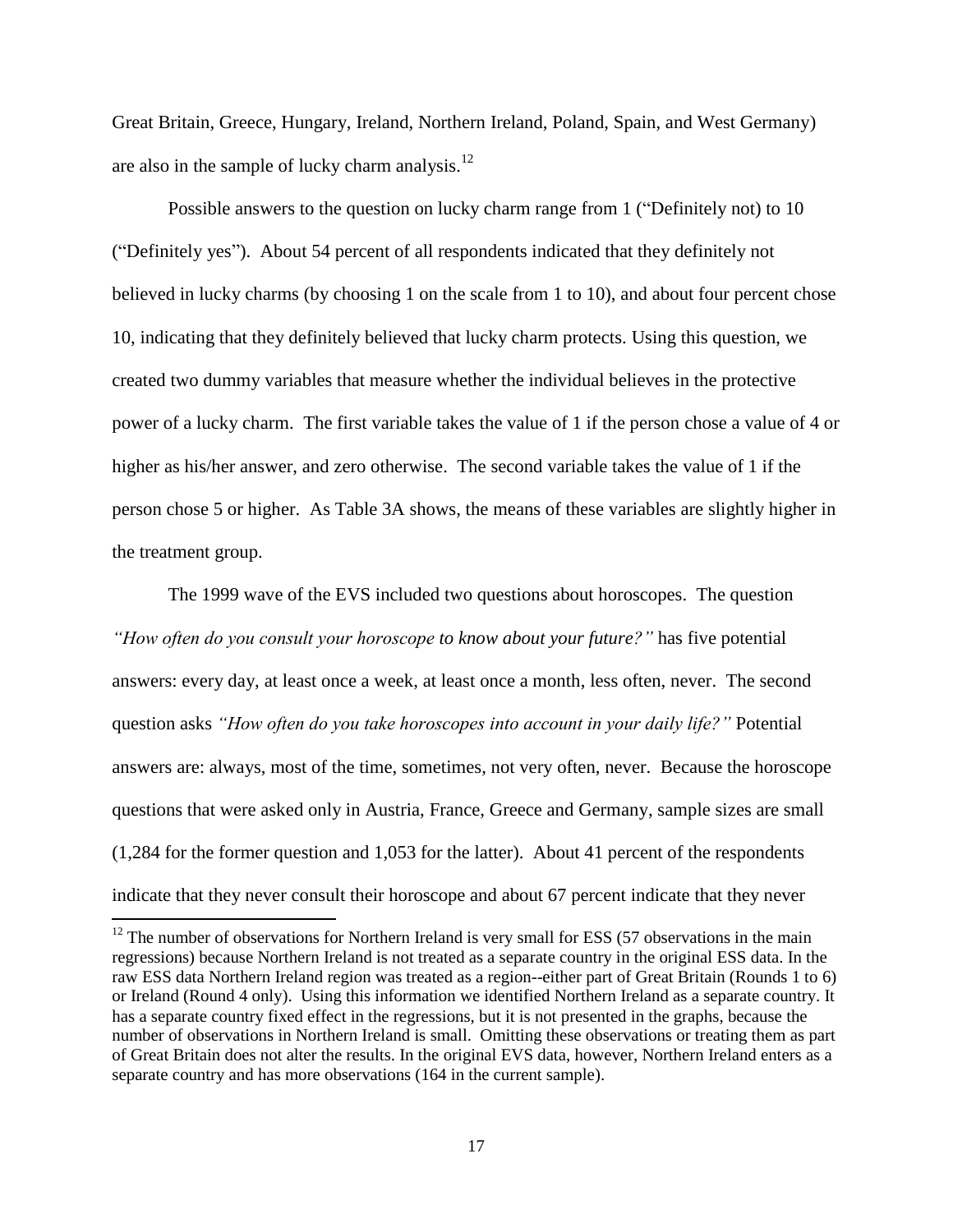take horoscope into account in daily life. We created a dichotomous variable that takes the value of one if the respondent indicated that he/she consults horoscopes at least monthly. Table 3A shows that about 38 percent of the sample does this but that the rate is lower among the treatment group. Another dummy variable measures whether the respondent takes into account his/her horoscope in daily life (sometimes, most of the time, or always.) About 17 percent of the sample behaves this way.

Table 3B displays the personal attributes of the EVS respondents in the superstition samples. The top section of the table, pertaining to the lucky charm sample, contains a larger number of observations because it involves more countries.

## **IV. Results**

l

## *The Impact of Education on Religiosity*

Estimating Equation (2) provides the average effect of an education reform, which is reported in Table 4. Being exposed to a compulsory schooling reform increases educational attainment by about 0.4 years.<sup>13</sup> Column (2) shows that adding a large set of control variables does not impact the estimated coefficient. This estimate is close to that of reported by Borgonovi et al. (2010), who also use the ESS data and find the effect to be approximately half a year. Similarly, Gathmann et al. (2014) list the first stage coefficients for a number of European countries and report the average estimate to be about 0.4. Although our sample of countries is

 $13$  The effect of being exposed to an education reform is likely to be heterogeneous across countries. The change in years of compulsory schooling, the timing of the reforms, the quality of their implementation, political and social circumstances differ from country to country. Small sample sizes, however, prevent us from estimating the first stage regressions for each country separately.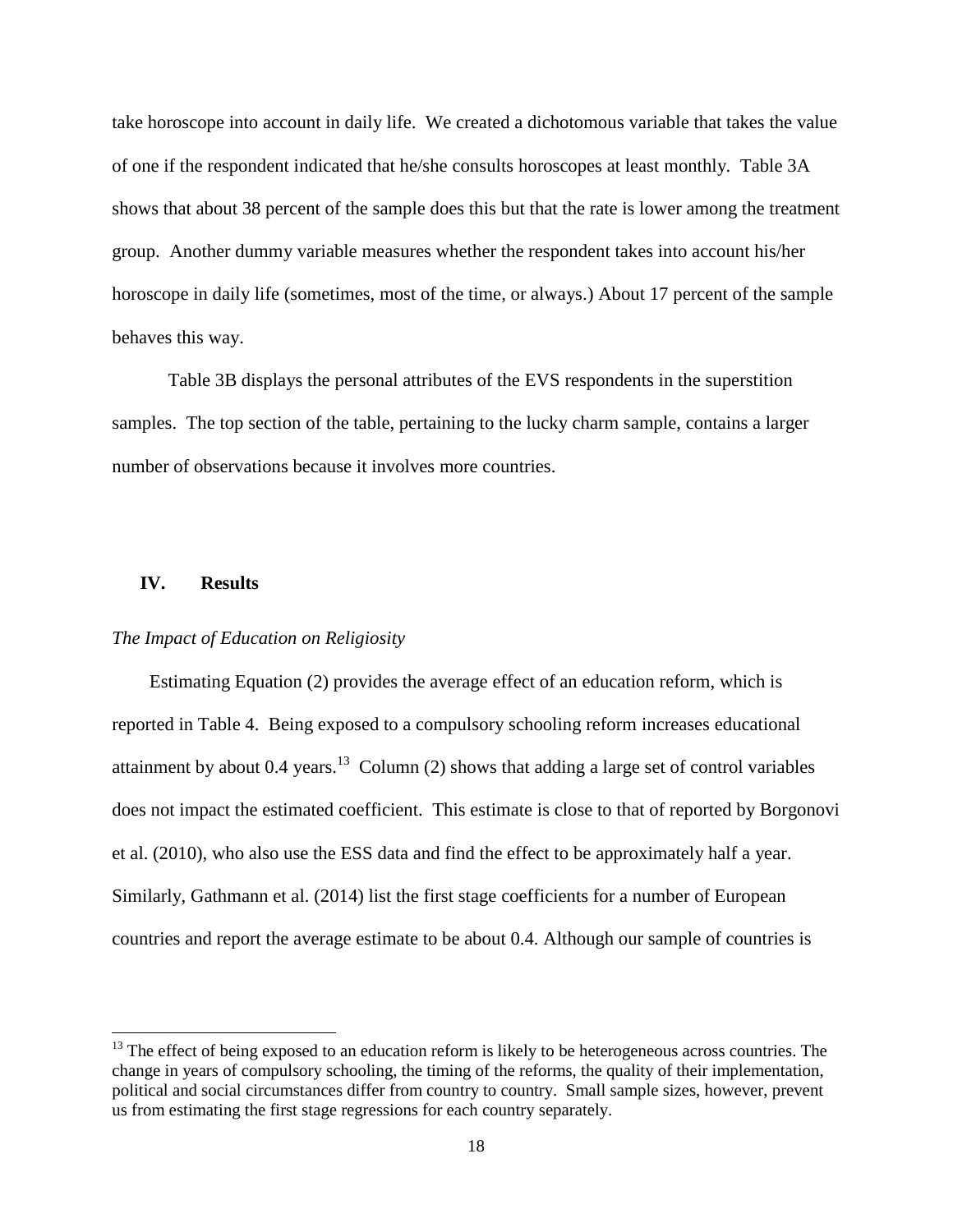different from those employed in these papers, the estimated impacts of the reform on educational attainment are similar.

Table 5 presents the impact of education on religiosity, obtained from instrumental variable regressions. In all specifications the dummy for the exposure to an education reform serves as an instrument for completed years of full-time education. The F-values for the instrument in first stage are around 12 and they are displayed, along with their p-values, in the bottom rows of each panel. For ease of interpretation, the bottom rows of each panel report the sample means of the dependent variables.

The top panel of Table 5 reports the impact of education on attending religious services and on praying. Column (1) shows that one additional year of full-time education reduces the propensity to attend religious services at least once a month by about 14 percentage points. Similarly, column (2) shows that one year of extra schooling decreases the propensity to attend religious services at least weekly by about 10 percentage points. When we employ as dependent variables indicators of attending religious services very frequently (several times a week or every day) or very infrequently (only on special holy days or less often), the impact of education was close to zero and statistically insignificant.<sup>14</sup> This implies that schooling on the margin has an impact on religious practices if the person is in the interior of the behavior space.

In columns (3) to (6) of the top panel, the religiosity outcome is the reported frequency of praying. The negative effect of additional education is the largest, about 15 percentage points, when the dependent variable is the propensity to pray at least once a week (column 4). It implies that an additional year of schooling decreases the tendency to pray at least once a week by about 37 percent at the sample mean. Columns (5) and (6) show that one more year of education decreases the probabilities of praying several times a week or every day by about 12.5 and 10

 $\overline{\phantom{a}}$ 

<sup>&</sup>lt;sup>14</sup> These results are not reported in the interest of space.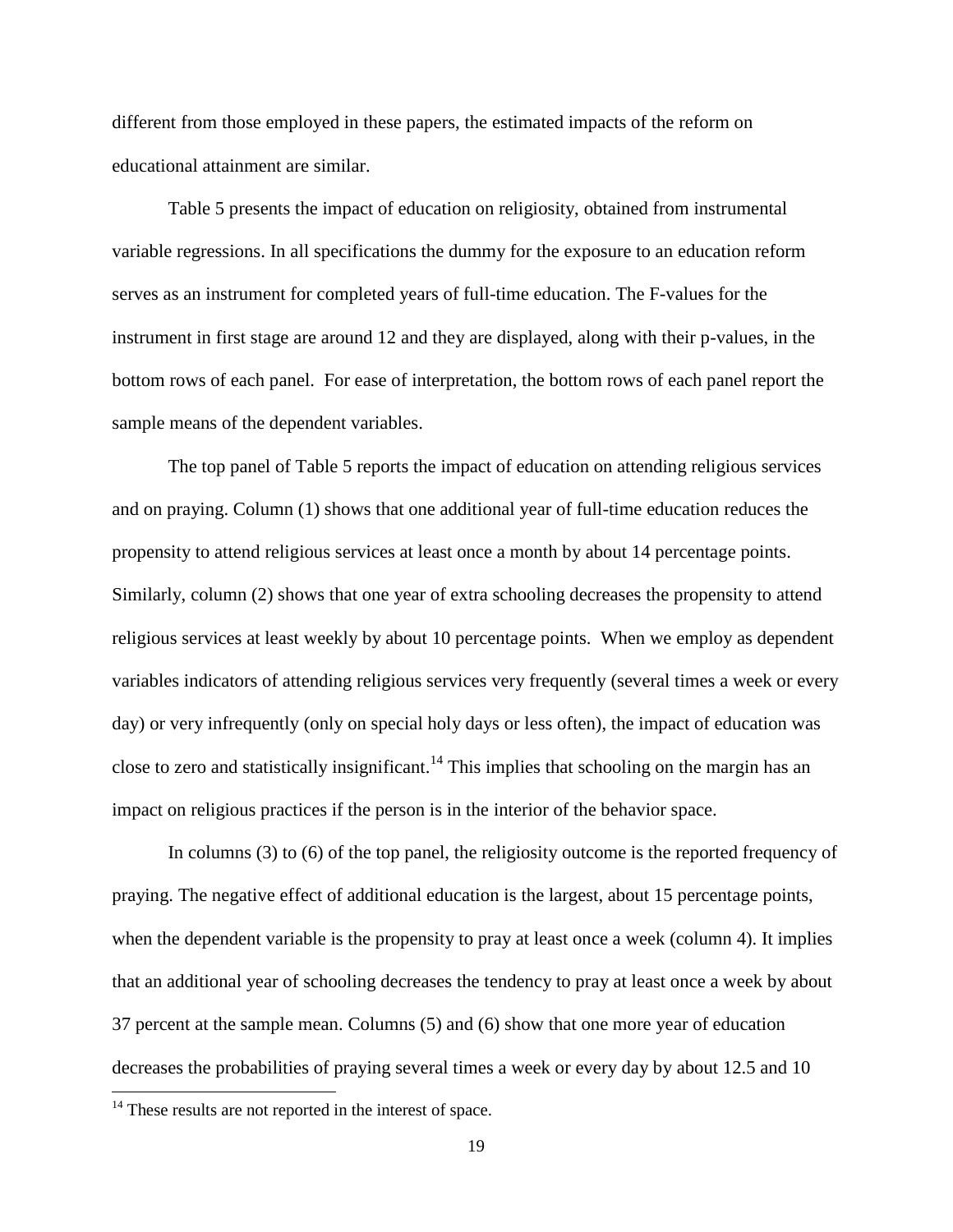percentage points, respectively. Education has also a negative effect on the propensity to pray at least once a month.

Panel B of Table 5 displays the results where the outcome is self-reported religiosity. Columns (1) to (3) show the impact of education on the individuals' propensity for being above the cut-offs of 7, 8, and 9, respectively, on the scale of religiosity from 0 "Not at all religious" to 10 "Very religious." Column (1) shows that an additional year of schooling reduces the propensity of being religious (defined as being in categories of 8, 9 or 10) by about 12 percentage points. Column (2) shows that an additional year of full-time education decreases the likelihood of the individual being in the top two categories of religiosity by 8 percentage points. The coefficient in column (3) is also negative, but not different from zero indicating that education has no statistically significant impact on self-declaration of being very religious.

Columns (4) to (6) in the Panel B of Table 5 display the results where the outcome variable is an indicator for whether the individual belongs to the top 30 percent, 20 percent, or 10 percent of his/her country's religiosity distribution, respectively. The estimated coefficients are negative, ranging from -0.082 to -0.12, indicating that an additional year of schooling reduces the probability of an individual being in the top 30, 20, or 10 percent of his/her country's religiosity distribution.

Table 5 shows that those individuals whose mothers are immigrants are more likely to pray. There is no statistically significant difference between males and females regarding the propensity to attend religious services, although males are less likely to be religious. Similarly, males are significantly less likely to pray than females. These gender differences in religiosity are consistent with those reported in other settings (Cesur and Mocan 2013, Miller and Stark 2002, Walter and Davie 1998, Suziedelis and Potvin 1981).

20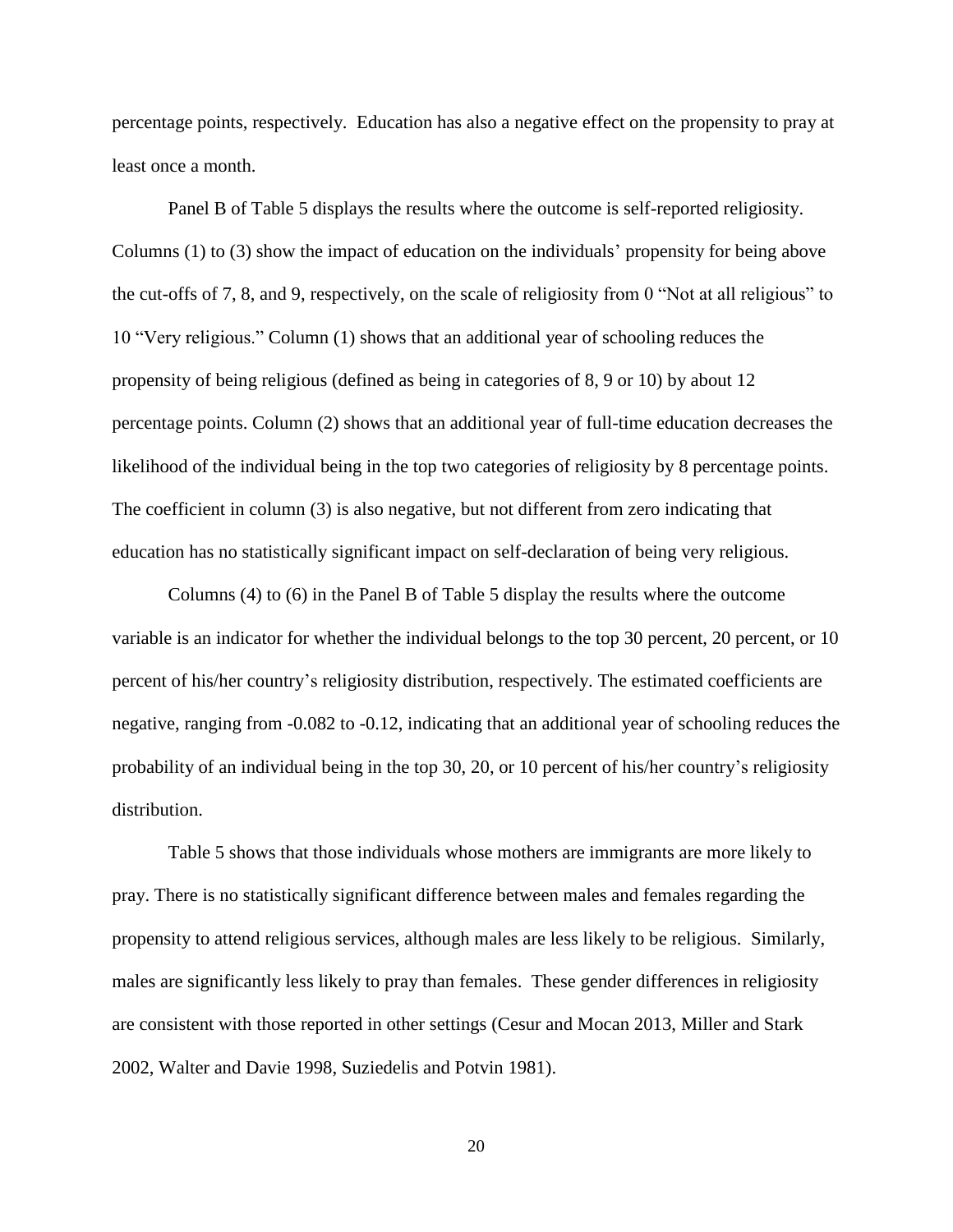The results reported in Table 5 indicate that both the extent of religiosity and the practice of religion are diminished by educational attainment. This finding is in contrast to the conjecture of Glaeser and Sacerdote (2008) who argued that the positive correlation between education and church attendance they found in the U.S. data could be because attending religious services is more socially beneficial to the more educated. <sup>15</sup> The result, on the other hand, is consistent with recent research that relied on better identification strategies (Becker et al. 2014, Cesur and Mocan 2013, Hungerman 2014).

Education is positively correlated with the opportunity cost of time, suggesting that individuals with more education are less likely to attend time-consuming religious services. However, using micro data from Indonesia, Chen (2010) shows that households experiencing economic distress increased labor their labor supply and that they were more likely to increase Koran study and to switch a child to an Islamic school although their participation in other social activities were not impacted. This finding is inconsistent with the opportunity cost explanation of religious attendance. Furthermore, in our study we find that praying is impacted by education although it is a religious activity with very low opportunity cost. Furthermore, the change in superstitious beliefs cannot be justified by an opportunity cost explanation.

Education is also positively correlated with income, but it is unclear how income causes religiosity. Chen (2010) finds that households that are negatively impacted by the Indonesian financial crisis in 1997 increased their religious intensity, measured by Koran study and Islamic school attendance. Indonesia is a predominantly Muslim country. As argued by Chen (2010), religious participation serves as social insurance in that context, and the impact of a negative

 $\overline{\phantom{a}}$ 

 $15$  The difference in the results could be due to the source of data. We analyze the behavior of people in 11 European countries, whereas Glaeser and Sacerdote (2008) analyze data from the U.S. It could be that the motivation for attending religious services could be different in the U.S. from Europe. The difference could also be attributable to the fact that we instrument educational attainment, whereas the inference of Glaeser and Sacerdaote (2008) was based on OLS because of data limitations.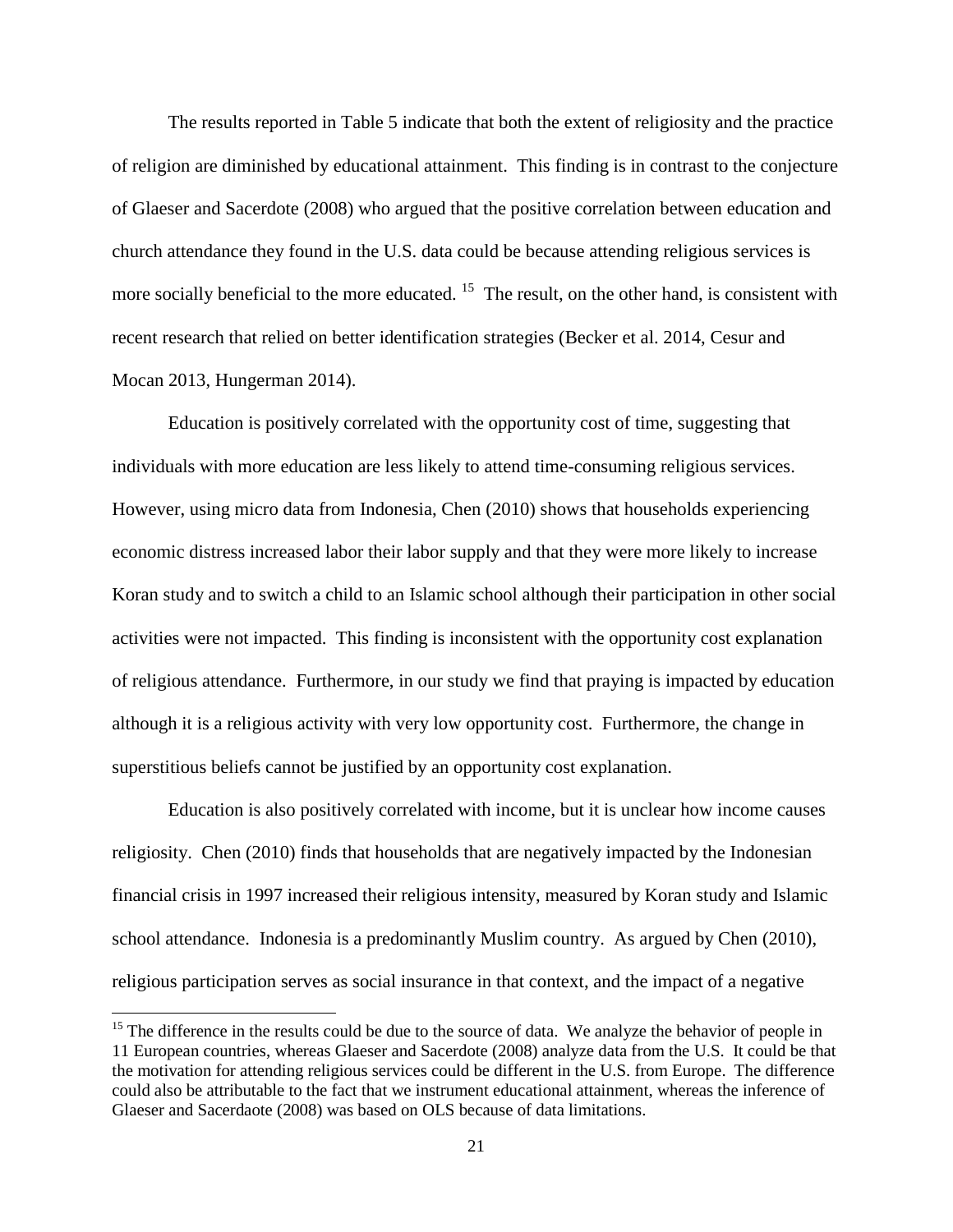impact shock on religious intensity disappears when households have access to credit. Buser (forthcoming) analyzes data from Ecuador, which is a predominantly Christian country, and he finds that families that earn more income due to a government cash transfer are more likely to attend church although their self-declared religiosity is not impacted. The explanation is that higher income relaxes a budget constraint for church attendance because church attendance necessitates income transfer to the church in terms of donations. If the same expectation holds true in the countries analyzed in our paper, the results we report is an underestimate of the true impact of education on religiosity.

## *Robustness*

 $\overline{\phantom{a}}$ 

To investigate the robustness of the results we estimated different versions of the main specifications. For example, we added a cubic term in age in addition to its quadratic specification, which did not alter the results. Similarly, interacting age with country dummies did not change the results. The benchmark model does not contain control variables that can potentially be impacted by education. Examples are whether the person is working, marital status, and the number of children.<sup>16</sup> Adding these variables, however, had little influence on the estimated impact of education on religiosity. These results are presented in Appendix Tables A1 and A2. Measuring age by five mutually exclusive age dummies did not alter the results either.

We expanded the control and treatment groups to include people born up to 5 years before and after the pivotal cohort, respectively. The summary of the results is provided in Table A3 in the Appendix. The absolute value of the coefficients of education declined slightly when compared to the benchmark model in Table 5. However, they remained statistically significant.

22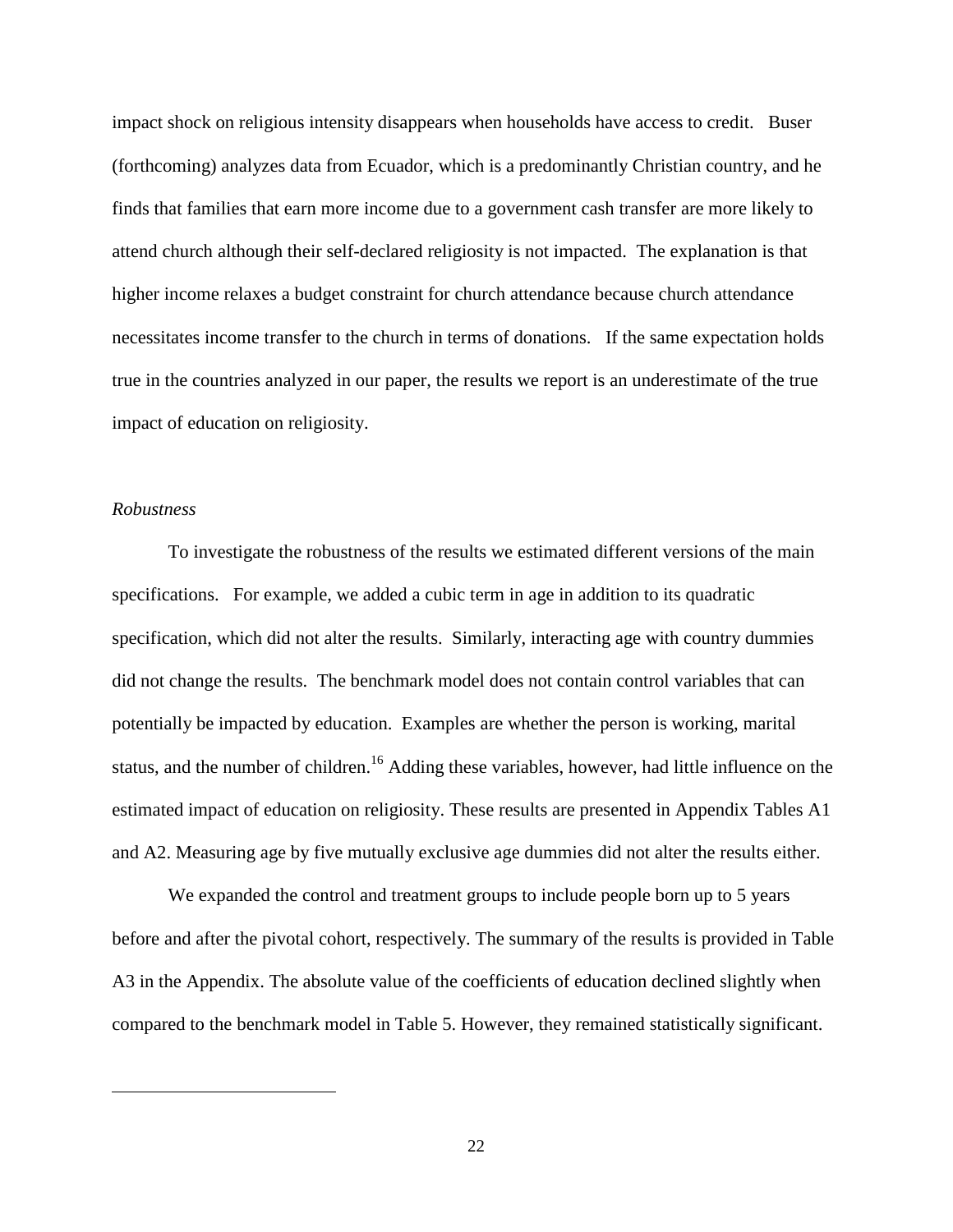Finally, clustering the standard errors in different ways (e.g. by country-birth year-treatment) did not alter the conclusions.

The analysis sample contains individuals who are on average four years different in age, and it is unlikely that cohorts that are only four years apart are substantially different in their religious tendencies. Furthermore, as Table 1 shows, schooling reforms are implemented in different years in different countries, generating heterogeneity in the timing of treatment in various locations of Europe. Nevertheless, to control for any country-specific trends in religiosity, we added country-specific cohort trends to the models. In addition to the exiting variables in the benchmark specification, these models include interaction terms between country dummies and year of birth. The results, which are not impacted by this modification, are presented in Appendix Table A4.

Finally, we analyzed the extent to which the results change when we turn the control variables on-off. We excluded each control variable one by one, and re-estimated the models; and also dropped all control variables. The estimated coefficient of years of schooling in each specification is reported in Appendix Table A5. Dropping the variables measuring the respondent's sex, ethnic minority status, mother's migration status and residence in a city did not alter the impact of education. Dropping age reduced the magnitude of the coefficient of education, but increased the statistical significance substantially.

#### *The Impact of Education on Superstition*

Table 6 presents the instrumental variables results where the outcome variables are whether the person believes in the protective power of lucky charms (columns 1 and 2), whether the person consults horoscope at least monthly (column 3) and whether he/she takes horoscope

23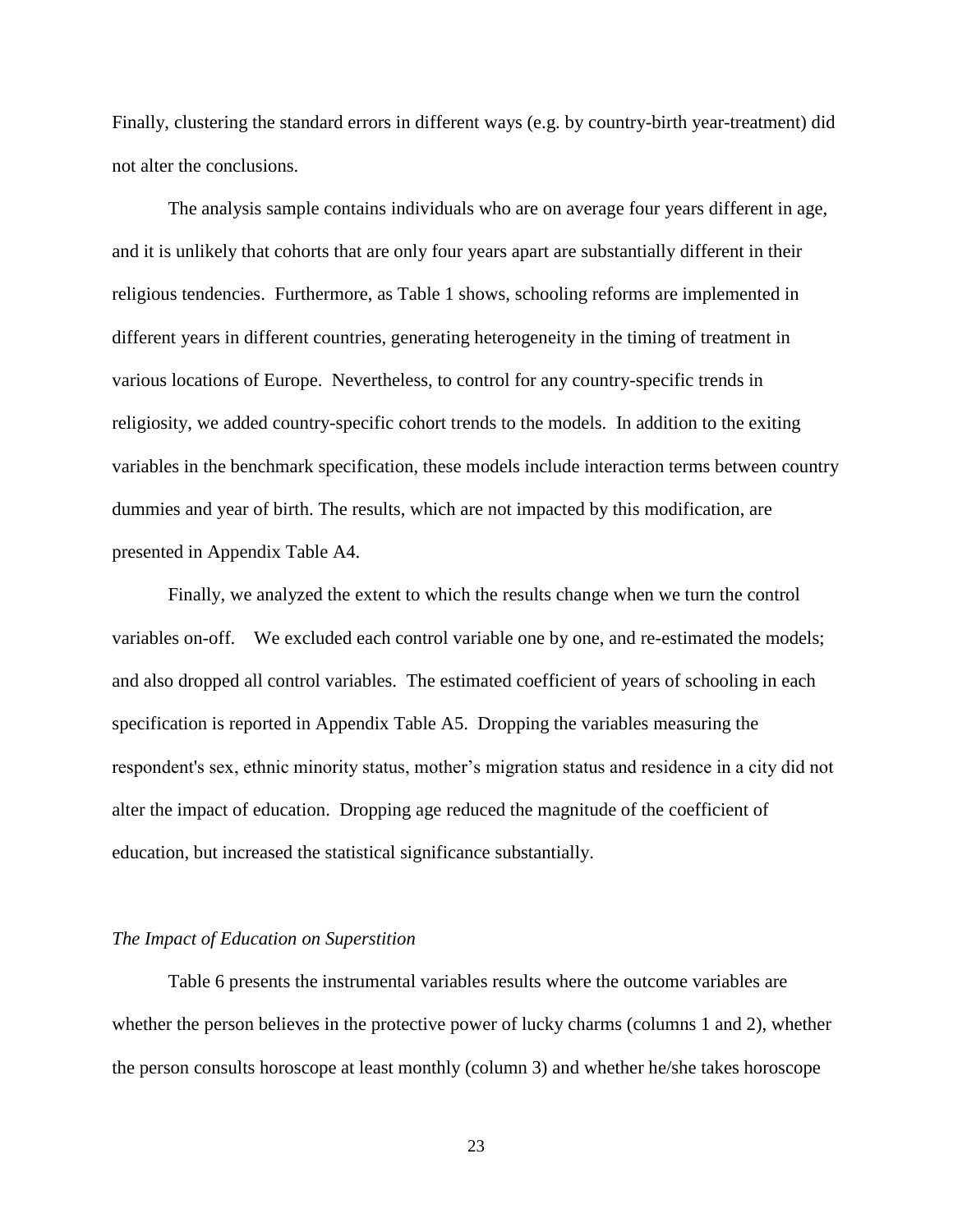into account in daily life sometimes, most of the time, or always (column 4). The models include country and survey year fixed effects, age and its quadratic, gender indicator, and an indicator for whether the respondent lives in a city.<sup>17</sup>

The first row shows that the instrumental variables coefficients are always negative. They are statistically significant at the 10 percent level in columns  $(1)$ ,  $(2)$  and  $(4)$ , and not significant in column (3). The reason for the lack of precision is the relatively small sample size.<sup>18</sup> The number of observations drops from about 13,700 in the religiosity regressions that used the ESS data (reported in Table 5) to about 5,700 in the lucky charm regressions and to 1,000-1,200 in the horoscope regressions both of which use the EVS data.<sup>19</sup> In particular, row (2) of Table 6 demonstrates that the first-stage coefficients are 0.825 and 1.074 in the horoscope models (columns 3 and 4), which are much larger than the coefficient of 0.45 reported in columns (1) and (2) of Table 6, that are associated with larger sample sizes. Also note that Table 4, which displays the first stage regression for the ESS data, reports the first stage coefficient as 0.38. Because the IV estimate is the ratio of the reduced form coefficient to that of the first-stage, an inflated first-stage coefficient produced by the EVS horoscope sample is likely responsible for underestimation of the IV coefficient in columns (3) and (4).

The results of Table 6 indicate that an additional year of schooling reduces people's belief that a lucky charm protects by 11 or 12 percentage points. One extra year of education reduces individuals' propensity to consult horoscopes monthly or at a high frequency by 11

 $\overline{a}$ 

 $17$  Specifications adding indicators for marital status, working and having a child at home provided very similar estimates of impact of education on superstitious beliefs.

<sup>&</sup>lt;sup>18</sup> The first-stage F-values range from 4 to 7 in these models. Although these values are smaller than the rule-of-thumb value of 10, this is not a problem in just-identified models with one instrument, as the case here. Angrist and Pischke (2009, p.209) indicate that in just-identified models 2SLS is median-unbiased. <sup>19</sup> Horoscope regressions only include Austria, Germany, Greece, and France, because the horoscope

questions were not asked in other countries with available education reform instrument.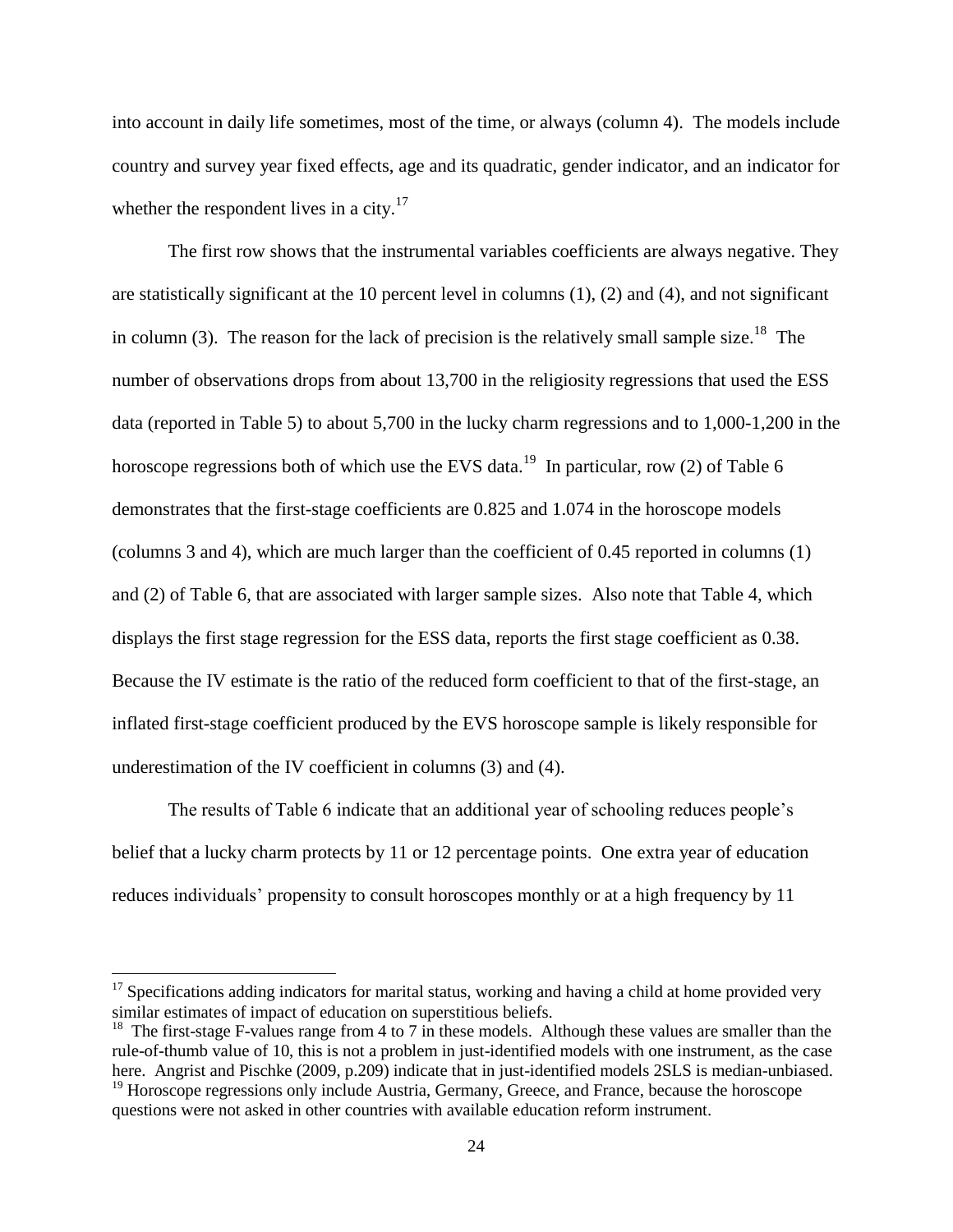percentage points.<sup>20</sup> Similarly, one more year of schooling reduces the propensity to take horoscopes into account in daily life by 11 percentage points. When we estimate the religiosity and superstition regressions reported in Tables 5 and 6 using OLS instead of IV, the estimated coefficients of education are very small, although they remain significantly different from zero in many cases. These OLS results are summarized in Appendix Table A6. These results, taken together, show that education reduces the propensity for believing in superstition.

## *Ordered-probit models for Religiosity and Superstition*

 $\overline{\phantom{a}}$ 

As an alternative specification, we estimated the religiosity and superstition models using ordered-probit specifications while accounting for endogenity of education. For each outcome, each person is classified into one of the three categories based on their location on the relevant scale of religiosity or superstition. These categories are displayed in rows I and II of Table 7. The ordered-probit specification is described by Equations (3)-(5):

$$
R_{ikct}^* = \delta E \, \text{diication} + X_{ikct}' \, \Omega \, + \mu_c + \eta_t + u_{ikct}, \tag{3}
$$

where  $R_{ikct}^{*}$  is unobserved latent religiosity or superstition variable and  $R_{ikct}$  is the observed outcome measure:  $R_{ikct} = 1$  if  $R_{ikct}^* \le \alpha_1$ ,  $R_{ikct} = 2$  if  $\alpha_1 < R_{ikct}^* \le \alpha_2$ , and 3 if  $R_{ikct}^* > \alpha_2$ , where  $\alpha_1$  and  $\alpha_2$  are unknown cut-offs to be estimated;  $u_{ikct}$  is assumed to be standard normal. The probabilities of being in each of the three categories of religiosity or superstition-related behavior are given by:

 $20$  When we estimate the lucky charm model, defining superstition as belonging to categories of 6 and higher (on the scale from 1 to 10) regarding the belief in the power of lucky charms, we find that only 19 percent of the sample possess this level of superstition and the estimated IV coefficient is -0.04 which is not statistically significant at conventional levels.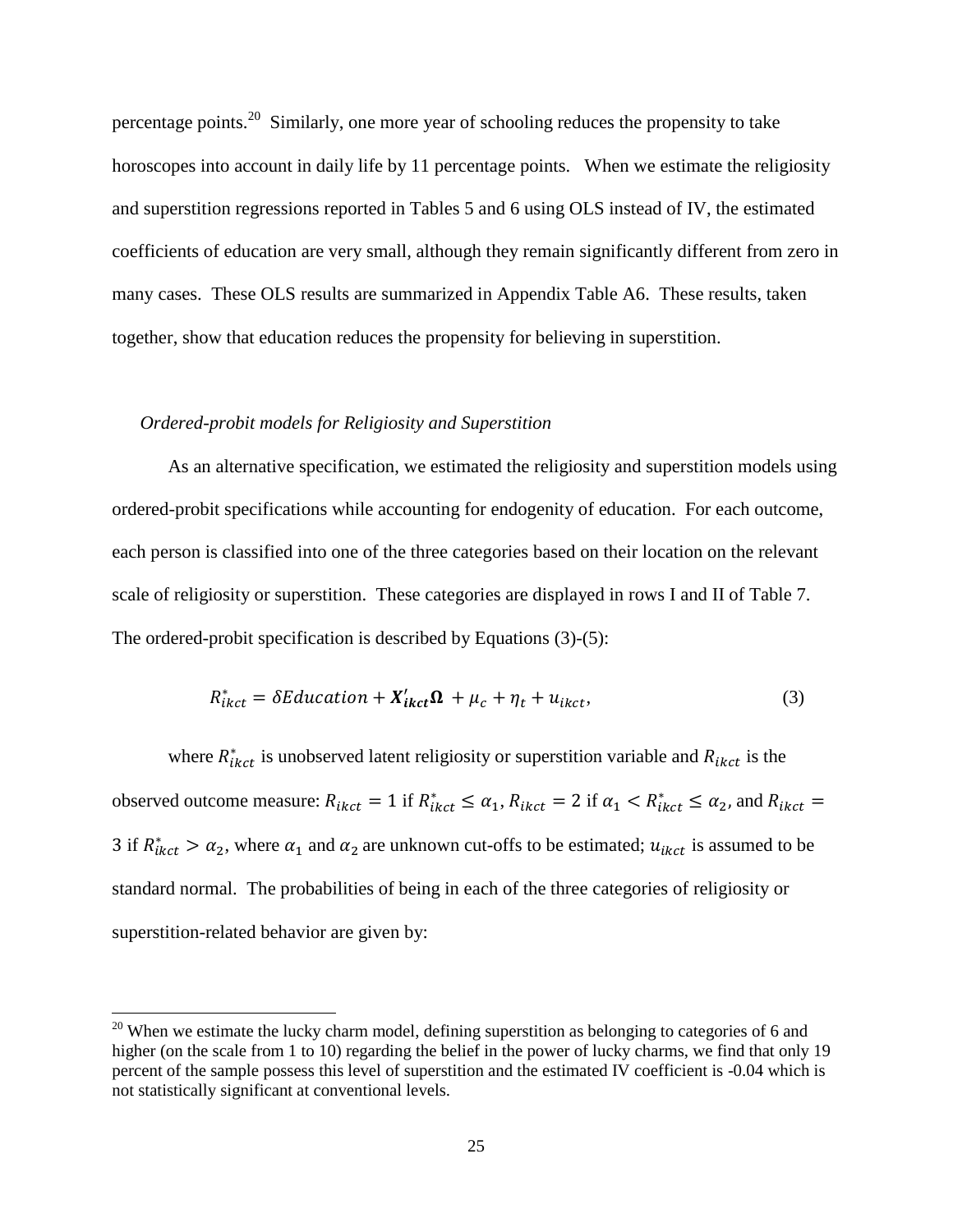$$
Pr(R_{ikct} = 1) = \Phi(\alpha_1 - \delta Education_{ikct} - X'_{ikct} \Omega - \mu_c - \eta_t)
$$
  

$$
Pr(R_{ikct} = 2) = \Phi(\alpha_2 - \delta Education_{ikct} - X'_{ikct} \Omega - \mu_c - \eta_t)
$$
  

$$
-\Phi(\alpha_1 - \delta Education_{ikct} - X'_{ikct} \Omega - \mu_c - \eta_t)
$$
 (4)

$$
Pr(R_{ikct} = 3) = 1 - \Phi(\alpha_2 - \delta \text{Education}_{ikct} - \textbf{X}'_{ikct} \Omega - \mu_c - \eta_t)
$$

Education is modeled, as in Equation (2), as follows:

$$
Education = \gamma_0 + \gamma_1 Reform_{kc} + X'_{ikct} \Omega + \mu_c + \eta_t + \nu_{ikct},
$$
\n(5)

where it is assumed that  $(u_{ikct}, v_{ikct})$  is jointly normally distributed:  $(u_{ikct}, v_{ikct}) \sim$  $N(0, \Sigma)$ , and is independent of the instrument  $Reform_{kc}$ .

The ordered probit is estimated by conditional maximum likelihood by specifying the joint distribution for the relevant outcome variable and education, given the exogenous variables  $X'_{ikct}$  and the instrument  $Reform_{kc}$ . <sup>21</sup> The marginal effects of education are calculated at mean values of regressors, and standard errors are computed by the delta method.

In all cases, we classified answers into three categories. Panel A of Table 7 displays the results pertaining to the religiosity models. Column (1) reports the ordered-probit results where the dependent variable consists of three categories of the frequency of attending religious services: The individual is in Category 1 if she/he never attends religious services. Category 2 identifies attendance only on special or holy days or even less often. Category 3 designates more frequent attendance: at least once a month. As shown in column (1), the proportion of people in each category is about the same. The estimated ordered probit coefficient is reported in column

 $\overline{\phantom{a}}$ 

<sup>&</sup>lt;sup>21</sup> Estimation is carried out using the cmp Stata command described in Roodman (2011). The command is built on the Stata maximum likelihood estimation framework, and allows for the use of weights and clustering of standard errors.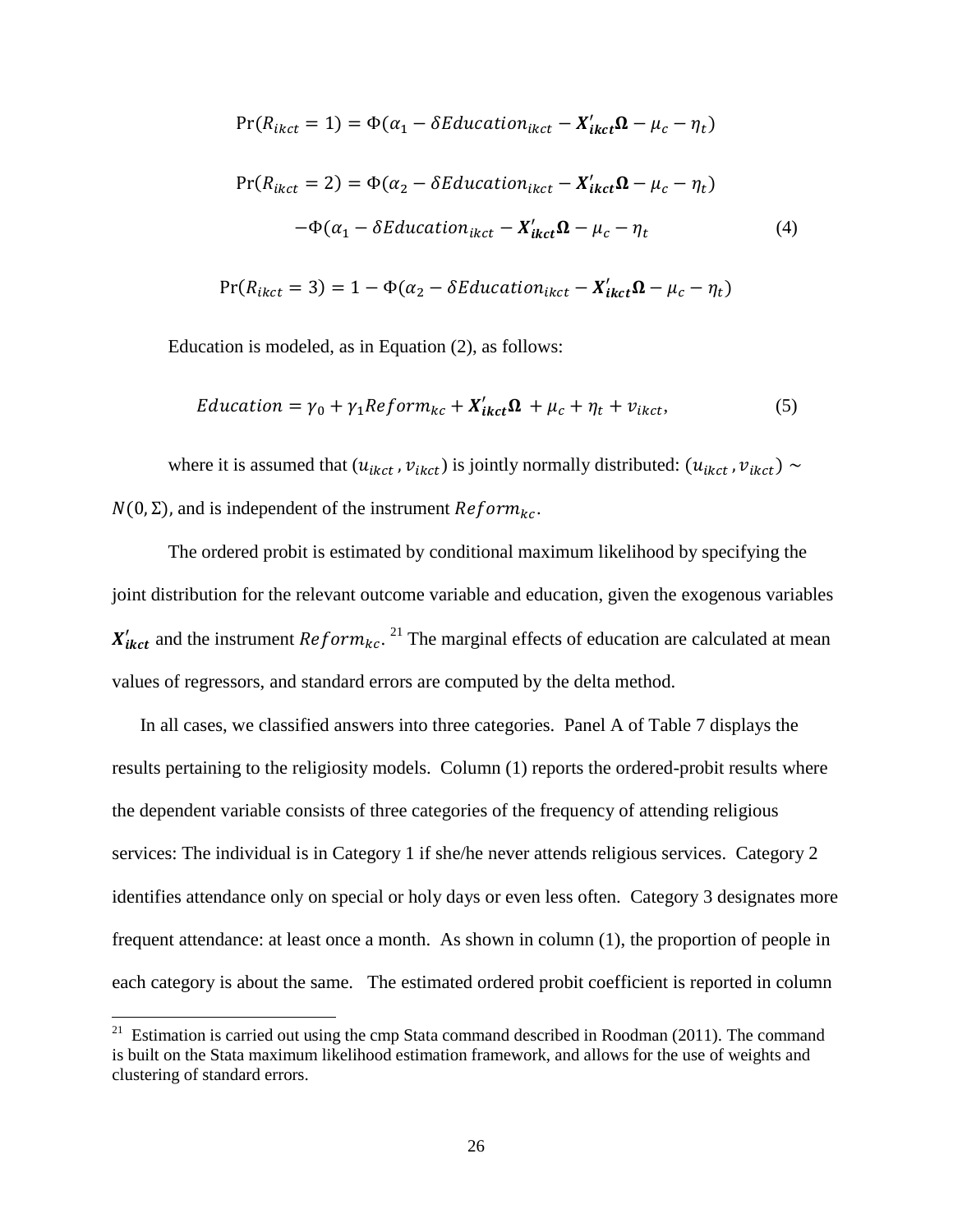(1) along with the marginal effects for each category. The results show that a one-year increase in education, induced by the mandate, increases the probability of never attending religious services. It also increases the probability of attending very infrequently, while decreasing the probability of attending religious services at least once a month.

Column (2) of Panel A in Table 7 shows that a one-year increase in education makes people less likely to pray at least once a week, and makes them more likely to never pray or pray infrequently. Column (3) of Panel A demonstrates that one additional year of education reduces the probability that the individual indicates he/she is very religious (being in Category 3) by 5.8 percentage points. Similarly, an extra year of education reduces the probability of being in the second religiosity category by 1.2 percentage points. The probability of being not religious (Category 1) goes up by 7 percentage points due to the same increase in education.

Panel B of Table 7 presents the instrumental-variable ordered-probit results for superstition outcomes. Column (1) shows that one year of extra education decreases individuals' propensity to believe in the protective power of lucky charms as it moves them from Categories 2 and 3 to Category 1. Column (2) of Panel B in Table 7 presents the results pertaining to consulting horoscopes about the future. An increase in education reduces the frequency with which people refer to horoscopes. The same conclusion is obtained from the results reported in column (3) of Table 7, where an additional year of education makes people more likely to indicate that they never take horoscopes into account in their daily lives, and education makes them less likely to reveal that they belong to Categories 2 or 3, which are associated with consulting horoscopes in daily affairs.

27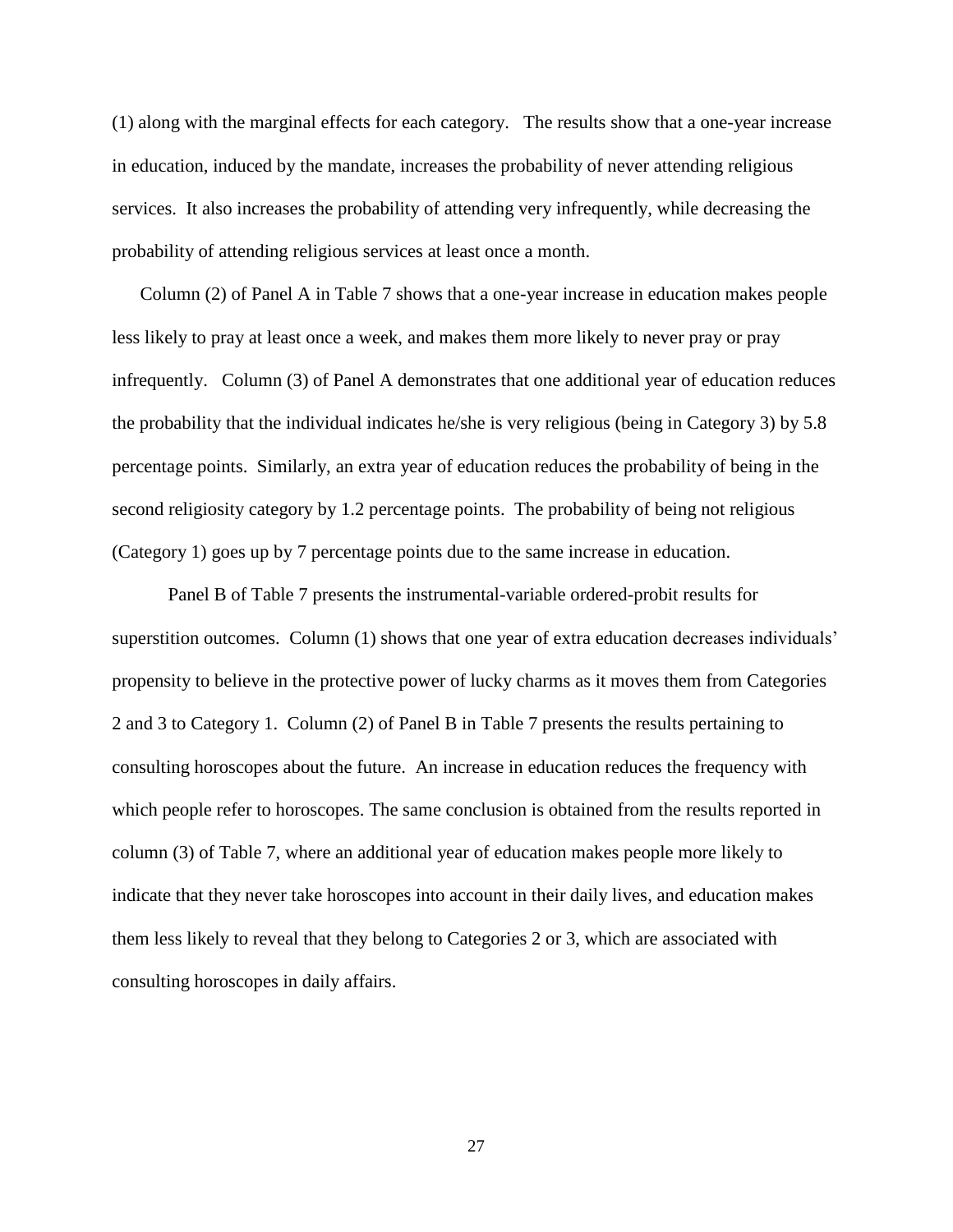## *Placebo Treatment*

In this final analysis of the paper, we implemented placebo tests for the treatment. Specifically, we moved the reform dates in each country two years forward or two year backward in comparison to the actual reform dates, and re-estimated the models. If the results reported in the paper so far are spurious and if the impact of the reform on education, religiosity and superstition is coincidental, then moving the reform dates should have no impact on the results. We report the first-stage regression results in Appendix Tables A7 and A8. These tables correspond to the specifications reported in Tables 5 and 6, respectively. We report the estimated impact of the reform on education obtained from the first-stage regressions along with their F-values. The top panel displays the results where the reform date is moved two years in the future, and the bottom panel reports the results obtained from the models where the reform dates are moved back for two years. In each case, the first-stage regressions are meaningless. The placebo reform dates do not explain the education levels, and the F-values of the placebo instrument are around 1 or 2 in Table A7, and they are even smaller, and close to zero in Table A8. When we implemented the placebo tests by moving the reform dates three years in the future or three years back, the F-values became even smaller. These results indicate that the actual dates of the reform are meaningful determinants of the variation of education among individuals.

28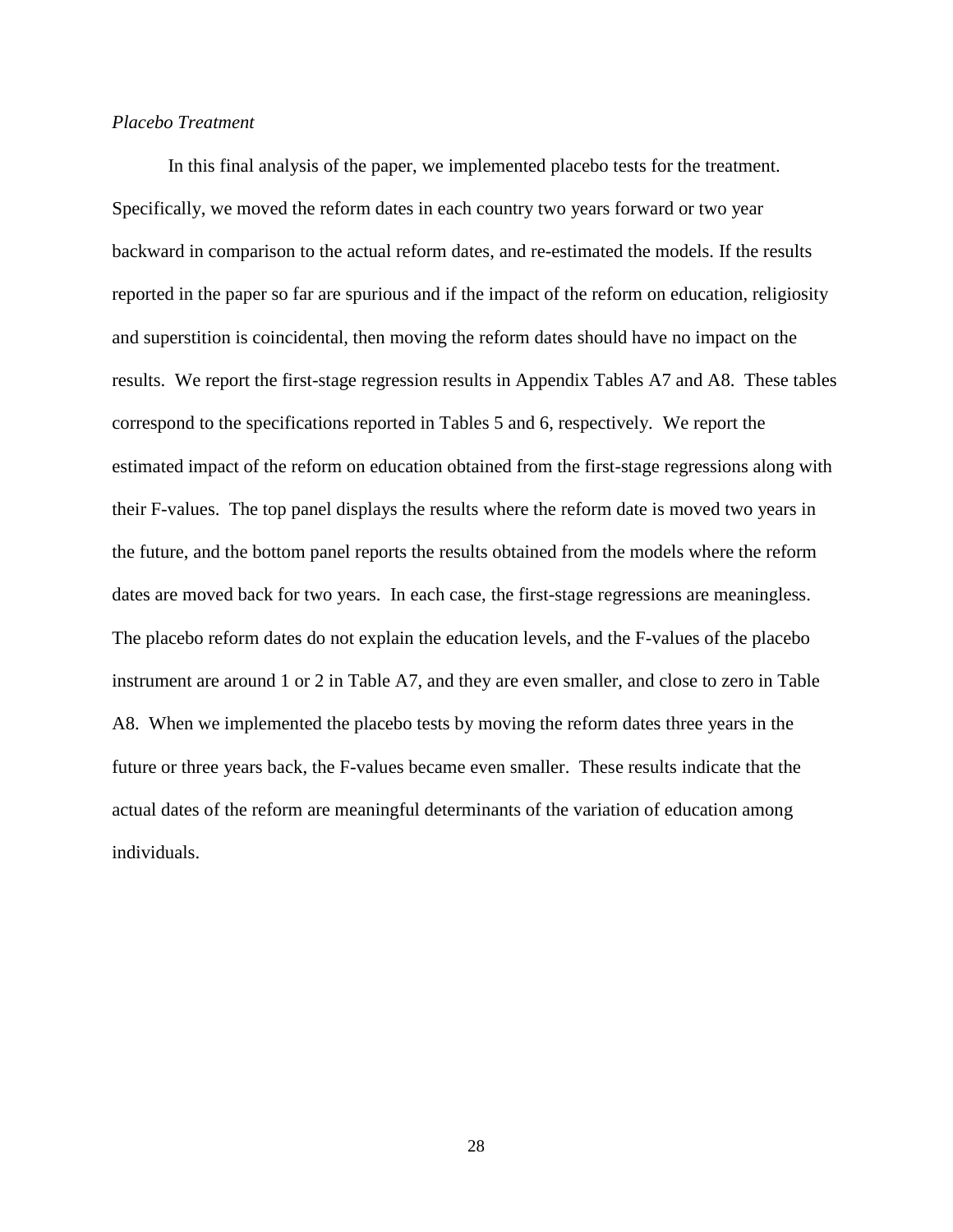## **V. Conclusion**

Education provides monetary benefits because it increases productivity and earnings.<sup>22</sup> Education also impacts outcomes ranging from health<sup>23</sup> to fertility.<sup>24</sup> There are other nonpecuniary benefits of education, ranging from the enhancement of the propensity for civic engagement (Dee 2004) to increasing intolerance for violence (Mocan and Cannonier 2012). Although it has been argued that adherence to religion and superstition would diminish as level of education rises, it is a challenging task to find exogenous variation in education between individuals that can be used to identify the extent to which education impacts their superstitious and religious beliefs.

In this paper, we exploit compulsory schooling reforms implemented in European countries during the 1960s and 70s. These schooling laws increased the mandatory years of education by one or more years, depending on the country. Based on their year of birth, some individuals were exposed to these education reforms and therefore they were mandated to receive additional years of schooling. Other individuals in the same country were exempt from the mandate, because they were born before the cutoff date of the law, and therefore the law was not binding for them.

We use data from the European Social Survey (ESS) and consider the treatment by the compulsory schooling laws implemented by Austria, Belgium, Denmark, France, Germany, Greece, Hungary, Ireland, Poland, Spain, and the United Kingdom as exogenous instruments that impact individuals' actual attained education and show that these education reforms increased average education by about 0.4 years. Using questions on self-reported religiosity and the frequency of attending religious services and running instrumental variables regressions, we find

 $\overline{a}$ 

 $22$  Card (2001), Oreopolous (2006), Mocan (2014).

 $23$  Clark and Royer (2013), Chou et al. (2010), Grossman (2008).

 $24$  Cygan-Rehm and Maeder (2013), Black et al. (2011), Osili and Long (2008).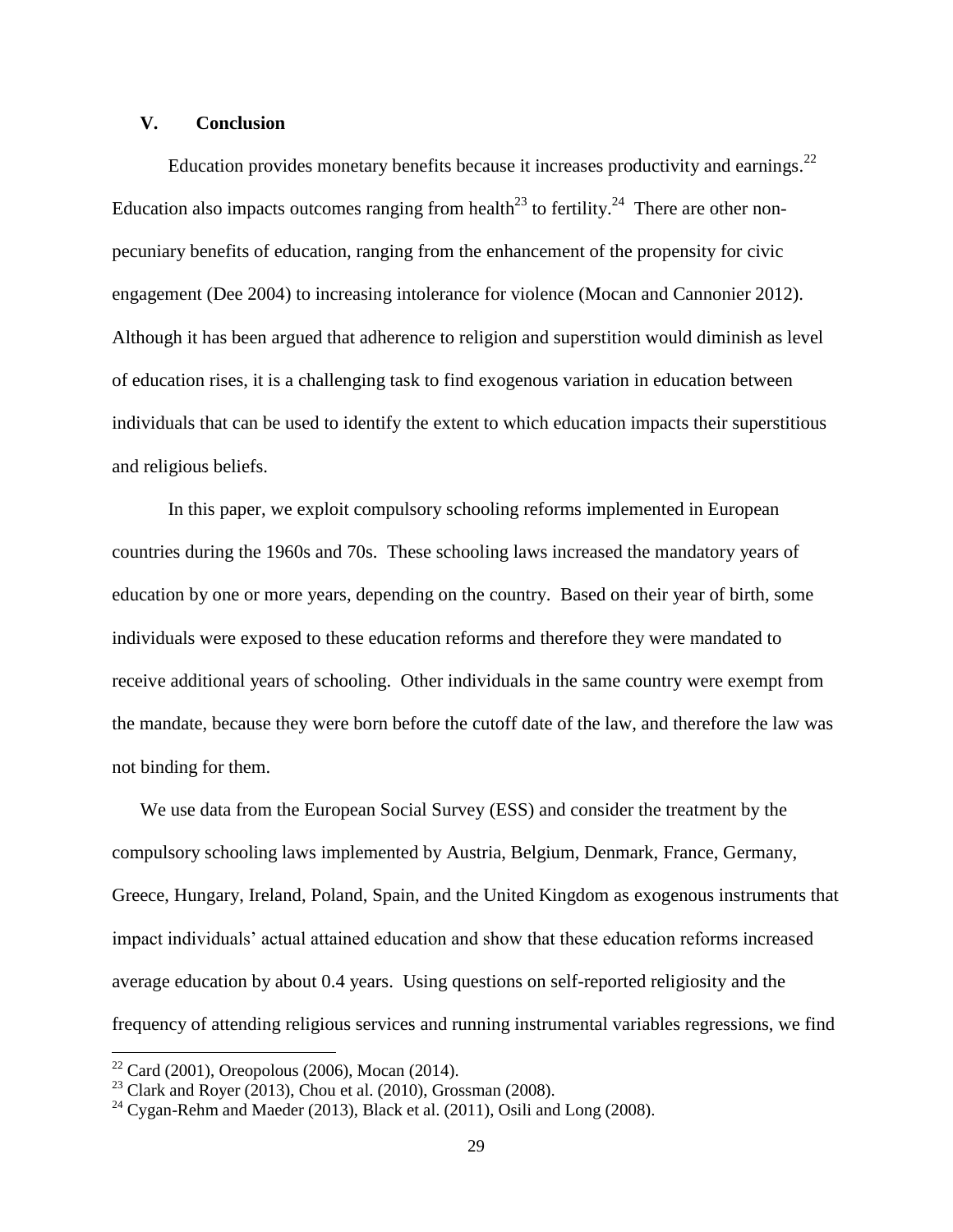that an additional year of education, triggered by the mandate, has a significant negative impact on both measures of religiosity. We also find that education has a negative impact on the frequency of praying. The results indicate that education not only reduces the extent of selfdeclared religiosity, it also lowers the propensity for participation in social religious activities (i.e. attending religious services), as well as the propensity to engage in private religious activities (i.e. praying).

Using data from the European Values Survey, we apply the same empirical procedure and investigate the extent to which education impacts superstitious beliefs. We find that education reduces the propensity to believe in the power of lucky charms (such as mascots or talismans). Education also reduces the frequency with which people consult horoscopes to learn about the future, and the extent to which people take into account horoscopes in their daily lives.

When we estimate the models of religiosity and superstition using OLS and considering education as exogenous, we find that the coefficient of education is negative but very small. A variety of specification and falsification tests reveal the robustness of the findings, showing that education reduces the tendency to be religious and superstitious.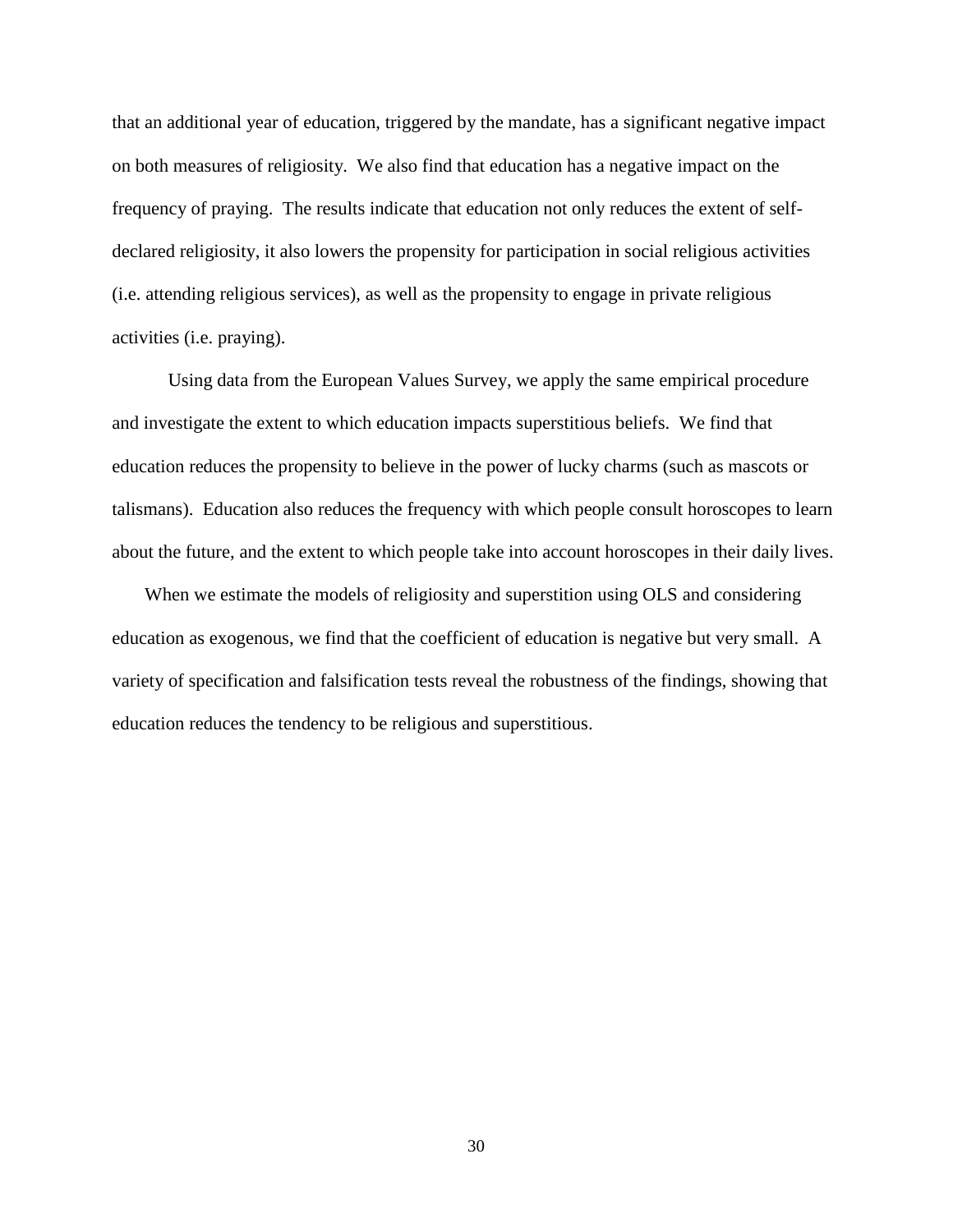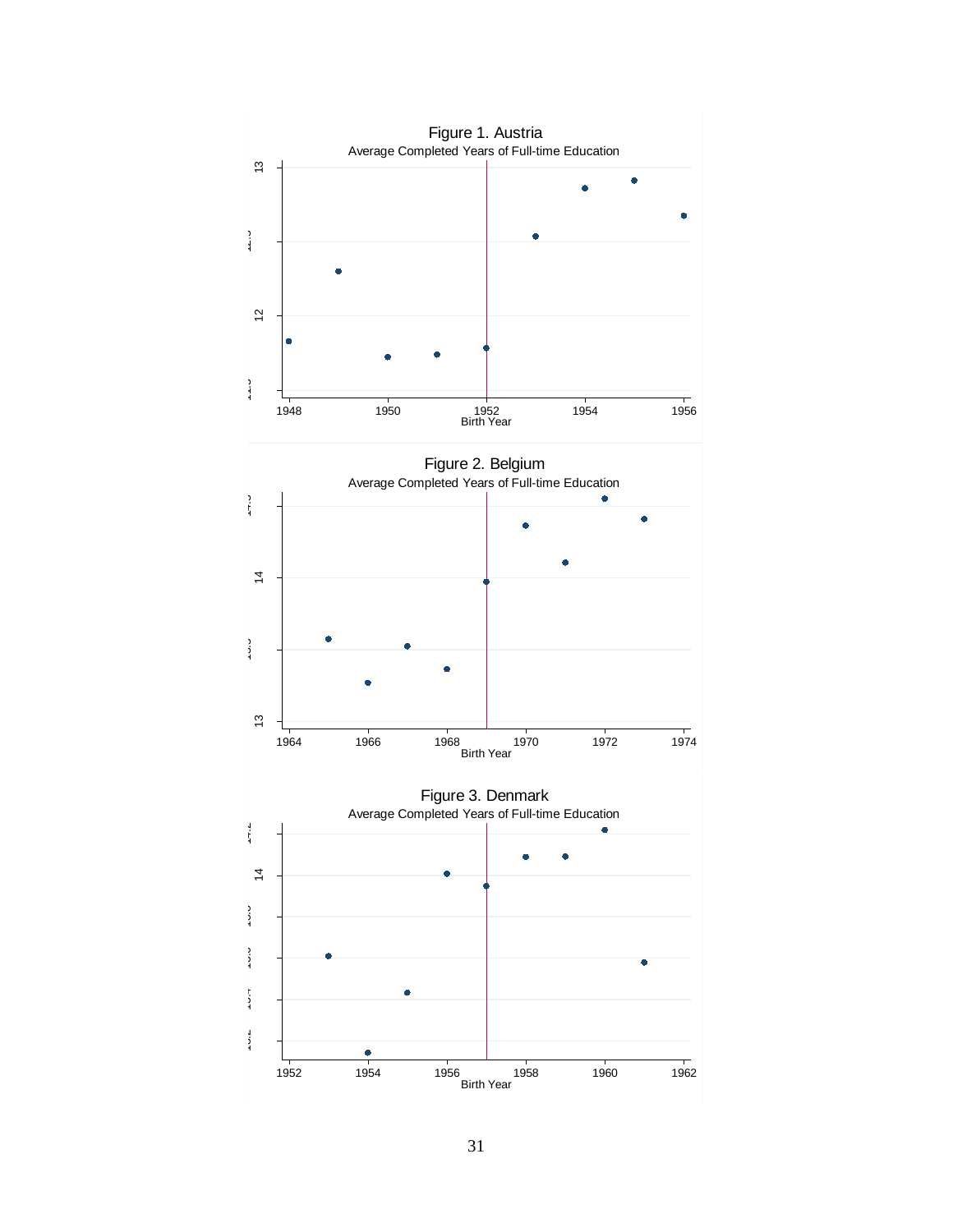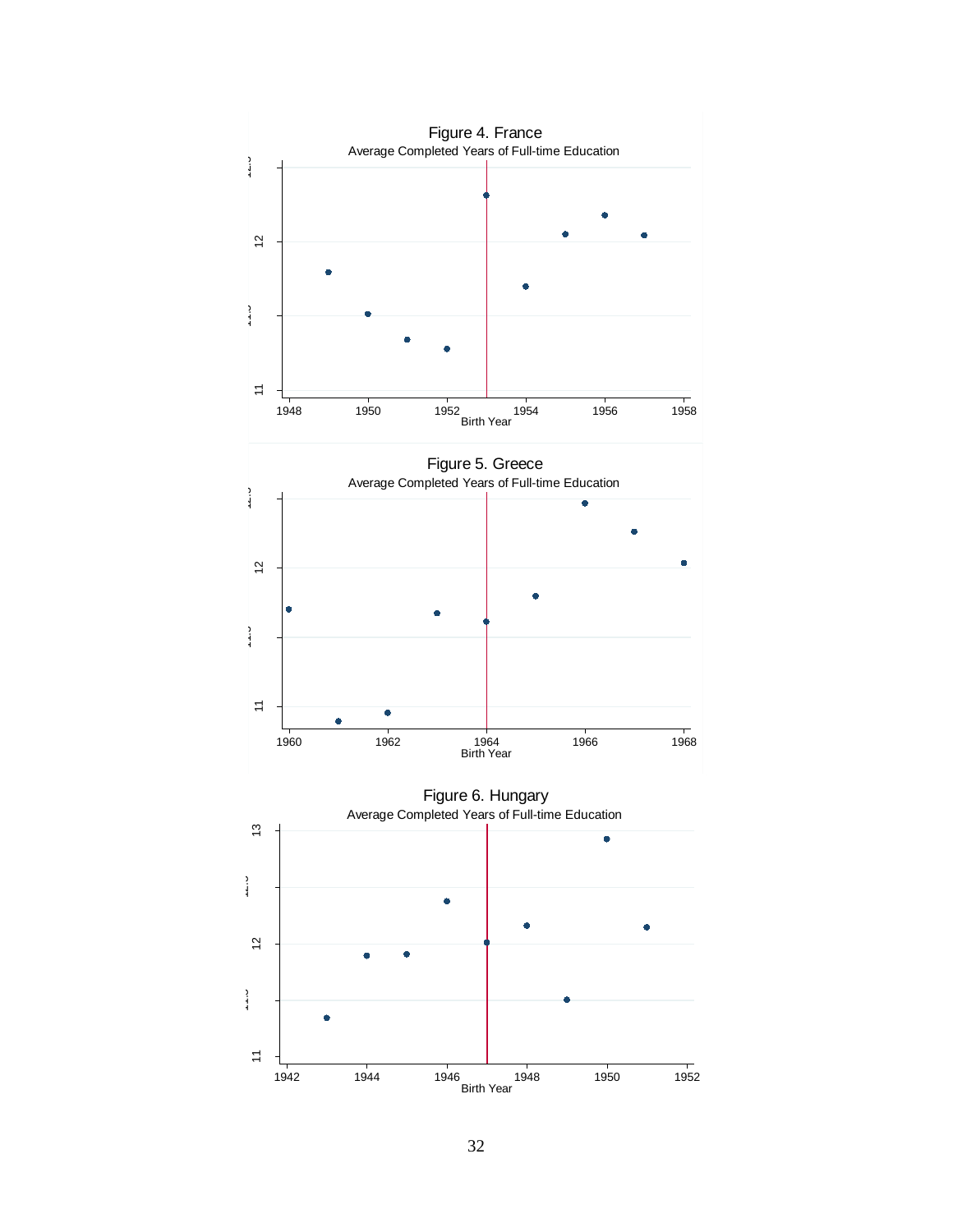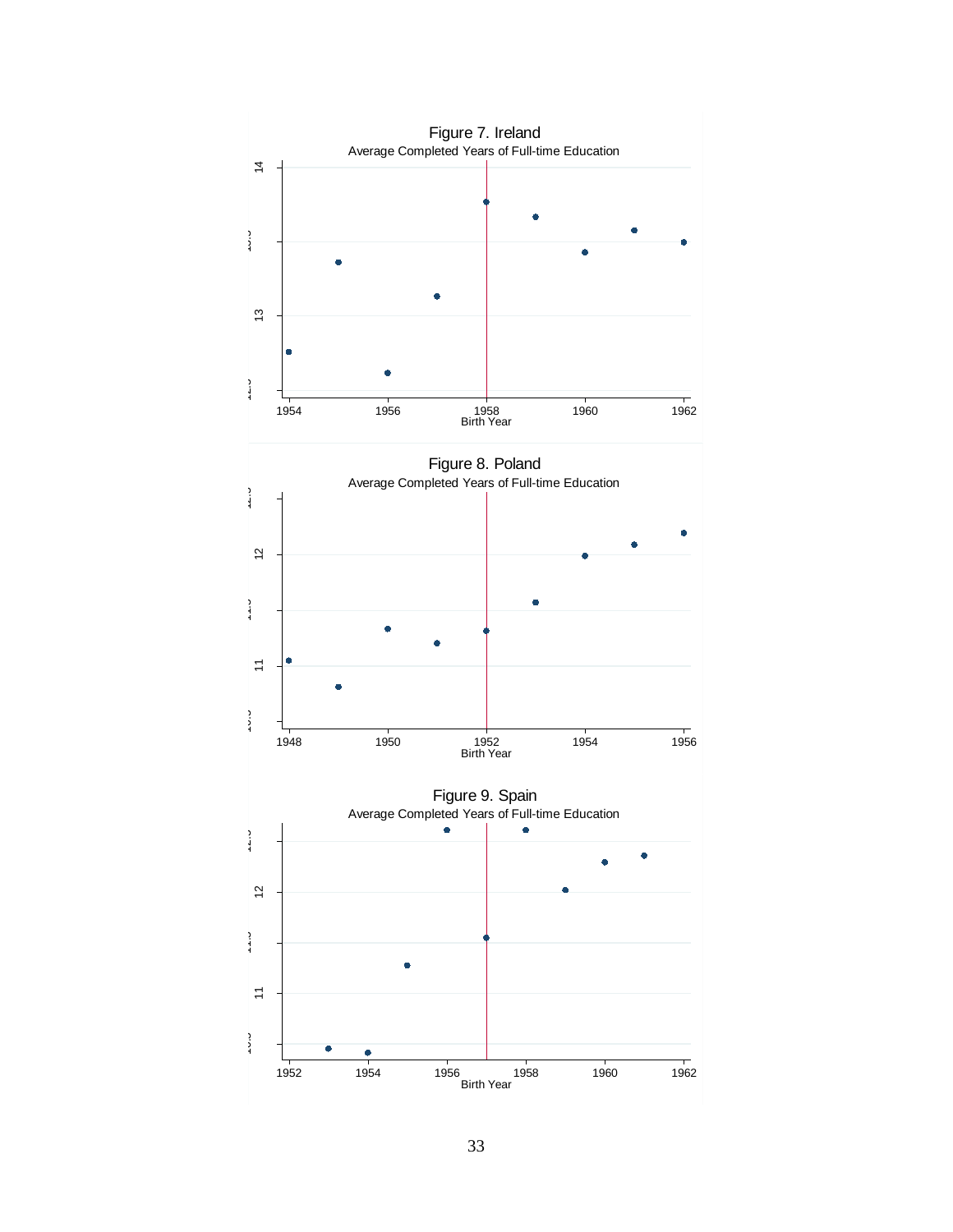

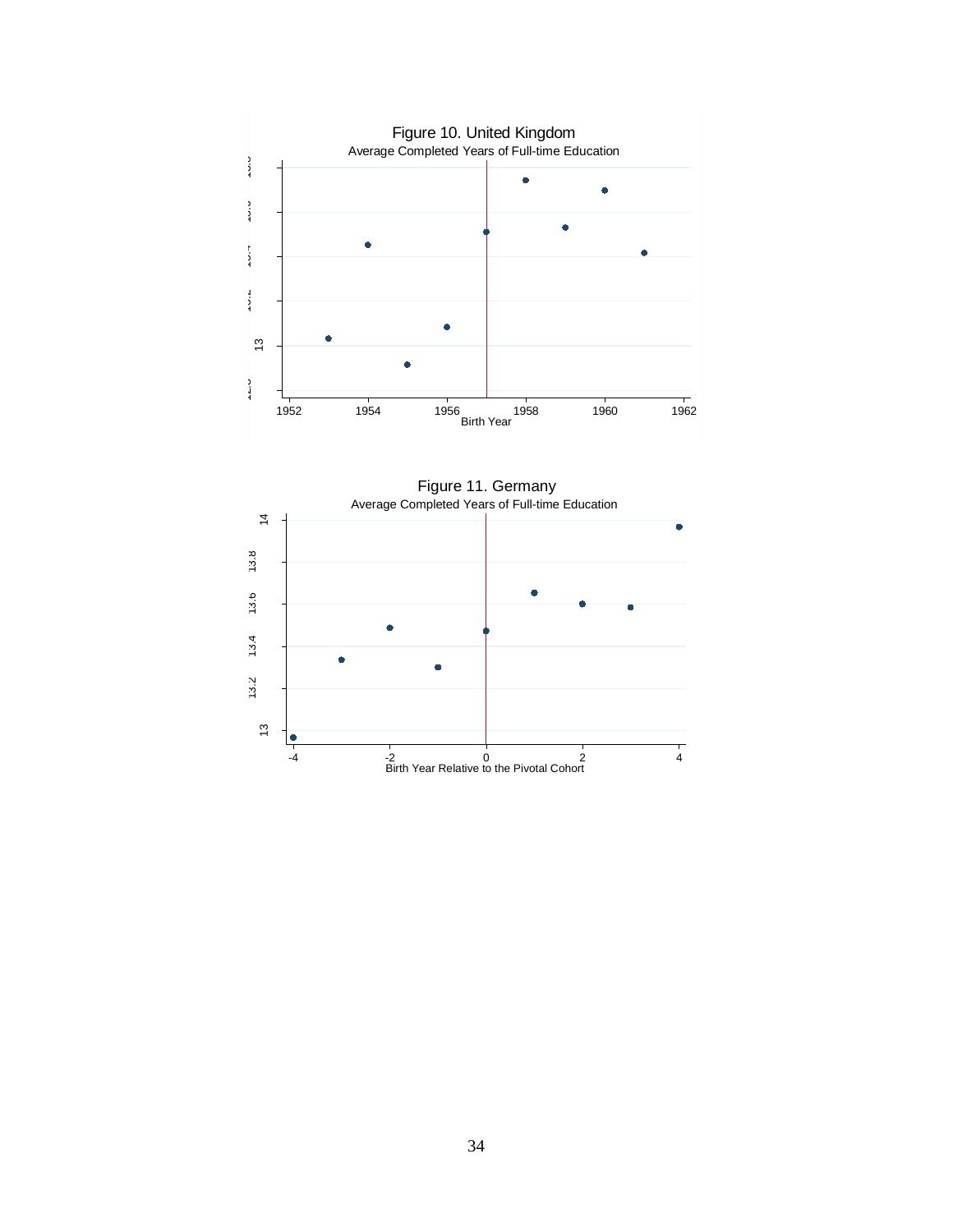| Country                  | Reform<br>date | First cohort<br>fully affected<br>by the reform | Change in<br>years of<br>compulsory<br>schooling | Change in<br>minimum<br>school leaving<br>age | Age at school<br>entry |
|--------------------------|----------------|-------------------------------------------------|--------------------------------------------------|-----------------------------------------------|------------------------|
| Austria                  | 1966           | 1953                                            | 8 to 9                                           | 14 to 15                                      | 6                      |
| Belgium                  | 1983           | 1970                                            | 8 to 12                                          | 14 to 18                                      | 6                      |
| Denmark                  | 1971           | 1958                                            | $7$ to $9$                                       | 14 to 16                                      | $\overline{7}$         |
| France                   | 1967           | 1954                                            | 8 to 10                                          | 14 to 16                                      | 6                      |
| Greece                   | 1976           | 1965                                            | $6$ to $9$                                       | 12 to 15                                      | 6                      |
| Hungary                  | 1961           | 1948                                            | 8 to 10                                          | 14 to 16                                      | 6                      |
| Ireland                  | 1972           | 1959                                            | 8 to 9                                           | 14 to 15                                      | 6                      |
| Poland*                  | 1961           | 1953                                            | $7$ to $8$                                       | 14 to 15                                      | $\overline{7}$         |
| Spain**                  | 1970           | 1958                                            | $6$ to $8$                                       | 12 to 14                                      | 6                      |
| <b>United Kingdom</b>    |                |                                                 |                                                  |                                               |                        |
| <b>England and Wales</b> | 1972           | 1958                                            | 10 to 11                                         | 15 to 16                                      | 5                      |
| Scotland <sup>#</sup>    | 1976           | 1959                                            | 10 to 11                                         | 15 to 16                                      | 5                      |
| N. Ireland               | 1972           | 1958                                            | 10 to 11                                         | 15 to 16                                      | $\overline{5}$         |
| Germany <sup>^</sup>     |                |                                                 |                                                  |                                               |                        |
| DE Schleswig-            | 1956           | 1942                                            | 8 to 9                                           | 14 to 15                                      | 6                      |
| Holstein                 |                |                                                 |                                                  |                                               |                        |
| DE Niedersachsen         | 1962           | 1948                                            | 8 to 9                                           | 14 to 15                                      | 6                      |
| DE Bremen                | 1958           | 1944                                            | 8 to 9                                           | 14 to 15                                      | 6                      |
| DE Nordrhein-            | 1967           | 1954                                            | 8 to 9                                           | 14 to 15                                      | 6                      |
| Westphalia               |                |                                                 |                                                  |                                               |                        |
| DE Hessen                | 1967           | 1954                                            | 8 to 9                                           | 14 to 15                                      | 6                      |
| DE Rheinland-Pfalz       | 1967           | 1954                                            | 8 to 9                                           | 14 to 15                                      | 6                      |
| DE Baden-                | 1967           | 1954                                            | 8 to 9                                           | 14 to 15                                      | 6                      |
| Wurtenberg               |                |                                                 |                                                  |                                               |                        |
| DE Bayern                | 1969           | 1956                                            | 8 to 9                                           | 14 to 15                                      | 6                      |
| DE Saarland              | 1964           | 1950                                            | 8 to 9                                           | 14 to 15                                      | 6                      |

## **Table 1. Compulsory Schooling Reforms for the Countries in the Analysis**

\*According to Joanna Jung-Miklaszewska (2003), the 8<sup>th</sup> grade (Form VIII) was organized in the school year 1966/67, which makes those born in 1952 the pivotal cohort. Borgonovi et al. (2010) also codes the first potentially affected cohort as those born in 1952.

\*\*We follow Brunello et al. (2009), Gathmann et al. (2014), Pons and Gonzalo (2002) and code the first potentially affected cohort as those who were 13 years old or younger in 1970, i.e. those born in 1957. #Fort (2006), Gathmann et al. (2014), and Brunello et al. (2013a), report 1976 as the date of the reform. However, Gathmann et al. (2014) and Fort (2006) still suggest those born in 1958 as the first potentially affected cohort; We follow them and code those born in 1958 as the pivotal cohort for Scotland.

^ Pischke and Wachter (2005) also report 1949 reform in Hamburg; we cannot use this reform because no individuals in our sample were born early enough. Moreover, neither the birth region of the respondent nor the region of residence at the time of schooling is reported in the ESS. We use the current region of residence as a proxy.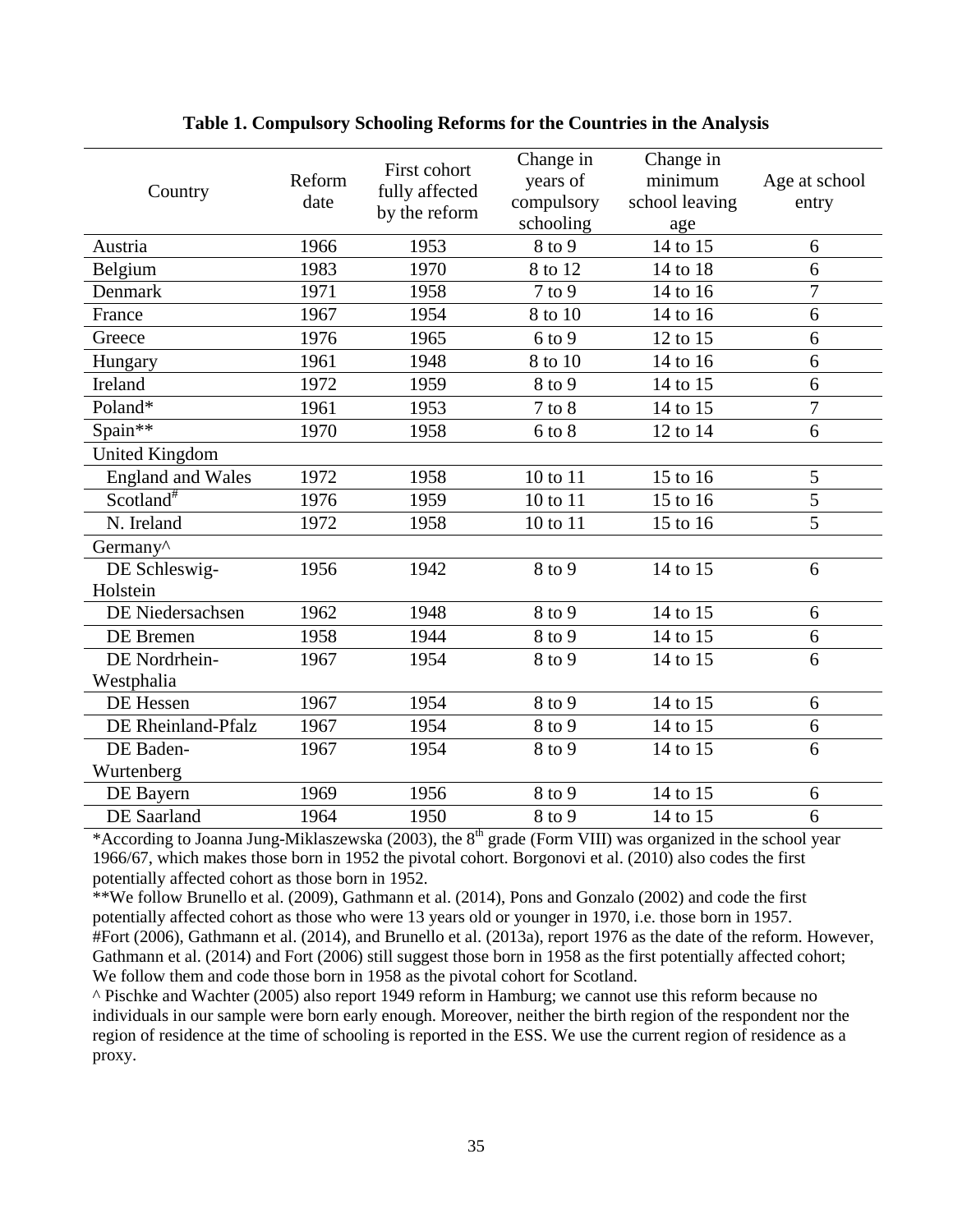| Outcome                                                                  | All     | Treatment | Control |
|--------------------------------------------------------------------------|---------|-----------|---------|
|                                                                          |         | Group     | Group   |
| <b>Self-reported Religiosity</b>                                         |         |           |         |
| $==1$ if in on a scale 0 to 10 individual's self-reported religiosity is | 0.190   | 0.180     | 0.202   |
| 8, 9, or 10, and 0 otherwise                                             | (0.393) | (0.384)   | (0.402) |
| $==1$ if in on a scale 0 to 10 individual's self-reported religiosity is | 0.087   | 0.079     | 0.096   |
| 9 or 10, and 0 otherwise                                                 | (0.282) | (0.270)   | (0.295) |
| $==1$ if in on a scale 0 to 10 individual's self-reported religiosity is | 0.044   | 0.039     | 0.050   |
| 10, and 0 otherwise                                                      | (0.205) | (0.193)   | (0.217) |
| $==1$ if individual belongs to the top 30% of religiosity distribution   | 0.383   | 0.369     | 0.398   |
| in her country, 0 otherwise                                              | (0.486) | (0.482)   | (0.490) |
| $==1$ if individual belongs to the top 20% of religiosity distribution   | 0.276   | 0.264     | 0.290   |
| in her country, 0 otherwise                                              | (0.447) | (0.441)   | (0.454) |
| $==1$ if individual belongs to the top 10% of religiosity distribution   | 0.160   | 0.148     | 0.174   |
| in her country, 0 otherwise                                              | (0.367) | (0.355)   | (0.379) |
| $\mathbf N$                                                              | 13,729  | 7,207     | 6,522   |
|                                                                          |         |           |         |
| <b>Frequency of Attending Religious Services</b>                         |         |           |         |
| == 1 if individual attends religious services (apart from special        | 0.316   | 0.302     | 0.333   |
| occasions) at least once a month, 0 otherwise                            | (0.465) | (0.459)   | (0.471) |
| $==1$ if individual attends religious services (apart from special       | 0.190   | 0.177     | 0.204   |
| occasions) at least once a week, 0 otherwise                             | (0.392) | (0.382)   | (0.403) |
| $\mathbf N$                                                              | 13,742  | 7,212     | 6,530   |
|                                                                          |         |           |         |
| <b>Frequency of Praying</b>                                              |         |           |         |
| == 1 if individual prays (apart from religious services) at least once   | 0.464   | 0.451     | 0.478   |
| a month, 0 otherwise                                                     | (0.499) | (0.498)   | (0.500) |
| $==1$ if individual prays (apart from religious services) at least once  | 0.402   | 0.389     | 0.417   |
| a week, 0 otherwise                                                      | (0.490) | (0.488)   | (0.493) |
| == 1 if individual prays (apart from religious services) several         | 0.334   | 0.322     | 0.348   |
| times a week or more, 0 otherwise                                        | (0.472) | (0.467)   | (0.476) |
| $==1$ if individual prays (apart from religious services) every day, 0   | 0.227   | 0.212     | 0.244   |
| otherwise                                                                | (0.419) | (0.408)   | (0.430) |
| N                                                                        | 13,619  | 7,144     | 6,475   |

**Table 2A Descriptive Statistics of Religiosity Variables**

The data is from the ESS survey and covers years from 2002 to 2013. Treatment group consists of individuals born up to four years after the first cohort potentially affected by an education reform. Control group consists of those born up to four years before this cohort. The first potentially affected cohort is not included, because the extent of their exposure to an education reform is unclear. The sample is restricted to individuals 65 years old or younger, non-immigrants, citizens of the country of the interview, who do not reporting being in school as their main activity in the last 7 days. Survey weights are used. The mean values of the last three variables in the top panel are not equal to 0.3, 0.2, and 0.1 because of the rounding necessitated by the discrete nature of the self-reported religiosity variable.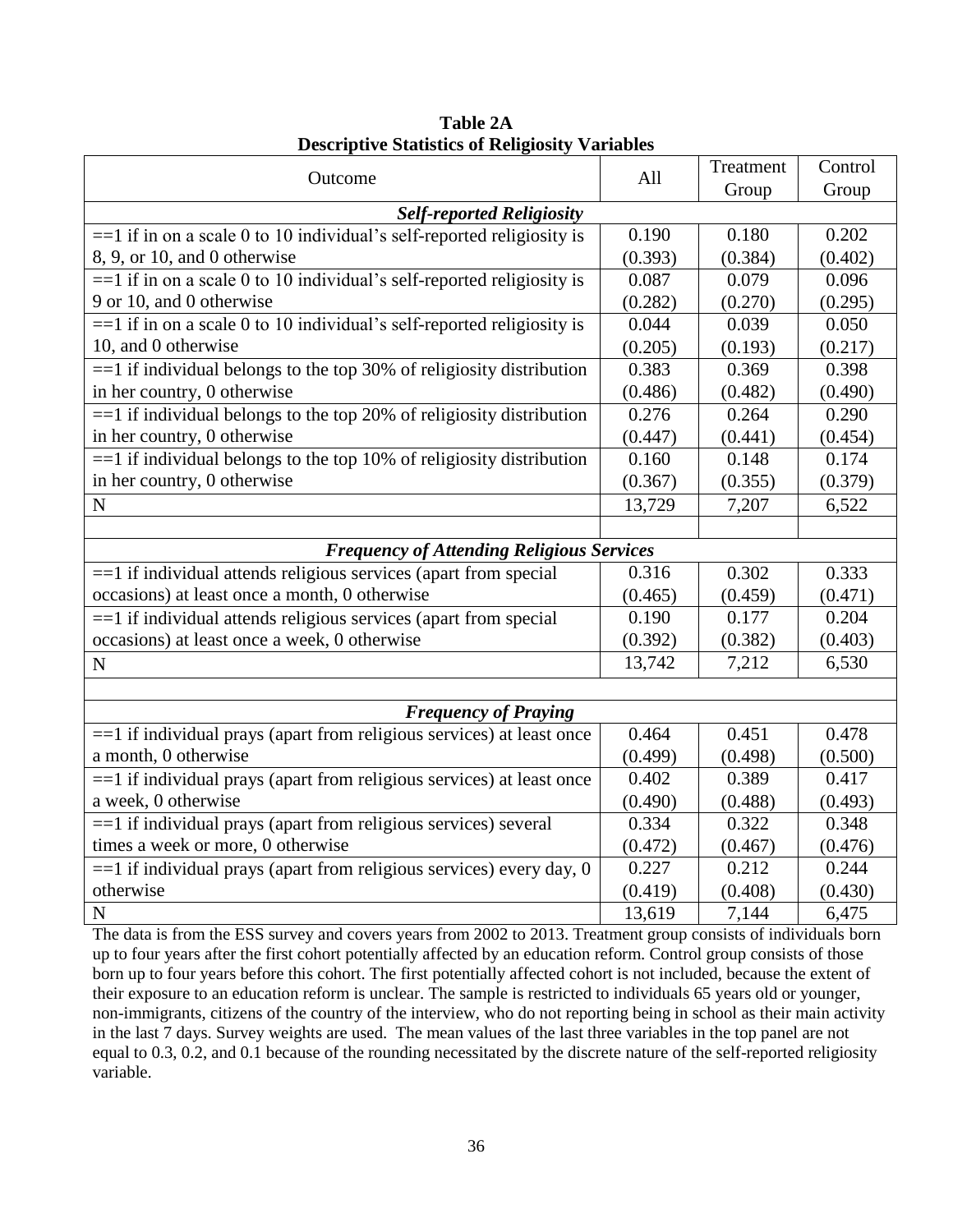| Variable             | Variable Definitions                             | All     | Treatment | Control |
|----------------------|--------------------------------------------------|---------|-----------|---------|
|                      | Number of years of full-time education           | 12.768  | 13.061    | 12.438  |
| Years of schooling   | completed                                        | (3.727) | (3.604)   | (3.834) |
|                      |                                                  | 50.689  | 48.577    | 53.067  |
| Age                  | Age of the respondent                            | (6.789) | (6.461)   | (6.348) |
| Male                 | $==1$ if male, 0 otherwise                       | 0.465   | 0.466     | 0.464   |
|                      |                                                  | (0.499) | (0.499)   | (0.499) |
| Ethnic minority      | $==1$ if belongs to minority ethnic group in     | 0.019   | 0.020     | 0.017   |
|                      | country                                          | (0.135) | (0.140)   | (0.129) |
| Working              | $==1$ if working in the last 7 days, 0 otherwise | 0.672   | 0.728     | 0.610   |
|                      |                                                  | (0.469) | (0.445)   | (0.488) |
| Married              | $==1$ if married, 0 otherwise                    | 0.749   | 0.742     | 0.756   |
|                      |                                                  | (0.434) | (0.437)   | (0.429) |
| Number of household  | Number of household members                      | 3.088   | 3.215     | 2.945   |
| members              |                                                  | (1.409) | (1.407)   | (1.398) |
| Child at home        | $==1$ if a child lives at home, 0 otherwise      | 0.599   | 0.651     | 0.541   |
|                      |                                                  | (0.490) | (0.477)   | (0.498) |
| City                 | $==1$ if respondent lives in a big city, 0       | 0.169   | 0.173     | 0.164   |
|                      | otherwise                                        | (0.375) | (0.378)   | (0.370) |
| Mother immigrant     | $==1$ if mother is an immigrant, 0 otherwise     | 0.036   | 0.034     | 0.039   |
|                      |                                                  | (0.187) | (0.182)   | (0.193) |
| Father postsecondary | $==1$ if father achieved postsecondary           | 0.122   | 0.127     | 0.117   |
|                      | education or higher, 0 otherwise                 | (0.328) | (0.333)   | (0.322) |
| Mother               | $==1$ if mother achieved postsecondary           | 0.064   | 0.070     | 0.056   |
| postsecondary        | education or higher, 0 otherwise                 | (0.244) | (0.255)   | (0.231) |
| Father working       | $==1$ if father was working when the             | 0.935   | 0.940     | 0.930   |
|                      | respondent was 14 years old, 0 otherwise         | (0.247) | (0.238)   | (0.256) |
|                      | $==1$ if mother was working when the             | 0.437   | 0.465     | 0.406   |
| Mother working       | respondent was 14 years old, 0 otherwise         | (0.496) | (0.499)   | (0.491) |
| $\mathbf N$          |                                                  | 12,176  | 6,398     | 5,778   |

**Table 2B. Descriptive Statistics of Independent Variables. ESS Sample.**

Notes: The data is from the ESS survey and covers years from 2002 to 2013. Treatment group consists of individuals born up to four years after the first cohort potentially affected by an education reform. Control group consists of those born up to four years before the pivotal cohort. The first potentially affected cohort is not included, because the extent of their exposure to an education reform is unclear. The sample is restricted to individuals 65 years old or younger, non-immigrants, citizens of the country of the interview, who do not reporting being in school as their main activity in the last 7 days. We do not report minimum and maximum values because all but three variables are dummy variables: 1) years of completed education (min. 0 and max. 25), 2) age (min. 29 and max. 65), and 3) number of household members (min. 1 and max. 13). Survey weights are used.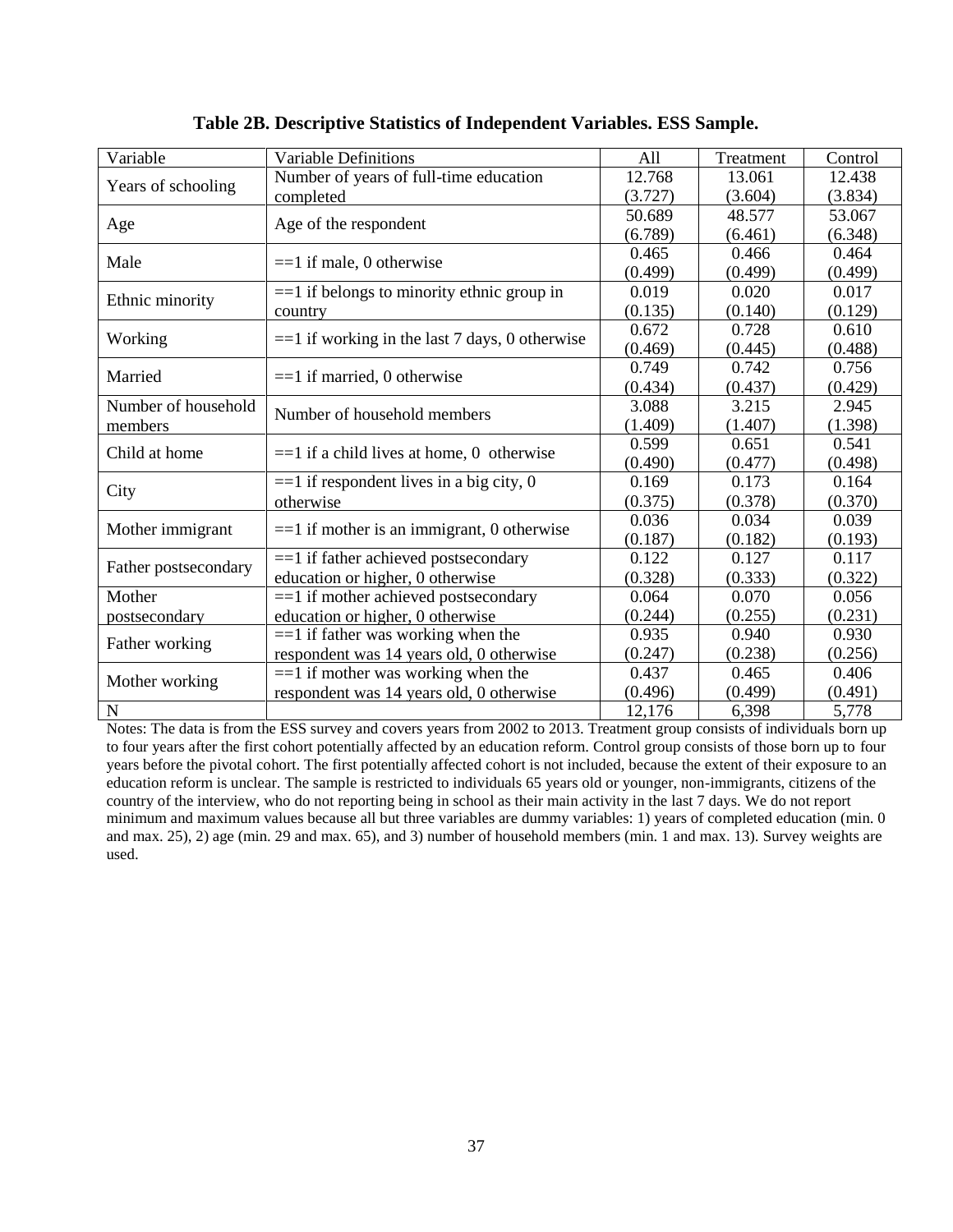## **Table 3A Descriptive Statistics of Superstition Variables: EVS Sample**

| Variable                                                                                                                                                  | All              | Treatment        | Control          |  |  |  |  |
|-----------------------------------------------------------------------------------------------------------------------------------------------------------|------------------|------------------|------------------|--|--|--|--|
| "Do you believe that a lucky charm, such as a mascot or a talisman, can protect or help you?"                                                             |                  |                  |                  |  |  |  |  |
| (Question was asked in Austria, Belgium, Denmark, France, Great Britain, Greece, Hungary, Ireland,<br>Northern Ireland, Poland, Spain, and West Germany). |                  |                  |                  |  |  |  |  |
| $==1$ if on a scale from 1 to 10 the individual's belief in lucky                                                                                         | 0.299            | 0.304            | 0.292            |  |  |  |  |
| charm is 4 or greater; 0 otherwise                                                                                                                        | (0.458)          | (0.46)           | (0.455)          |  |  |  |  |
| $==1$ if on a scale from 1 to 10 the individual's belief in lucky                                                                                         | 0.264            | 0.268            | 0.260            |  |  |  |  |
| charm is 5 or greater; 0 otherwise                                                                                                                        | (0.441)          | (0.443)          | (0.439)          |  |  |  |  |
| N                                                                                                                                                         | 5,757            | 3,031            | 2,726            |  |  |  |  |
| "How often do you consult your horoscope to know about your future?"<br>(Question was asked in Austria, France, Greece, and West Germany)                 |                  |                  |                  |  |  |  |  |
| $==1$ if the individual consults her horoscope at least monthly                                                                                           | 0.379<br>(0.485) | 0.358<br>(0.480) | 0.405<br>(0.491) |  |  |  |  |
| N                                                                                                                                                         | 1,284            | 710              | 574              |  |  |  |  |
| "How often do you take horoscopes into account in your daily life?"<br>(Question was asked in Austria, France, Greece, and West Germany)                  |                  |                  |                  |  |  |  |  |
| == 1 if individual takes into account horoscope in daily life                                                                                             | 0.172            | 0.163            | 0.183            |  |  |  |  |
| sometimes, most of the time, or always                                                                                                                    | (0.378)          | (0.369)          | (0.387)          |  |  |  |  |
| N                                                                                                                                                         | 1,053            | 580              | 473              |  |  |  |  |
| Notes: The data is from the EVS survey. Treatment group consists of individuals born up to seven years after the                                          |                  |                  |                  |  |  |  |  |

first cohort potentially affected by an education reform. Control group consists of those born up to seven years before the pivotal cohort. The first potentially affected cohort is not included, because the extent of their exposure to an education reform is unclear. The sample is restricted to individuals between 25 and 65 years old, citizens of the country of the interview, who do not reporting being a student. Survey weights are used.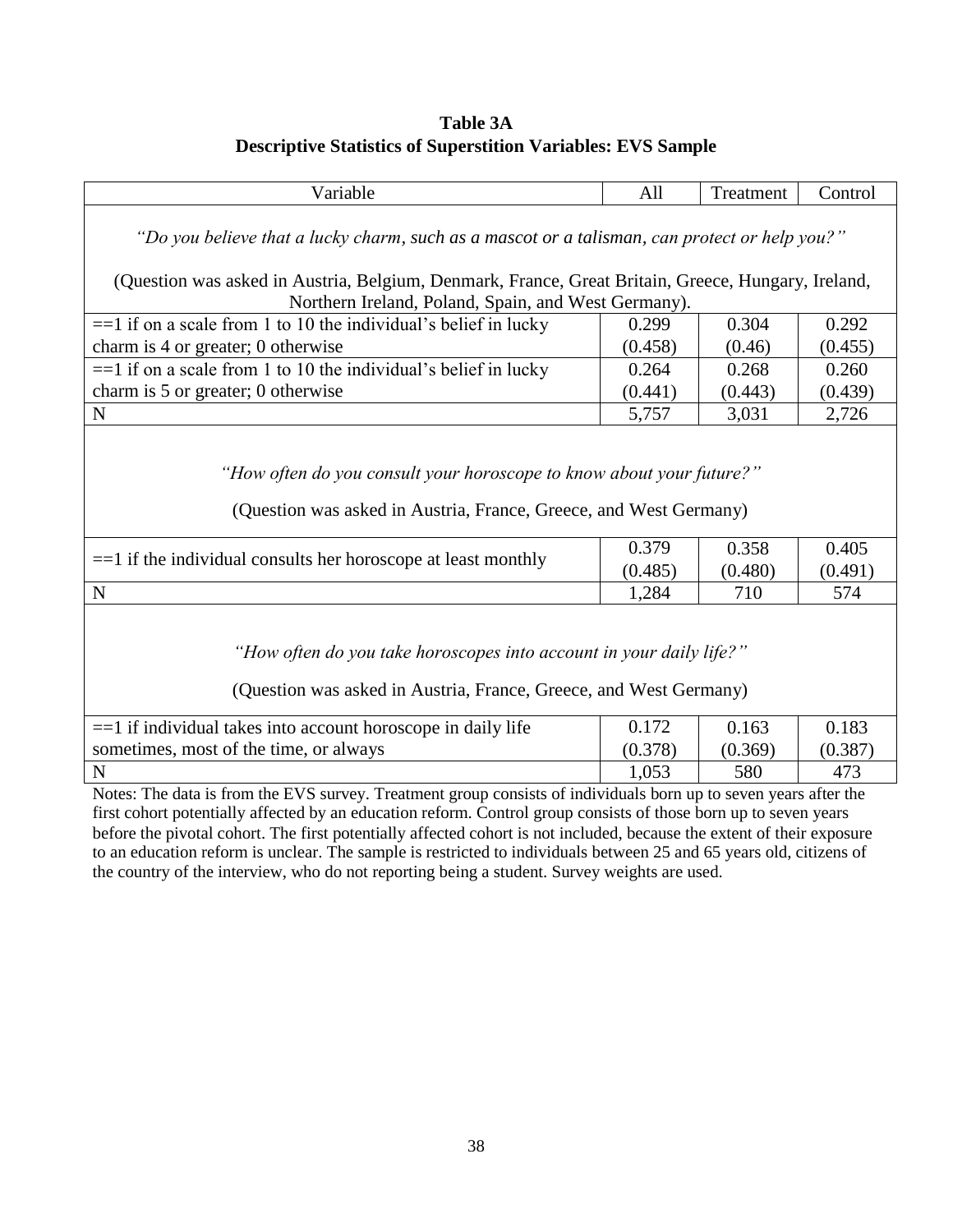| Variable           | <b>Variable Definitions</b>                                                                            | All     | Treatment | Control |  |  |  |  |
|--------------------|--------------------------------------------------------------------------------------------------------|---------|-----------|---------|--|--|--|--|
| Lucky Charm Sample |                                                                                                        |         |           |         |  |  |  |  |
|                    | (Austria, Belgium, Denmark, France, Great Britain, Greece, Hungary, Ireland, Northern Ireland, Poland, |         |           |         |  |  |  |  |
|                    | Spain, and West Germany).                                                                              |         |           |         |  |  |  |  |
| Years of schooling | Constructed number of years of full-time                                                               | 12.187  | 12.495    | 11.843  |  |  |  |  |
|                    | education completed                                                                                    | (3.591) | (3.467)   | (3.695) |  |  |  |  |
|                    | Age of the respondent                                                                                  | 46.471  | 43.282    | 50.037  |  |  |  |  |
| Age                |                                                                                                        | (8.565) | (7.804)   | (7.951) |  |  |  |  |
| Male               | $==1$ if male, 0 otherwise                                                                             | 0.487   | 0.484     | 0.491   |  |  |  |  |
|                    |                                                                                                        | (0.500) | (0.500)   | (0.500) |  |  |  |  |
| Working            | $==1$ if the respondent is working, 0                                                                  | 0.544   | 0.593     | 0.490   |  |  |  |  |
|                    | otherwise                                                                                              | (0.498) | (0.491)   | (0.500) |  |  |  |  |
| Married            | $==1$ if married, 0 otherwise                                                                          | 0.670   | 0.657     | 0.684   |  |  |  |  |
|                    |                                                                                                        | (0.47)  | (0.475)   | (0.465) |  |  |  |  |
| Child at home      | $==1$ if a person under 18 lives at home, 0                                                            | 0.554   | 0.640     | 0.456   |  |  |  |  |
|                    | otherwise                                                                                              | (0.497) | (0.480)   | (0.498) |  |  |  |  |
| City               | $==1$ if the respondent lives in a town with                                                           | 0.539   | 0.541     | 0.535   |  |  |  |  |
|                    | population bigger than 20,000, 0 otherwise                                                             | (0.499) | (0.498)   | (0.499) |  |  |  |  |
| $\mathbf N$        |                                                                                                        | 5,757   | 3,031     | 2,726   |  |  |  |  |
|                    | Horoscope Sample (Austria, France, Greece, and West Germany)                                           |         |           |         |  |  |  |  |
|                    | Constructed number of years of full-time                                                               | 12.471  | 12.766    | 12.117  |  |  |  |  |
| Years of schooling | education completed                                                                                    | (3.858) | (3.712)   | (4.001) |  |  |  |  |
|                    |                                                                                                        | 43.363  | 39.396    | 48.118  |  |  |  |  |
| Age                | Age of the respondent                                                                                  | (7.026) | (5.708)   | (5.294) |  |  |  |  |
|                    |                                                                                                        | 0.440   | 0.448     | 0.430   |  |  |  |  |
| Male               | $==1$ if male, 0 otherwise                                                                             | (0.497) | (0.498)   | (0.496) |  |  |  |  |
|                    | $==1$ if the respondent is working, 0                                                                  | 0.594   | 0.617     | 0.566   |  |  |  |  |
| Working            | otherwise                                                                                              | (0.491) | (0.487)   | (0.496) |  |  |  |  |
|                    |                                                                                                        | 0.681   | 0.655     | 0.712   |  |  |  |  |
| Married            | $==1$ if married, 0 otherwise                                                                          | (0.466) | (0.476)   | (0.453) |  |  |  |  |
|                    | $==1$ if a person under 18 lives at home, 0                                                            | 0.612   | 0.749     | 0.447   |  |  |  |  |
| Child at home      | otherwise                                                                                              | (0.488) | (0.434)   | (0.498) |  |  |  |  |
|                    | $==1$ if the respondent lives in a town with                                                           | 0.662   | 0.665     | 0.659   |  |  |  |  |
| City               | population bigger than 20,000, 0 otherwise                                                             | (0.473) | (0.472)   | (0.474) |  |  |  |  |
| $\mathbf N$        |                                                                                                        | 1,284   | 710       | 574     |  |  |  |  |

## **Table 3B. Descriptive Statistics of Independent Variables. EVS Sample**

Notes: The data is from the EVS survey. Treatment group consists of individuals born up to seven years after the first cohort potentially affected by an education reform. Control group consists of those born up to seven years before the pivotal cohort. The first potentially affected cohort is not included, because the extent of their exposure to an education reform is unclear. The sample is restricted to individuals between 25 and 65 years old, citizens of the country of the interview, who do not reporting being a student. We do not report minimum and maximum values because all but two variables are dummy variables: 1) years of completed education (min. 0 and max. 25 in the lucky charm sample and min. 6 and max. 24 in the horoscope sample); 2) age (min. 25 and max. 65 in the lucky charm sample and min. 28 and max. 64 in the horoscope sample). Survey weights are used.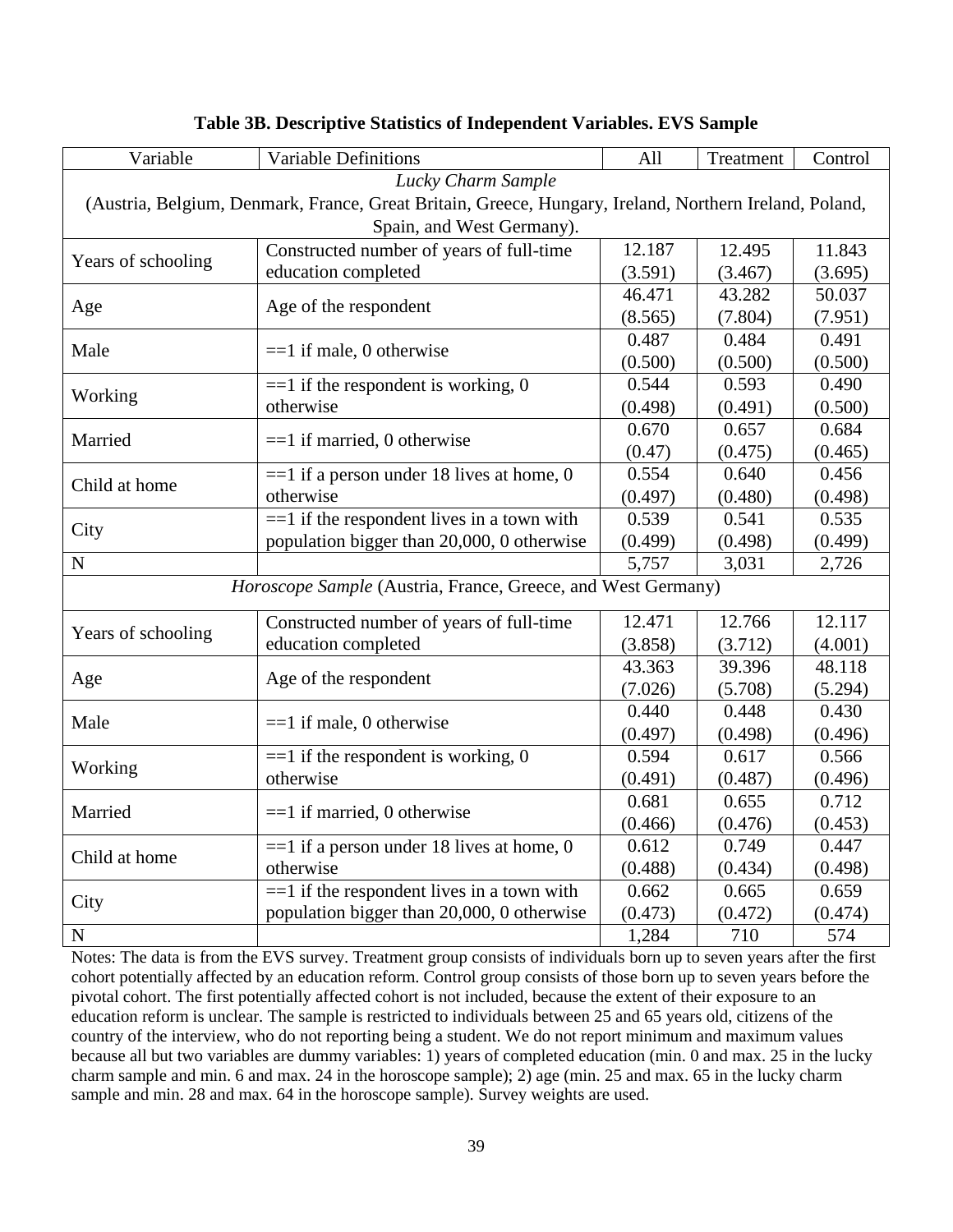$(1)$  (2) Exposure to reform  $0.382***$   $0.365***$  $(0.108)$   $(0.115)$ Age  $-0.081$   $-0.183**$  $(0.084)$   $(0.082)$ Age squared  $0.000$   $0.002**$  $(0.001)$   $(0.001)$ Male 0.452\*\*\* 0.186\*  $(0.110)$   $(0.107)$ Ethnic minority -0.179 -0.139  $(0.363)$   $(0.389)$ City 1.161\*\*\* 0.918\*\*\*  $(0.122)$   $(0.104)$ Mother immigrant  $0.424**$  0.337\*  $(0.210)$   $(0.186)$ Working 1.409\*\*\* (0.092) Married 0.268\*\*\* (0.097) Child at home  $0.222**$ (0.101) Number of household members -0.135\*\*\* (0.041) Father postsecondary 2.627\*\*\*  $(0.163)$ Mother postsecondary 1.547\*\*\* (0.122) Father working 0.398\*\*\*  $(0.145)$ Mother working 0.006 (0.084) N 13,793 12,176

**Table 4 The Impact of Exposure to an Education Reform on Completed Years of Full-time Education (ESS Sample)**

The treatment group consists of individuals born up to four years after the first cohort potentially affected by an education reform. Control group consists of those born up to four years before the pivotal cohort. The first potentially affected cohort is not included, because the extent of their exposure to an education reform is unclear. Standard errors clustered at the regional level are in parentheses. The estimation uses sampling weights and includes survey year and survey country dummies. \*  $p < 0.1$ , \*\*  $p < 0.05$ , \*\*\*  $p <$ 0.01.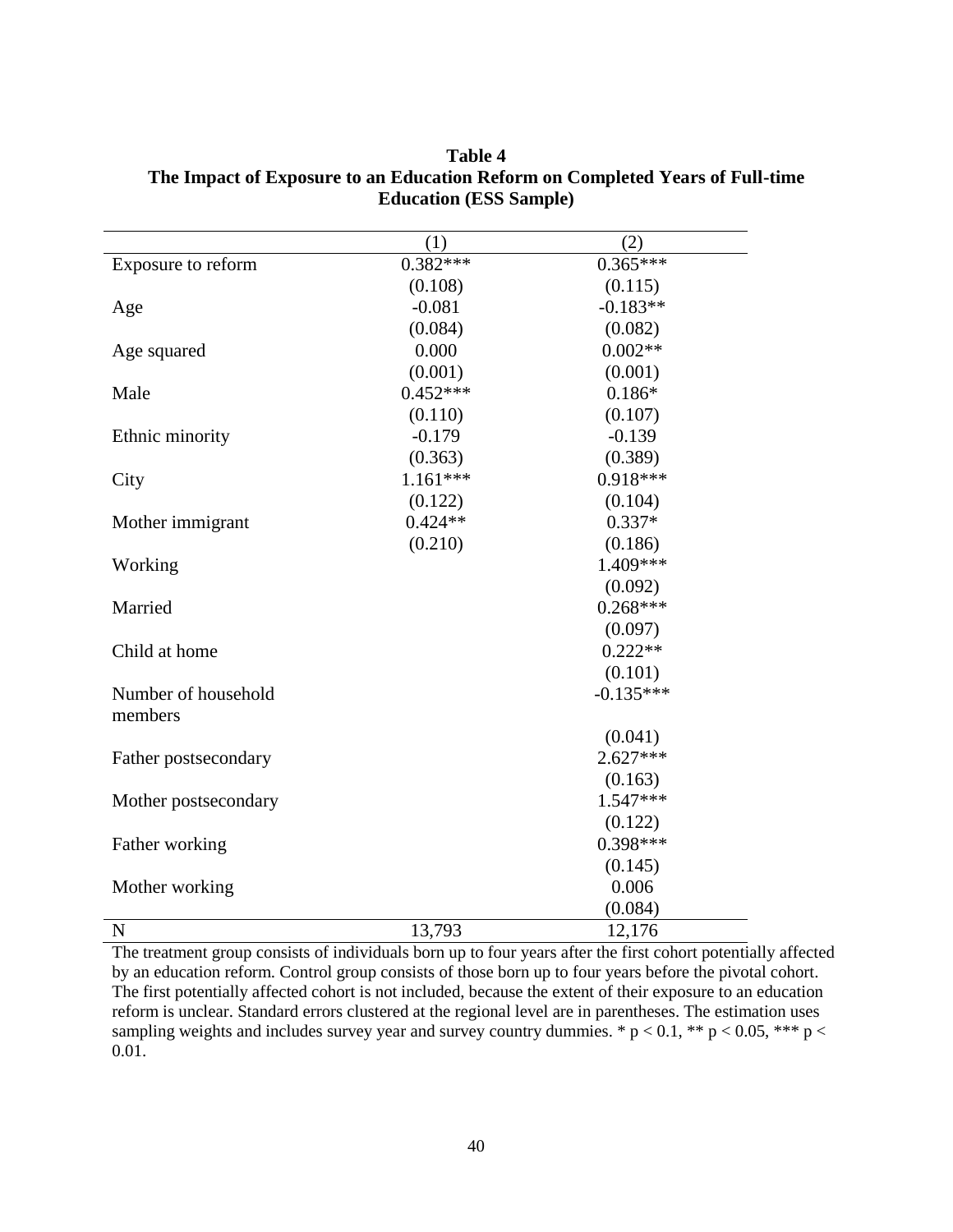|                    | Panel A: Frequency of Attending Religious Services and Praying |                                                             |                 |                                      |                                    |                          |                                                        |  |
|--------------------|----------------------------------------------------------------|-------------------------------------------------------------|-----------------|--------------------------------------|------------------------------------|--------------------------|--------------------------------------------------------|--|
|                    | (1)                                                            |                                                             | (3)             | (4)                                  | (5)                                | (6)                      |                                                        |  |
|                    |                                                                | Attend religious services (apart<br>from special occasions) |                 | Pray (apart from religious services) |                                    |                          |                                                        |  |
|                    | at least once<br>a month                                       | at least once<br>a week                                     |                 | at least<br>once a<br>month          | at least<br>once a week            | more than<br>once a week | every day                                              |  |
| Years of schooling | $-0.140**$                                                     | $-0.100**$                                                  |                 | $-0.095*$                            | $-0.148**$                         | $-0.125**$               | $-0.099**$                                             |  |
|                    | (0.064)                                                        | (0.042)                                                     |                 | (0.051)                              | (0.064)                            | (0.057)                  | (0.049)                                                |  |
| Age                | $-0.013$                                                       | $-0.011$                                                    |                 | $-0.011$                             | $-0.017$                           | $-0.015$                 | $-0.012$                                               |  |
|                    | (0.016)                                                        | (0.012)                                                     |                 | (0.012)                              | (0.016)                            | (0.014)                  | (0.012)                                                |  |
| Age squared        | 0.000                                                          | 0.000                                                       |                 | 0.000                                | $0.000\,$                          | 0.000                    | 0.000                                                  |  |
|                    | (0.000)                                                        | (0.000)                                                     |                 | (0.000)                              | (0.000)                            | (0.000)                  | (0.000)                                                |  |
| Male               | $-0.031$                                                       | $-0.012$                                                    |                 | $-0.138***$                          | $-0.103***$                        | $-0.111***$              | $-0.089***$                                            |  |
|                    | (0.035)                                                        | (0.023)                                                     |                 | (0.028)                              | (0.038)                            | (0.034)                  | (0.029)                                                |  |
| Ethnic minority    | 0.042                                                          | 0.032                                                       |                 | $0.089*$                             | 0.059                              | $0.092*$                 | 0.065                                                  |  |
|                    | (0.060)                                                        | (0.046)                                                     |                 | (0.048)                              | (0.064)                            | (0.053)                  | (0.056)                                                |  |
| City               | 0.074                                                          | 0.051                                                       |                 | 0.017                                | 0.087                              | 0.070                    | 0.049                                                  |  |
|                    | (0.073)                                                        | (0.049)                                                     |                 | (0.061)                              | (0.074)                            | (0.066)                  | (0.056)                                                |  |
| Mother immigrant   | 0.061                                                          | 0.048                                                       |                 | $0.067*$                             | $0.096**$                          | $0.088**$                | $0.065**$                                              |  |
|                    | (0.046)                                                        | (0.032)                                                     |                 | (0.035)                              | (0.043)                            | (0.038)                  | (0.032)                                                |  |
| $\mathbf N$        | 13,742                                                         | 13,742                                                      |                 | 13,619                               | 13,619                             | 13,619                   | 13,619                                                 |  |
| Sample Mean        | 0.316                                                          | 0.190                                                       |                 | 0.464                                | 0.402                              | 0.334                    | 0.227                                                  |  |
| $1st$ Stage F-test | 12.387                                                         | 12.387                                                      |                 | 12.251                               | 12.251                             | 12.251                   | 12.251                                                 |  |
| P-value            | 0.001                                                          | 0.001                                                       |                 | 0.001                                | 0.001                              | 0.001                    | 0.001                                                  |  |
|                    |                                                                |                                                             |                 |                                      | Panel B: Self-reported Religiosity |                          |                                                        |  |
|                    | (1)                                                            | (2)                                                         | (3)             |                                      | (4)                                | (5)                      | (6)                                                    |  |
|                    |                                                                | On a scale from 0 to 10 person's religiosity                |                 |                                      |                                    |                          | Belongs to  of religiosity distribution in the country |  |
|                    | is 8, 9, or<br>10                                              | is 9 or 10                                                  | $\ldots$ is 10  |                                      | top 30%                            | top 20%                  | top 10%                                                |  |
| Years of schooling | $-0.116**$                                                     | $-0.082**$                                                  | $-0.021$        |                                      | $-0.082$                           | $-0.103**$               | $-0.120**$                                             |  |
|                    | (0.050)                                                        | (0.032)                                                     | (0.017)         |                                      | (0.054)                            | (0.052)                  | (0.050)                                                |  |
| Age                | $-0.034**$                                                     | $-0.032***$                                                 | $-0.010$        |                                      | $-0.039***$                        | $-0.040**$               | $-0.038**$                                             |  |
|                    | (0.015)                                                        | (0.011)                                                     | (0.006)         |                                      | (0.015)                            | (0.016)                  | (0.016)                                                |  |
| Age squared        | $0.000**$                                                      | $0.000***$                                                  | $0.000\text{*}$ |                                      | $0.000***$                         | $0.000**$                | $0.000**$                                              |  |
|                    | (0.000)                                                        | (0.000)                                                     | (0.000)         |                                      | (0.000)                            | (0.000)                  | (0.000)                                                |  |
| Male               | $-0.033$                                                       | $-0.004$                                                    | $-0.015$        |                                      | $-0.099***$                        | $-0.072**$               | $-0.017$                                               |  |
|                    | (0.032)                                                        | (0.019)                                                     | (0.009)         |                                      | (0.032)                            | (0.032)                  | (0.032)                                                |  |
| Ethnic minority    | 0.058                                                          | 0.035                                                       | $0.038*$        |                                      | $0.085*$                           | $0.091*$                 | 0.025                                                  |  |
|                    | (0.049)                                                        | (0.034)                                                     | (0.020)         |                                      | (0.044)                            | (0.051)                  | (0.046)                                                |  |
| City               | 0.093                                                          | 0.061                                                       | 0.004           |                                      | 0.021                              | 0.067                    | $0.106*$                                               |  |
|                    | (0.058)                                                        | (0.037)                                                     | (0.019)         |                                      | (0.064)                            | (0.061)                  | (0.057)                                                |  |
| Mother immigrant   | $0.093***$                                                     | $0.053**$                                                   | $0.029**$       |                                      | 0.048                              | $0.087**$                | $0.081**$                                              |  |
|                    | (0.033)                                                        | (0.021)                                                     | (0.014)         |                                      | (0.033)                            | (0.037)                  | (0.033)                                                |  |
| ${\bf N}$          | 13,729                                                         | 13,729                                                      | 13,729          |                                      | 13,729                             | 13,729                   | 13,729                                                 |  |
| Sample Mean        | 0.190                                                          | 0.087                                                       | 0.044           |                                      | 0.382                              | 0.276                    | 0.160                                                  |  |
| $1st$ Stage F-test | 12.407                                                         | 12.407                                                      | 12.407          |                                      | 12.407                             | 12.407                   | 12.407                                                 |  |
| P-value            | 0.001                                                          | 0.001                                                       | 0.001           |                                      | 0.001                              | 0.001                    | 0.001                                                  |  |

## **Table 5. The Impact of Education on Religiosity, IV Results**

Treatment group consists of individuals born up to four years after the first cohort potentially affected by an education reform. Control group consists of those born up to four years before the pivotal cohort. The first potentially affected cohort is not included, because the extent of their exposure to an education reform is unclear. Standard errors clustered at the regional level are in parentheses. The estimation uses sampling weights and includes survey year and survey country dummies. \*  $p < 0.1$ , \*\*  $p < 0.05$ , \*\*\*  $p < 0.01$ .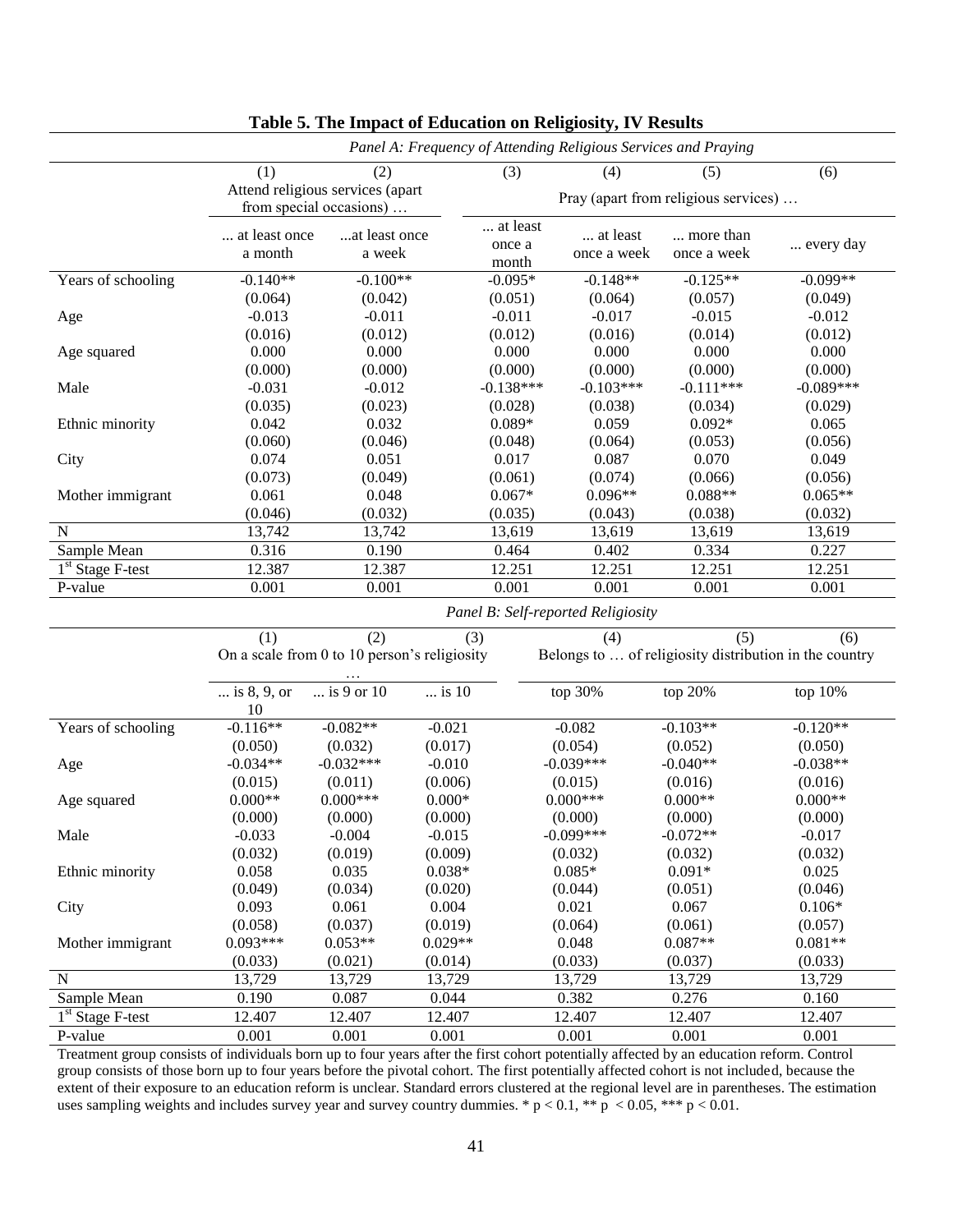|     | The impact of Equication on Superstition, TV Results |                                  |                      |                     |                      |  |  |  |
|-----|------------------------------------------------------|----------------------------------|----------------------|---------------------|----------------------|--|--|--|
|     |                                                      | On a scale from 1 to 10 person's |                      |                     |                      |  |  |  |
|     |                                                      | belief that lucky charm protects |                      |                     | Individual takes     |  |  |  |
|     |                                                      |                                  |                      |                     | into account         |  |  |  |
|     |                                                      | .                                |                      |                     | horoscope in daily   |  |  |  |
|     |                                                      |                                  |                      | Individual consults | life sometimes,      |  |  |  |
|     |                                                      | $\ldots$ is $\geq 4$             | $\ldots$ is $\geq 5$ | horoscope at least  | most of the time, or |  |  |  |
|     |                                                      |                                  |                      | monthly             | always               |  |  |  |
|     |                                                      | (1)                              | (2)                  | (3)                 | (4)                  |  |  |  |
| (1) | IV coefficient                                       | $-0.112*$                        | $-0.118*$            | $-0.111$            | $-0.111*$            |  |  |  |
|     |                                                      | (0.065)                          | (0.065)              | (0.085)             | (0.064)              |  |  |  |
| (2) | $1st$ stage coefficient                              | $0.450***$                       | $0.450***$           | $0.825**$           | $1.074**$            |  |  |  |
|     |                                                      | (0.165)                          | (0.165)              | (0.396)             | (0.446)              |  |  |  |
| (3) | Reduced form                                         | $-0.050**$                       | $-0.053**$           | $-0.091*$           | $-0.120**$           |  |  |  |
|     | coefficient                                          | (0.025)                          | (0.025)              | (0.050)             | (0.056)              |  |  |  |
|     | N                                                    | 5,757                            | 5,757                | 1,284               | 1,053                |  |  |  |
|     | $1st$ Stage F-test                                   | 7.417                            | 7.417                | 4.349               | 5.802                |  |  |  |
|     | P-value                                              | 0.007                            | 0.007                | 0.041               | 0.019                |  |  |  |
|     | Sample Mean                                          | 0.299                            | 0.264                | 0.379               | 0.172                |  |  |  |

| Table 6                                             |  |  |  |  |  |
|-----------------------------------------------------|--|--|--|--|--|
| The Impact of Education on Superstition, IV Results |  |  |  |  |  |

The treatment group consists of individuals born up to seven years after the first cohort potentially affected by an education reform. Control group consists of those born up to seven years before the pivotal cohort. The first potentially affected cohort is not included, because the extent of their exposure to an education reform is unclear. The lucky charm sample (columns (1) and (2)) includes respondents from Austria, Belgium, Denmark, France, Great Britain, Greece, Hungary, Ireland, Northern Ireland, Poland, Spain, and West Germany. The horoscope sample (columns (3) and (4)) includes respondents from Austria, Germany, Greece, and France. Standard errors in parentheses are clustered by country, year of birth, and treatment. The estimations use sampling weights and include survey year and survey country dummies.  $* p < 0.1$ ,  $** p < 0.05$ ,  $*** p < 0.01$ .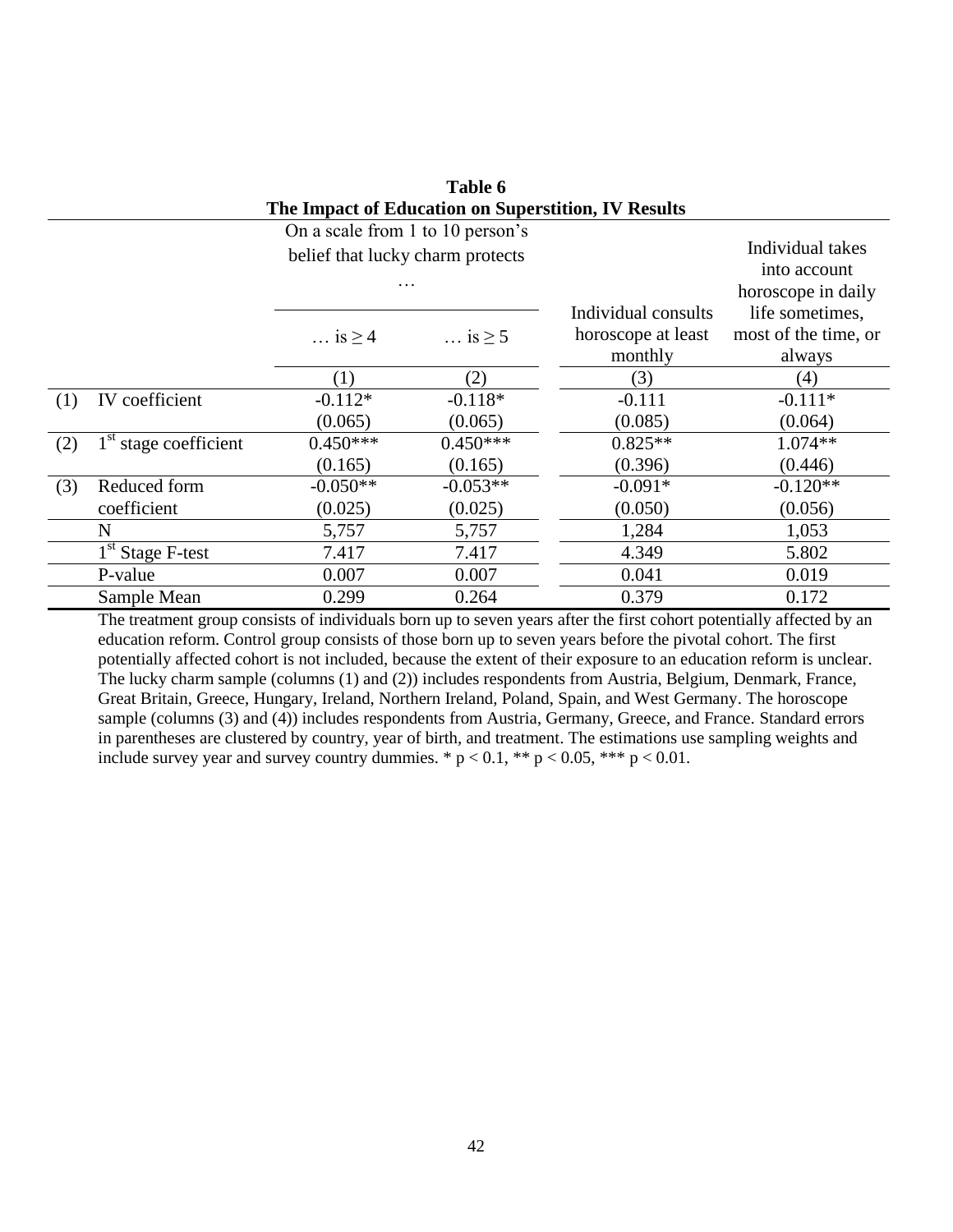| Panel A: Religiosity  |                                 |                                 |                                 |  |  |  |  |
|-----------------------|---------------------------------|---------------------------------|---------------------------------|--|--|--|--|
|                       | "How often do you attend        | "How often do you pray?"        | "How religious are you?"        |  |  |  |  |
|                       | religious services?" from 1     | from 1 "Every day" to 7         | from 0 "Not at all religious"   |  |  |  |  |
|                       | "Every day" to 7 "Never"        | "Never"                         | to 10 "Very religious"          |  |  |  |  |
|                       | Category $1(29.6\%)$ : never    | Category 1 (31.8%): never       | Category 1 (30%): 0 to 3        |  |  |  |  |
|                       | Category $2$ (37.5%): only on   | Category 2 (26.8%): more        | Category 2 (50.5%): 4 to 7      |  |  |  |  |
| (I)                   | special holy days or less often | often than never but less often | Category 3 (19.5%): 8 to 10     |  |  |  |  |
|                       | Category 3 (32.9%): at least    | than weekly                     |                                 |  |  |  |  |
|                       | once a month                    | Category $3(41.4\%)$ : at least |                                 |  |  |  |  |
|                       |                                 | once a week                     |                                 |  |  |  |  |
| <b>Ordered Probit</b> | $-0.176**$                      | $-0.200***$                     | $-0.192***$                     |  |  |  |  |
| coefficient           | (0.070)                         | (0.056)                         | (0.055)                         |  |  |  |  |
| Category 1            | $0.062**$                       | $0.074***$                      | $0.070***$                      |  |  |  |  |
| Marginal effect       | (0.028)                         | (0.024)                         | (0.023)                         |  |  |  |  |
| Category 2            | 0.001                           | $0.004***$                      | $-0.012***$                     |  |  |  |  |
| Marginal effect       | (0.001)                         | (0.001)                         | (0.001)                         |  |  |  |  |
| Category 3            | $-0.063**$                      | $-0.078***$                     | $-0.058**$                      |  |  |  |  |
| Marginal effect       | (0.028)                         | (0.023)                         | (0.024)                         |  |  |  |  |
| ${\bf N}$             | 13,742                          | 13,619                          | 13,729                          |  |  |  |  |
|                       |                                 | Panel B: Superstition           |                                 |  |  |  |  |
|                       | "Do you believe lucky charms    | "How often do you consult       | "How often do you take          |  |  |  |  |
|                       | protect?" from 1 "Definitely    | your horoscope?" from 1         | horoscope into account in daily |  |  |  |  |
|                       | not" to 10 "Definitely yes"     | "Every day" to 5 "Never"        | life?" "Always" to 5 "Never"    |  |  |  |  |
|                       | Category 1 (63.3%): 1 and 2     | Category $1$ (62.1%): never or  | Category $1(67.1\%)$ : never    |  |  |  |  |
| (II)                  | Category 2 (26.5%): 3 to 7      | less often than once a month    | Category 2 (15.7%): not very    |  |  |  |  |
|                       | Category 3 (10.2%): 8 to 10     | Category 2 (11.5%): at least    | often                           |  |  |  |  |
|                       |                                 | once a month                    | Category 3 (17.2%):             |  |  |  |  |
|                       |                                 | Category $3(26.4\%)$ : at least | sometimes, most of the time or  |  |  |  |  |
|                       |                                 | once a week or every day        | always                          |  |  |  |  |
| <b>Ordered Probit</b> | $-0.205***$                     | $-0.198*$                       | $-0.202***$                     |  |  |  |  |
| coefficient           | (0.079)                         | (0.103)                         | (0.073)                         |  |  |  |  |
| Category 1            | $0.079**$                       | $0.076*$                        | $0.076**$                       |  |  |  |  |
| Marginal effect       | (0.032)                         | (0.042)                         | (0.030)                         |  |  |  |  |
| Category 2            | $-0.031***$                     | $-0.008***$                     | $-0.016***$                     |  |  |  |  |
| Marginal effect       | (0.002)                         | (0.002)                         | (0.003)                         |  |  |  |  |
| Category 3            | $-0.048$                        | $-0.068$                        | $-0.060*$                       |  |  |  |  |
| Marginal effect       | (0.033)                         | (0.043)                         | (0.033)                         |  |  |  |  |
| ${\bf N}$             | 5,757                           | 1,284                           | 1,053                           |  |  |  |  |
|                       |                                 |                                 |                                 |  |  |  |  |

## **Table 7. The Impact of Education on Religiosity and Superstition, Ordered Probit with Endogenous Education**

In Panel A, the treatment and control groups consist of those born up to four years after and before the pivotal cohort, respectively. In Panel A, standard errors in parentheses are clustered at region. In Panel B, the treatment and control groups consist of those born up to seven years after and before the pivotal cohort, respectively. In Panel B, standard errors in parentheses are clustered at country, year of birth and treatment. In both panels, the first potentially affected cohort is not included, because the extent of their exposure to an education reform is unclear. The estimations use sampling weights and include survey year and survey country dummies.  $* p < 0.1$ ,  $** p < 0.05$ ,  $*** p < 0.01$ .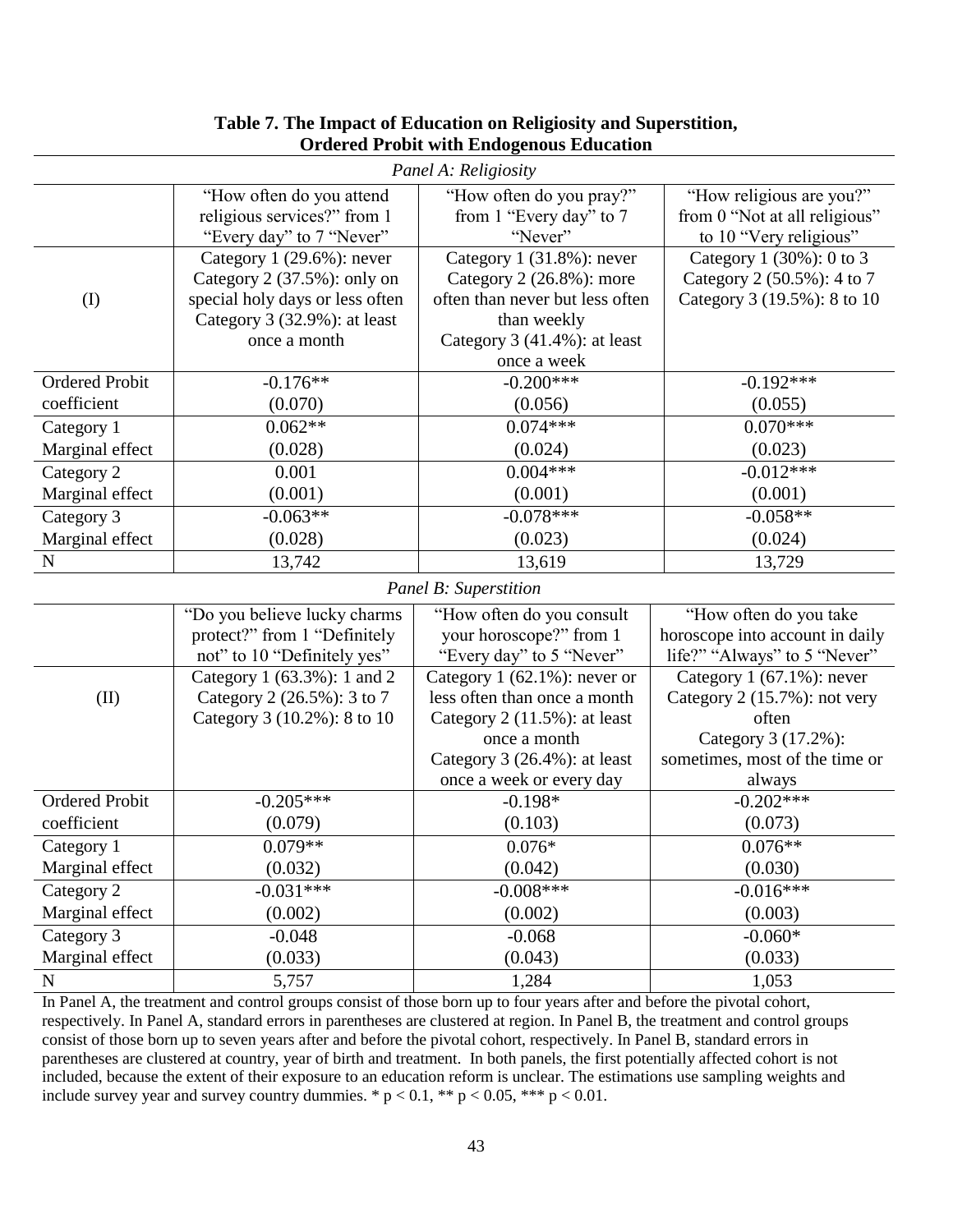|                      | (1)                       | $\frac{1}{2}$<br>(2)           | (3)         | (4)                                     | (5)         | (6)         |  |  |
|----------------------|---------------------------|--------------------------------|-------------|-----------------------------------------|-------------|-------------|--|--|
|                      | Attend religious services |                                |             |                                         |             |             |  |  |
|                      |                           | (apart from special occasions) |             | Pray (apart from at religious services) |             |             |  |  |
|                      |                           |                                |             |                                         |             |             |  |  |
|                      |                           |                                | at least    | at least                                | more        |             |  |  |
|                      | at least                  | at least once                  | once a      | once a                                  | than once   | every       |  |  |
|                      | once a month              | a week                         | month       | week                                    | a week      | day         |  |  |
| Years of Schooling   | $-0.137**$                | $-0.102**$                     | $-0.099*$   | $-0.162**$                              | $-0.127**$  | $-0.105*$   |  |  |
|                      | (0.063)                   | (0.044)                        | (0.059)     | (0.072)                                 | (0.064)     | (0.055)     |  |  |
| Age                  | $-0.034$                  | $-0.027*$                      | $-0.024$    | $-0.039$                                | $-0.031$    | $-0.022$    |  |  |
|                      | (0.021)                   | (0.016)                        | (0.019)     | (0.025)                                 | (0.021)     | (0.018)     |  |  |
| Age squared          | $0.000*$                  | $0.000*$                       | 0.000       | 0.000                                   | 0.000       | 0.000       |  |  |
|                      | (0.000)                   | (0.000)                        | (0.000)     | (0.000)                                 | (0.000)     | (0.000)     |  |  |
| Male                 | $-0.072***$               | $-0.041**$                     | $-0.158***$ | $-0.133***$                             | $-0.138***$ | $-0.111***$ |  |  |
|                      | (0.021)                   | (0.017)                        | (0.019)     | (0.026)                                 | (0.025)     | (0.023)     |  |  |
| Ethnic minority      | 0.033                     | 0.028                          | 0.085       | 0.054                                   | 0.089       | 0.057       |  |  |
|                      | (0.066)                   | (0.052)                        | (0.053)     | (0.076)                                 | (0.060)     | (0.066)     |  |  |
| Working              | 0.052                     | 0.040                          | 0.001       | 0.066                                   | 0.047       | 0.037       |  |  |
|                      | (0.058)                   | (0.041)                        | (0.057)     | (0.067)                                 | (0.060)     | (0.051)     |  |  |
| Married              | 0.051                     | 0.042                          | 0.061       | $0.089**$                               | $0.077**$   | $0.057*$    |  |  |
|                      | (0.044)                   | (0.032)                        | (0.038)     | (0.043)                                 | (0.037)     | (0.032)     |  |  |
| Child at home        | $0.180*$                  | $0.127**$                      | 0.103       | $0.183*$                                | 0.127       | 0.111       |  |  |
|                      | (0.092)                   | (0.065)                        | (0.085)     | (0.105)                                 | (0.094)     | (0.079)     |  |  |
| Number of household  | $0.059**$                 | $0.031*$                       | $0.040*$    | $0.060**$                               | 0.041       | 0.024       |  |  |
| members              |                           |                                |             |                                         |             |             |  |  |
|                      | (0.024)                   | (0.017)                        | (0.023)     | (0.028)                                 | (0.026)     | (0.021)     |  |  |
| City                 | 0.022                     | $-0.003$                       | 0.008       | 0.032                                   | 0.029       | 0.007       |  |  |
|                      | (0.025)                   | (0.019)                        | (0.024)     | (0.028)                                 | (0.025)     | (0.020)     |  |  |
| Mother immigrant     | 0.017                     | $0.016*$                       | 0.012       | 0.002                                   | 0.008       | 0.014       |  |  |
|                      | (0.011)                   | (0.009)                        | (0.011)     | (0.013)                                 | (0.012)     | (0.009)     |  |  |
| Father postsecondary | $0.353**$                 | $0.270**$                      | 0.242       | $0.417**$                               | $0.322*$    | $0.265*$    |  |  |
|                      | (0.173)                   | (0.124)                        | (0.159)     | (0.197)                                 | (0.176)     | (0.152)     |  |  |
| Mother postsecondary | $0.205**$                 | $0.144**$                      | $0.160*$    | $0.255**$                               | $0.221**$   | $0.181**$   |  |  |
|                      | (0.099)                   | (0.069)                        | (0.091)     | (0.115)                                 | (0.103)     | (0.090)     |  |  |
| Father working       | $0.066*$                  | $0.049*$                       | 0.025       | 0.046                                   | 0.044       | 0.043       |  |  |
|                      | (0.037)                   | (0.027)                        | (0.031)     | (0.040)                                 | (0.038)     | (0.033)     |  |  |
| Mother working       | $-0.002$                  | 0.002                          | $-0.011$    | $-0.002$                                | 0.007       | 0.017       |  |  |
|                      | (0.012)                   | (0.011)                        | (0.012)     | (0.016)                                 | (0.014)     | (0.011)     |  |  |
| N                    | 12,134                    | 12,134                         | 12,020      | 12,020                                  | 12,020      | 12,020      |  |  |
| $1st$ Stage F-test   | 9.925                     | 9.925                          | 9.457       | 9.457                                   | 9.457       | 9.457       |  |  |
| P-value              | 0.002                     | 0.002                          | 0.003       | 0.003                                   | 0.003       | 0.003       |  |  |

## **Appendix Table A1. The Impact of Education on Frequency of Attending Religious Services and Praying; IV Results, Model with Potentially Endogenous Regressors**

Note: Treatment group consists of individuals born up to four years after the first cohort potentially affected by an education reform. Control group consists of those born up to four years before the pivotal cohort. The first potentially affected cohort is not included, because the extent of their exposure to an education reform is unclear. Standard errors clustered at the regional level are in parentheses. The estimation uses sampling weights and includes survey year and survey country dummies. \*  $p < 0.1$ , \*\*  $p < 0.05$ , \*\*\*  $p < 0.01$ .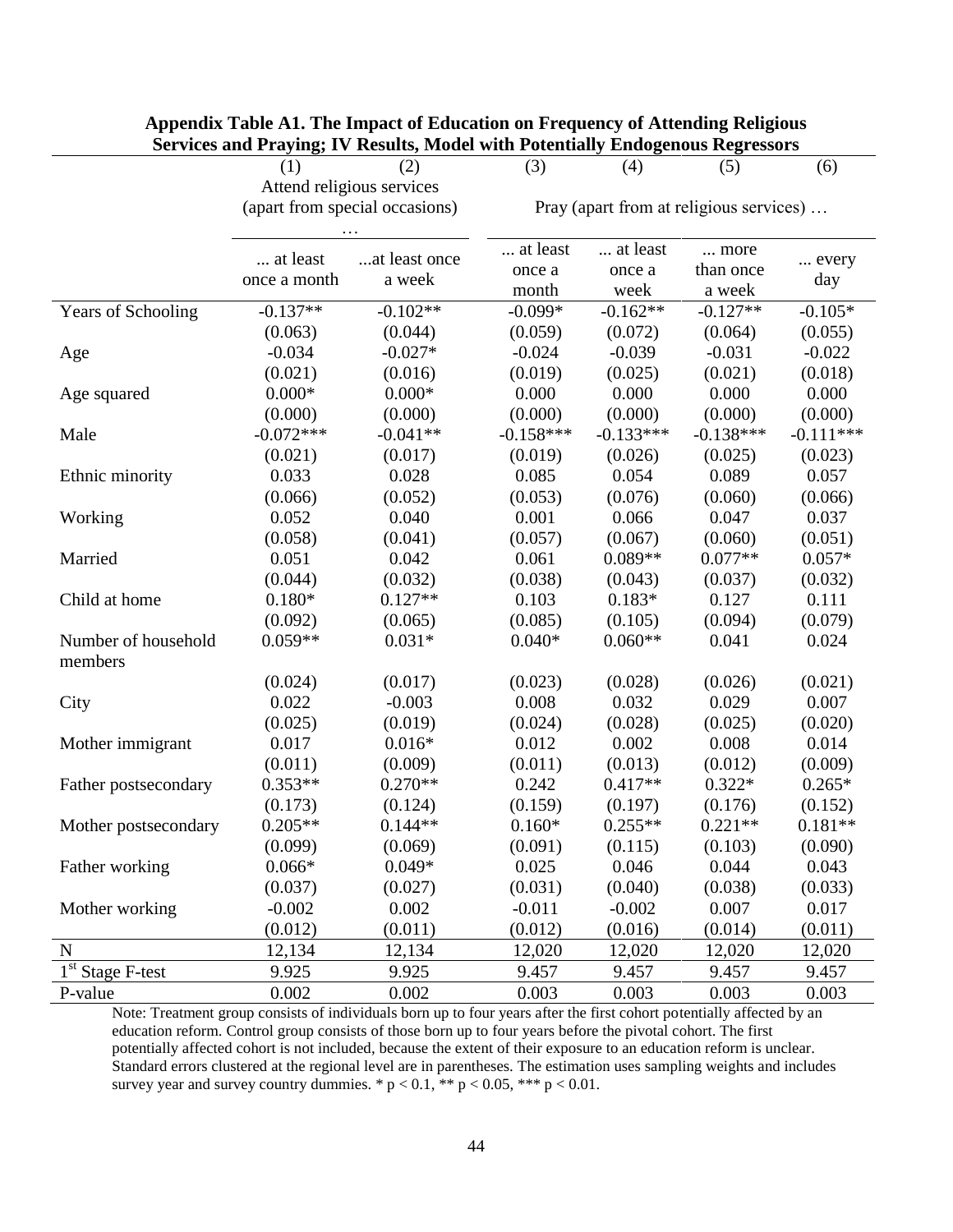|                                         | (1)          | (2)                              | (3)         | (4)         | (5)                                        | (6)         |  |  |
|-----------------------------------------|--------------|----------------------------------|-------------|-------------|--------------------------------------------|-------------|--|--|
|                                         |              | On a scale from 0 to 10 person's |             |             | Belongs to  of religiosity distribution in |             |  |  |
|                                         |              | religiosity                      |             |             | the country                                |             |  |  |
|                                         | $$ is $8, 9$ | $\ldots$ is 9 or                 | is 10       | top 30%     | top20%                                     | top 10%     |  |  |
|                                         | or 10        | 10                               |             |             |                                            |             |  |  |
| Years of Schooling                      | $-0.122**$   | $-0.081***$                      | $-0.024$    | $-0.088$    | $-0.128**$                                 | $-0.111**$  |  |  |
|                                         | (0.049)      | (0.030)                          | (0.018)     | (0.055)     | (0.054)                                    | (0.045)     |  |  |
| Age                                     | $-0.049**$   | $-0.039***$                      | $-0.010$    | $-0.052**$  | $-0.058**$                                 | $-0.050**$  |  |  |
|                                         | (0.021)      | (0.015)                          | (0.008)     | (0.021)     | (0.024)                                    | (0.021)     |  |  |
| Age squared                             | $0.000**$    | $0.000***$                       | 0.000       | $0.000***$  | $0.001**$                                  | $0.000**$   |  |  |
|                                         | (0.000)      | (0.000)                          | (0.000)     | (0.000)     | (0.000)                                    | (0.000)     |  |  |
| Male                                    | $-0.062***$  | $-0.024**$                       | $-0.018***$ | $-0.120***$ | $-0.092***$                                | $-0.047***$ |  |  |
|                                         | (0.019)      | (0.011)                          | (0.006)     | (0.020)     | (0.021)                                    | (0.018)     |  |  |
| Ethnic minority                         | 0.055        | 0.032                            | 0.037       | 0.079       | 0.088                                      | 0.034       |  |  |
|                                         | (0.058)      | (0.038)                          | (0.024)     | (0.052)     | (0.065)                                    | (0.050)     |  |  |
| Working                                 | $0.077*$     | 0.043                            | 0.002       | 0.014       | 0.074                                      | $0.071*$    |  |  |
|                                         | (0.045)      | (0.028)                          | (0.016)     | (0.051)     | (0.049)                                    | (0.041)     |  |  |
| Married                                 | $0.072**$    | $0.048**$                        | $0.025*$    | 0.034       | 0.056                                      | $0.069**$   |  |  |
|                                         | (0.033)      | (0.022)                          | (0.015)     | (0.032)     | (0.039)                                    | (0.030)     |  |  |
| Child at home                           | $0.143**$    | $0.085*$                         | 0.017       | 0.112       | $0.156**$                                  | $0.130**$   |  |  |
|                                         | (0.071)      | (0.045)                          | (0.026)     | (0.079)     | (0.079)                                    | (0.066)     |  |  |
| Number of                               | 0.027        | 0.016                            | $-0.003$    | $0.037*$    | 0.033                                      | 0.026       |  |  |
| household members                       |              |                                  |             |             |                                            |             |  |  |
|                                         | (0.019)      | (0.013)                          | (0.007)     | (0.021)     | (0.021)                                    | (0.017)     |  |  |
| City                                    | 0.018        | 0.011                            | $-0.001$    | $-0.003$    | 0.027                                      | 0.017       |  |  |
|                                         | (0.020)      | (0.013)                          | (0.008)     | (0.020)     | (0.021)                                    | (0.020)     |  |  |
| Mother immigrant                        | 0.005        | $-0.001$                         | 0.003       | 0.012       | 0.004                                      | 0.001       |  |  |
|                                         | (0.009)      | (0.006)                          | (0.004)     | (0.009)     | (0.010)                                    | (0.009)     |  |  |
| Father                                  | $0.306**$    | $0.197**$                        | 0.051       | 0.192       | $0.323**$                                  | $0.272**$   |  |  |
| postsecondary                           |              |                                  |             |             |                                            |             |  |  |
|                                         | (0.135)      | (0.082)                          | (0.046)     | (0.152)     | (0.151)                                    | (0.125)     |  |  |
| Mother                                  | $0.211***$   | $0.152***$                       | $0.047*$    | 0.135       | $0.215**$                                  | $0.210***$  |  |  |
| postsecondary                           |              |                                  |             |             |                                            |             |  |  |
|                                         | (0.078)      | (0.049)                          | (0.029)     | (0.087)     | (0.088)                                    | (0.073)     |  |  |
| Father working                          | $0.049*$     | 0.025                            | 0.002       | 0.043       | $0.057*$                                   | $0.053**$   |  |  |
|                                         | (0.029)      | (0.020)                          | (0.012)     | (0.033)     | (0.032)                                    | (0.026)     |  |  |
| Mother working                          | 0.003        | 0.007                            | 0.003       | $-0.003$    | 0.003                                      | $-0.003$    |  |  |
|                                         | (0.012)      | (0.009)                          | (0.004)     | (0.012)     | (0.012)                                    | (0.011)     |  |  |
| $\mathbf N$                             | 12,127       | 12,127                           | 12,127      | 12,127      | 12,127                                     | 12,127      |  |  |
| $\overline{1}^{\text{st}}$ Stage F-test | 10.280       | 10.280                           | 10.280      | 10.280      | 10.280                                     | 10.280      |  |  |
| P-value                                 | 0.002        | 0.002                            | 0.002       | 0.002       | 0.002                                      | 0.002       |  |  |

**Appendix Table A2. The Impact of Education on Self-reported Religiosity; IV Results, Model with Potentially Endogenous Regressors**

Note: Treatment group consists of individuals born up to four years after the first cohort potentially affected by an education reform. Control group consists of those born up to four years before the pivotal cohort. The first potentially affected cohort is not included, because the extent of their exposure to an education reform is unclear. Standard errors clustered at the regional level are in parentheses. The estimation uses sampling weights and includes survey year and survey country dummies.

\* p < 0.1, \*\* p < 0.05, \*\*\* p < 0.01.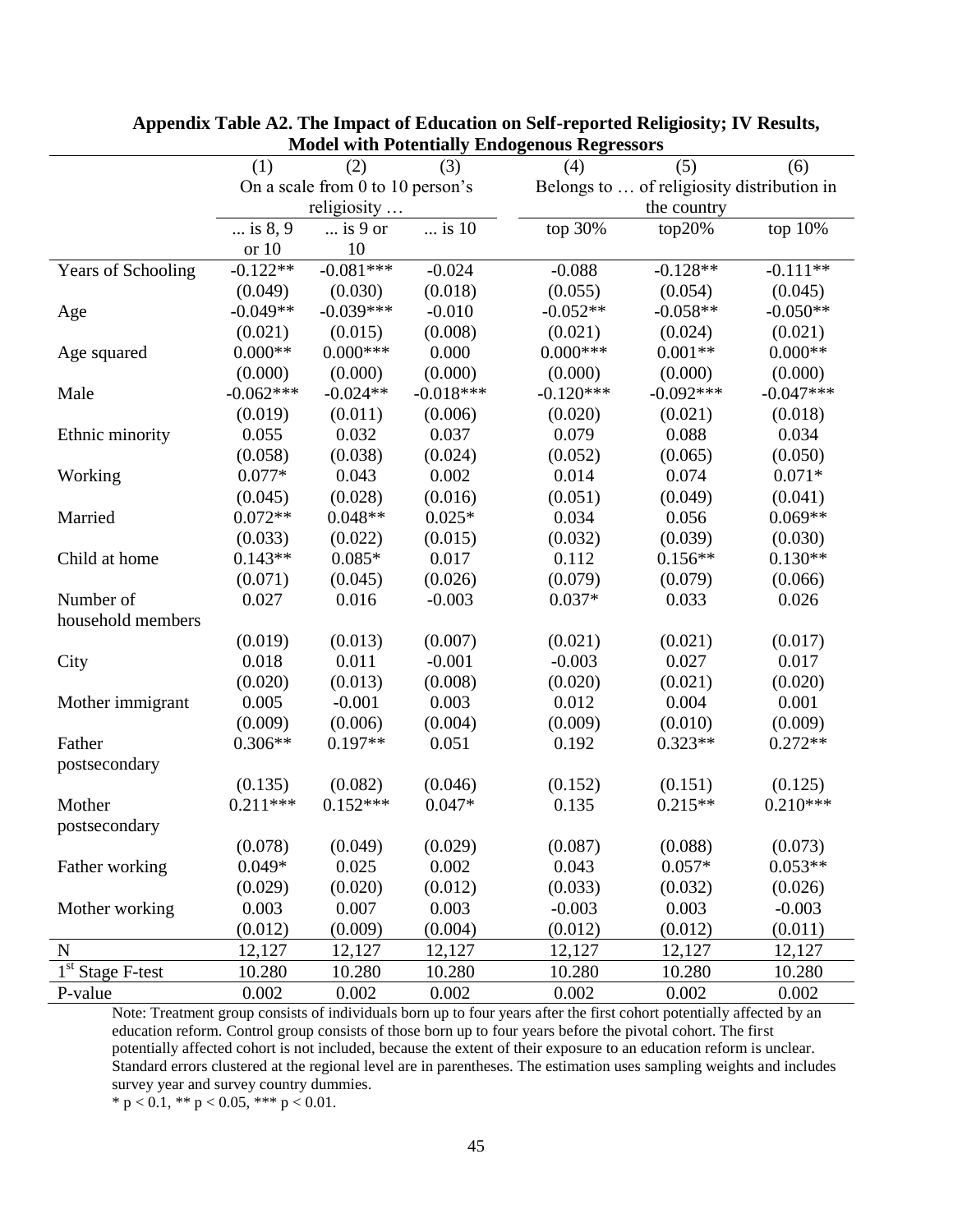|                                         | Panel A: Frequency of Attending Religious Services and Praying |                                  |                |                                      |                                    |             |                                                        |  |
|-----------------------------------------|----------------------------------------------------------------|----------------------------------|----------------|--------------------------------------|------------------------------------|-------------|--------------------------------------------------------|--|
|                                         | (1)                                                            | (2)                              |                | (3)                                  | (4)                                | (5)         | (6)                                                    |  |
|                                         |                                                                | Attend religious services (apart |                |                                      |                                    |             |                                                        |  |
|                                         |                                                                | from special occasions)          |                | Pray (apart from religious services) |                                    |             |                                                        |  |
|                                         | at least once                                                  | at least once                    |                | at least                             | at least                           | more than   |                                                        |  |
|                                         | a month                                                        | a week                           |                | once a<br>month                      | once a week                        | once a week | every day                                              |  |
| Years of schooling                      | $-0.112**$                                                     | $-0.075**$                       |                | $-0.097**$                           | $-0.128**$                         | $-0.108**$  | $-0.097**$                                             |  |
|                                         | (0.050)                                                        | (0.033)                          |                | (0.042)                              | (0.051)                            | (0.046)     | (0.038)                                                |  |
|                                         | $-0.009$                                                       | $-0.005$                         |                | $-0.013$                             | $-0.011$                           | $-0.009$    | $-0.009$                                               |  |
| Age                                     |                                                                | (0.009)                          |                |                                      |                                    | (0.012)     |                                                        |  |
|                                         | (0.011)<br>0.000                                               |                                  |                | (0.010)<br>0.000                     | (0.015)<br>0.000                   | 0.000       | (0.011)<br>0.000                                       |  |
| Age squared                             |                                                                | 0.000                            |                |                                      |                                    |             |                                                        |  |
|                                         | (0.000)                                                        | (0.000)                          |                | (0.000)                              | (0.000)                            | (0.000)     | (0.000)                                                |  |
| Male                                    | $-0.041$                                                       | $-0.023$                         |                | $-0.141***$                          | $-0.113***$                        | $-0.123***$ | $-0.089***$                                            |  |
|                                         | (0.025)                                                        | (0.018)                          |                | (0.024)                              | (0.031)                            | (0.028)     | (0.027)                                                |  |
| Ethnic minority                         | 0.061                                                          | 0.051                            |                | $0.081*$                             | 0.063                              | $0.088**$   | 0.063                                                  |  |
|                                         | (0.049)                                                        | (0.037)                          |                | (0.043)                              | (0.052)                            | (0.043)     | (0.049)                                                |  |
| City                                    | 0.055                                                          | 0.034                            |                | 0.036                                | 0.082                              | 0.069       | 0.065                                                  |  |
|                                         | (0.063)                                                        | (0.043)                          |                | (0.055)                              | (0.066)                            | (0.059)     | (0.050)                                                |  |
| Mother immigrant                        | 0.050                                                          | 0.028                            |                | $0.066**$                            | $0.090***$                         | $0.079**$   | $0.065**$                                              |  |
|                                         | (0.035)                                                        | (0.024)                          |                | (0.032)                              | (0.035)                            | (0.032)     | (0.028)                                                |  |
| $\mathbf N$                             | 17,260                                                         | 17,260                           |                | 17,095                               | 17,095                             | 17,095      | 17,095                                                 |  |
| Sample Mean                             | 0.311                                                          | 0.186                            |                | 0.462                                | 0.400                              | 0.330       | 0.224                                                  |  |
| $\overline{1}^{\text{st}}$ Stage F-test | 16.317                                                         | 16.317                           |                | 16.005                               | 16.005                             | 16.005      | 16.005                                                 |  |
| P-value                                 | 0.000                                                          | 0.000                            |                | 0.000                                | 0.000                              | 0.000       | 0.000                                                  |  |
|                                         |                                                                |                                  |                |                                      | Panel B: Self-reported Religiosity |             |                                                        |  |
|                                         | (1)                                                            | (2)                              | (3)            |                                      | (4)                                | (5)         | (6)                                                    |  |
|                                         | On a scale from 0 to 10 person's religiosity                   |                                  |                |                                      |                                    |             | Belongs to  of religiosity distribution in the country |  |
|                                         | is 8, 9, or                                                    | is 9 or 10                       | $\ldots$ is 10 |                                      | top 30%                            | top 20%     | top 10%                                                |  |
|                                         | 10                                                             |                                  |                |                                      |                                    |             |                                                        |  |
| Years of schooling                      | $-0.088**$                                                     | $-0.076***$                      | $-0.027*$      |                                      | $-0.058$                           | $-0.084*$   | $-0.075*$                                              |  |
|                                         | (0.040)                                                        | (0.026)                          | (0.016)        |                                      | (0.046)                            | (0.044)     | (0.038)                                                |  |
| Age                                     | $-0.026**$                                                     | $-0.023***$                      | $-0.009**$     |                                      | $-0.030***$                        | $-0.031**$  | $-0.026**$                                             |  |
|                                         | (0.012)                                                        | (0.008)                          | (0.004)        |                                      | (0.012)                            | (0.013)     | (0.011)                                                |  |
| Age squared                             | $0.000**$                                                      | $0.000**$                        | $0.000**$      |                                      | $0.000***$                         | $0.000**$   | $0.000**$                                              |  |
|                                         | (0.000)                                                        | (0.000)                          | (0.000)        |                                      | (0.000)                            | (0.000)     | (0.000)                                                |  |
| Male                                    | $-0.051**$                                                     | $-0.007$                         | $-0.011$       |                                      | $-0.115***$                        | $-0.085***$ | $-0.042*$                                              |  |
|                                         | (0.024)                                                        | (0.015)                          | (0.009)        |                                      | (0.026)                            | (0.025)     | (0.023)                                                |  |
| Ethnic minority                         | $0.064*$                                                       | 0.042                            | $0.042**$      |                                      | $0.083**$                          | $0.085**$   | $0.065**$                                              |  |
|                                         | (0.038)                                                        | (0.030)                          | (0.017)        |                                      | (0.034)                            | (0.040)     | (0.032)                                                |  |
| City                                    | 0.065                                                          | $0.062*$                         | 0.014          |                                      | 0.006                              | 0.056       | 0.057                                                  |  |
|                                         | (0.050)                                                        | (0.032)                          | (0.020)        |                                      | (0.058)                            | (0.055)     | (0.047)                                                |  |
| Mother immigrant                        | $0.081***$                                                     | $0.054***$                       | $0.030**$      |                                      | 0.050                              | $0.074**$   | $0.071***$                                             |  |
|                                         | (0.026)                                                        | (0.017)                          | (0.012)        |                                      | (0.031)                            | (0.030)     | (0.024)                                                |  |
| N                                       | 17,237                                                         | 17,237                           | 17,237         |                                      | 17,237                             | 17,237      | 17,237                                                 |  |
| Sample Mean                             |                                                                | 0.085                            |                |                                      |                                    |             |                                                        |  |
|                                         | 0.191                                                          |                                  | 0.043          |                                      | 0.384                              | 0.277       | 0.153                                                  |  |
| $\overline{1}^{st}$ Stage F-test        | 16.593                                                         | 16.593                           | 16.593         |                                      | 16.593                             | 16.593      | 16.593                                                 |  |
| P-value                                 | 0.000                                                          | 0.000                            | 0.000          |                                      | 0.000                              | 0.000       | 0.000                                                  |  |

## **Appendix Table A3. The Impact of Education on Religiosity, IV Results, 5-year Bandwidth**

Treatment group consists of individuals born up to four years after the first cohort potentially affected by an education reform. Control group consists of those born up to four years before the pivotal cohort. The first potentially affected cohort is not included, because the extent of their exposure to an education reform is unclear. Standard errors clustered at the regional level are in parentheses. The estimation uses sampling weights and includes survey year and survey country dummies. \*  $p < 0.1$ , \*\*  $p < 0.05$ , \*\*\*  $p < 0.01$ .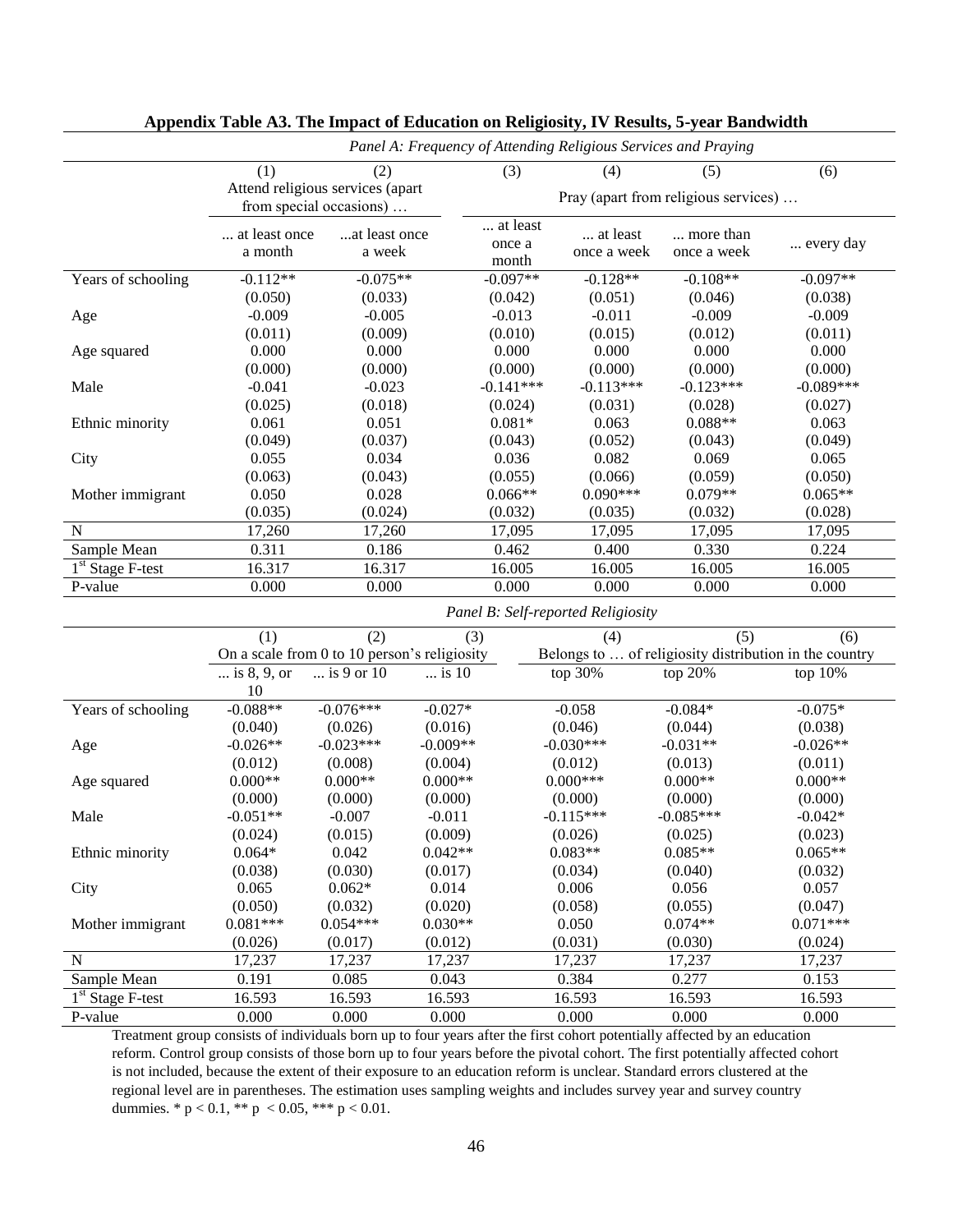|                    | Panel A: Frequency of Attending Religious Services and Praying            |                                              |          |                                      |                                                        |                          |             |
|--------------------|---------------------------------------------------------------------------|----------------------------------------------|----------|--------------------------------------|--------------------------------------------------------|--------------------------|-------------|
|                    | (1)<br>(2)<br>Attend religious services (apart<br>from special occasions) |                                              |          | (3)                                  | (4)                                                    | (5)                      | (6)         |
|                    |                                                                           |                                              |          | Pray (apart from religious services) |                                                        |                          |             |
|                    | at least once<br>a month                                                  | at least once<br>a week                      |          | at least<br>once a<br>month          | at least<br>once a week                                | more than<br>once a week | every day   |
| Years of schooling | $-0.135*$                                                                 | $-0.092*$                                    |          | $-0.084$                             | $-0.145*$                                              | $-0.118$                 | $-0.074$    |
|                    | (0.077)                                                                   | (0.052)                                      |          | (0.056)                              | (0.080)                                                | (0.073)                  | (0.050)     |
| Age                | $-0.005$                                                                  | 0.006                                        |          | $-0.004$                             | 0.005                                                  | $-0.002$                 | 0.008       |
|                    | (0.037)                                                                   | (0.029)                                      |          | (0.029)                              | (0.037)                                                | (0.034)                  | (0.026)     |
| Age squared        | 0.000                                                                     | $-0.000$                                     |          | 0.000                                | 0.000                                                  | 0.000                    | 0.000       |
|                    | (0.000)                                                                   | (0.000)                                      |          | (0.000)                              | (0.000)                                                | (0.000)                  | (0.000)     |
| Male               | $-0.033$                                                                  | $-0.017$                                     |          | $-0.144***$                          | $-0.106**$                                             | $-0.115***$              | $-0.100***$ |
|                    | (0.040)                                                                   | (0.028)                                      |          | (0.029)                              | (0.044)                                                | (0.037)                  | (0.026)     |
| Ethnic minority    | 0.040                                                                     | 0.030                                        |          | $0.090*$                             | 0.058                                                  | $0.092*$                 | 0.070       |
|                    | (0.059)                                                                   | (0.045)                                      |          | (0.047)                              | (0.064)                                                | (0.053)                  | (0.052)     |
| City               | 0.069                                                                     | 0.041                                        |          | 0.005                                | 0.082                                                  | 0.061                    | 0.021       |
|                    | (0.087)                                                                   | (0.061)                                      |          | (0.067)                              | (0.091)                                                | (0.084)                  | (0.057)     |
| Mother immigrant   | 0.060                                                                     | 0.046                                        |          | 0.063                                | $0.095*$                                               | $0.085*$                 | $0.055*$    |
|                    | (0.053)                                                                   | (0.036)                                      |          | (0.038)                              | (0.051)                                                | (0.045)                  | (0.032)     |
| N                  | 13742                                                                     | 13742                                        |          | 13619                                | 13619                                                  | 13619                    | 13619       |
| Sample Mean        | 0.316                                                                     | 0.190                                        |          | 0.464                                | 0.402                                                  | 0.334                    | 0.227       |
| $1st$ Stage F-test | 6.435                                                                     | 6.435                                        |          | 6.225                                | 6.225                                                  | 6.225                    | 6.225       |
| P-value            | 0.013                                                                     | 0.013                                        |          | 0.014                                | 0.014                                                  | 0.014                    | 0.014       |
|                    |                                                                           |                                              |          |                                      | Panel B: Self-reported Religiosity                     |                          |             |
|                    | (1)                                                                       | (2)                                          | (3)      |                                      | (4)                                                    | (5)                      | (6)         |
|                    |                                                                           | On a scale from 0 to 10 person's religiosity |          |                                      | Belongs to  of religiosity distribution in the country |                          |             |
|                    | is 8, 9, or                                                               | is 9 or 10                                   | is 10    |                                      | top 30%                                                | top 20%                  | top 10%     |
|                    | 10                                                                        |                                              |          |                                      |                                                        |                          |             |
| Years of schooling | $-0.124**$                                                                | $-0.079**$                                   | $-0.021$ |                                      | $-0.063$                                               | $-0.096*$                | $-0.127**$  |
|                    | (0.061)                                                                   | (0.038)                                      | (0.021)  |                                      | (0.055)                                                | (0.055)                  | (0.060)     |
| Age                | $-0.011$                                                                  | $-0.019$                                     | $-0.008$ |                                      | $-0.047*$                                              | $-0.030$                 | 0.000       |
|                    | (0.032)                                                                   | (0.023)                                      | (0.012)  |                                      | (0.024)                                                | (0.027)                  | (0.032)     |
| Age squared        | $0.000*$                                                                  | $0.000**$                                    | 0.000    |                                      | $0.001***$                                             | $0.001***$               | $0.000*$    |
|                    | (0.000)                                                                   | (0.000)                                      | (0.000)  |                                      | (0.000)                                                | (0.000)                  | (0.000)     |
| Male               | $-0.030$                                                                  | $-0.005$                                     | $-0.015$ |                                      | $-0.108***$                                            | $-0.075**$               | $-0.015$    |
|                    | (0.038)                                                                   | (0.022)                                      | (0.011)  |                                      | (0.031)                                                | (0.033)                  | (0.038)     |
| Ethnic minority    | 0.054                                                                     | 0.034                                        | $0.038*$ |                                      | $0.088**$                                              | $0.090*$                 | 0.020       |
|                    | (0.050)                                                                   | (0.033)                                      | (0.020)  |                                      | (0.041)                                                | (0.049)                  | (0.048)     |
| City               | 0.104                                                                     | 0.058                                        | 0.003    |                                      | $-0.000$                                               | 0.060                    | 0.115       |
|                    | (0.071)                                                                   | (0.045)                                      | (0.024)  |                                      | (0.064)                                                | (0.065)                  | (0.070)     |
| Mother immigrant   | $0.097**$                                                                 | $0.052**$                                    | $0.029*$ |                                      | 0.041                                                  | $0.086**$                | $0.085**$   |
|                    | (0.038)                                                                   | (0.022)                                      | (0.015)  |                                      | (0.034)                                                | (0.039)                  | (0.039)     |
| $\mathbf N$        | 13729                                                                     | 13729                                        | 13729    |                                      | 13729                                                  | 13729                    | 13729       |

## **Appendix Table A4. The Impact of Education on Religiosity, IV Results with Countryspecific Trends**

Treatment group consists of individuals born up to four years after the first cohort potentially affected by an education reform. Control group consists of those born up to four years before the pivotal cohort. The first potentially affected cohort is not included, because the extent of their exposure to an education reform is unclear. Standard errors clustered at the regional level are in parentheses. The estimation uses sampling weights and includes survey year and survey country dummies. \*  $p < 0.1$ , \*\*  $p < 0.05$ , \*\*\*  $p < 0.01$ .

Sample Mean  $0.190$   $0.087$   $0.044$   $0.382$   $0.276$   $0.160$ 1<sup>st</sup> Stage F-test 6.758 6.758 6.758 6.758 6.758 6.758 6.758 6.758 P-value 0.011 0.011 0.011 0.011 0.011 0.011 0.011 0.011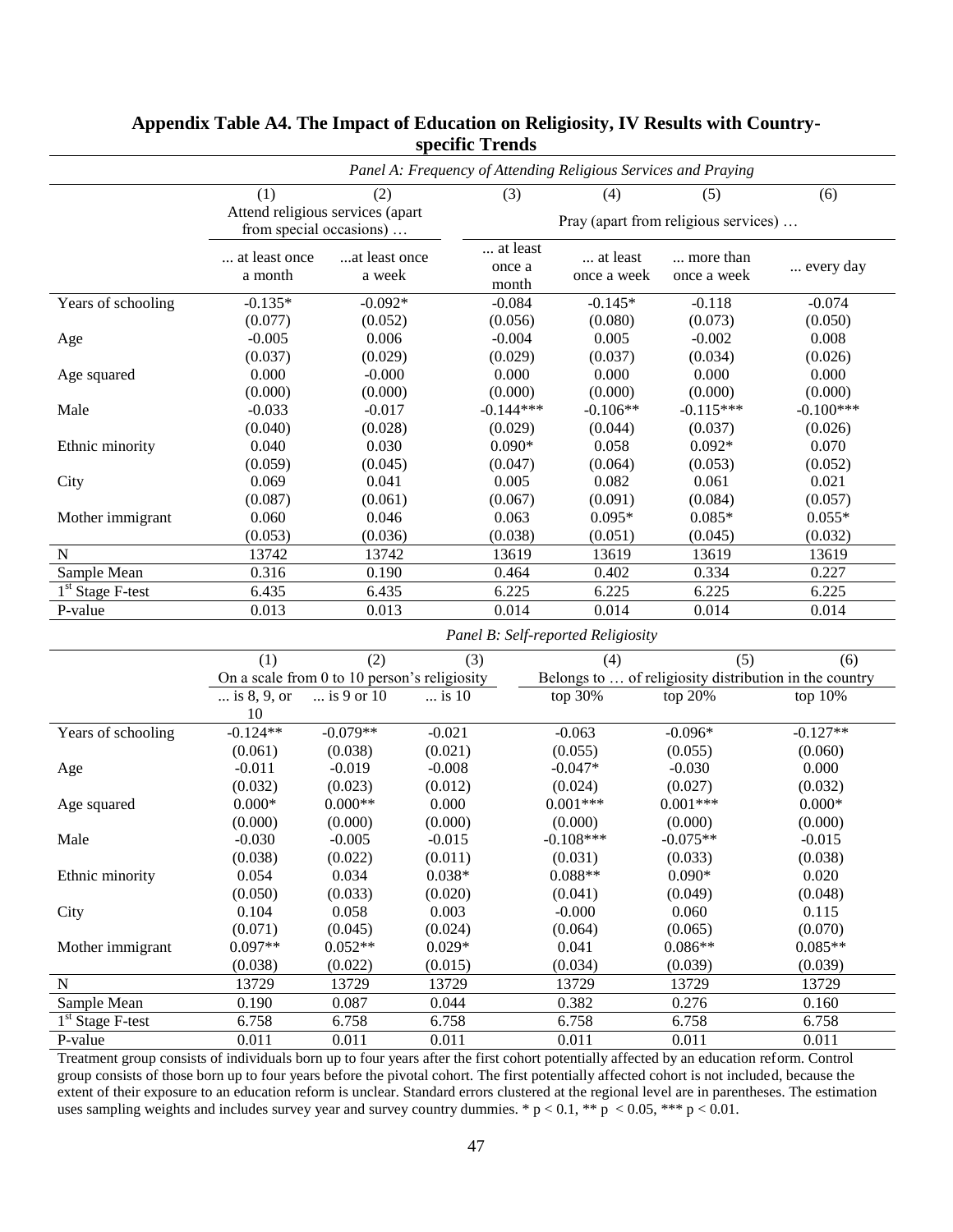|                    | Panel A: Frequency of Attending Religious Services and Praying |                         |             |                                    |             |                                                |             |  |
|--------------------|----------------------------------------------------------------|-------------------------|-------------|------------------------------------|-------------|------------------------------------------------|-------------|--|
|                    | (1)                                                            | (2)                     |             | (3)                                | (4)         | (5)                                            | (6)         |  |
|                    | Attend religious services (apart                               |                         |             |                                    |             |                                                |             |  |
|                    |                                                                | from special occasions) |             |                                    |             | Pray (apart from religious services)           |             |  |
|                    | at least once                                                  | at least                |             | at least                           | at least    | more                                           |             |  |
|                    | a month                                                        | once a week             |             | once a                             | once a      | than once a                                    | every day   |  |
|                    |                                                                |                         |             | month                              | week        | week                                           |             |  |
| No Age             | $-0.054***$                                                    | $-0.044***$             |             | $-0.051***$                        | $-0.051***$ | $-0.047***$                                    | $-0.055***$ |  |
|                    | (0.014)                                                        | (0.013)                 |             | (0.013)                            | (0.014)     | (0.015)                                        | (0.014)     |  |
| No Male            | $-0.141**$                                                     | $-0.100**$              |             | $-0.103**$                         | $-0.154**$  | $-0.131**$                                     | $-0.103**$  |  |
|                    | (0.062)                                                        | (0.041)                 |             | (0.050)                            | (0.063)     | (0.056)                                        | (0.048)     |  |
| No Ethnic Minority | $-0.141**$                                                     | $-0.104**$              |             | $-0.090*$                          | $-0.143**$  | $-0.122**$                                     | $-0.097**$  |  |
|                    | (0.061)                                                        | (0.041)                 |             | (0.048)                            | (0.061)     | (0.055)                                        | (0.047)     |  |
| No City            | $-0.137**$                                                     | $-0.098**$              |             | $-0.094*$                          | $-0.146**$  | $-0.122**$                                     | $-0.096**$  |  |
|                    | (0.061)                                                        | (0.040)                 |             | (0.049)                            | (0.062)     | (0.055)                                        | (0.047)     |  |
| No Mother          | $-0.141**$                                                     | $-0.100**$              |             | $-0.099*$                          | $-0.153**$  | $-0.128**$                                     | $-0.102**$  |  |
| Immigrant          | (0.065)                                                        | (0.043)                 |             | (0.052)                            | (0.066)     | (0.058)                                        | (0.049)     |  |
| No Controls        | $-0.056***$                                                    | $-0.047***$             |             | $-0.053***$                        | $-0.053***$ | $-0.049***$                                    | $-0.058***$ |  |
|                    | (0.014)                                                        | (0.013)                 |             | (0.013)                            | (0.014)     | (0.015)                                        | (0.014)     |  |
|                    |                                                                |                         |             | Panel B: Self-reported Religiosity |             |                                                |             |  |
|                    | (1)                                                            | (2)                     |             | (3)                                | (4)         | (5)                                            | (6)         |  |
|                    | On a scale from 0 to 10 person's                               |                         |             |                                    |             | Belongs to  of religiosity distribution in the |             |  |
|                    |                                                                | religiosity             |             |                                    | country     |                                                |             |  |
|                    | is 8, 9,                                                       | $\ldots$ is 9 or        | is 10       |                                    | top 30%     | top 20%                                        | top 10%     |  |
|                    | or $10$                                                        | 10                      |             |                                    |             |                                                |             |  |
| No Age             | $-0.039***$                                                    | $-0.029***$             | $-0.018***$ |                                    | $-0.040***$ | $-0.044***$                                    | $-0.040***$ |  |
|                    | (0.011)                                                        | (0.008)                 | (0.006)     |                                    | (0.015)     | (0.013)                                        | (0.010)     |  |
| No Male            | $-0.118**$                                                     | $-0.082***$             | $-0.022$    |                                    | $-0.087$    | $-0.107**$                                     | $-0.121**$  |  |
|                    | (0.049)                                                        | (0.031)                 | (0.016)     |                                    | (0.053)     | (0.051)                                        | (0.048)     |  |
| No Ethnic Minority | $-0.115**$                                                     | $-0.079***$             | $-0.021$    |                                    | $-0.081$    | $-0.108**$                                     | $-0.118**$  |  |
|                    | (0.048)                                                        | (0.030)                 | (0.016)     |                                    | (0.052)     | (0.049)                                        | (0.048)     |  |
| No City            | $-0.115**$                                                     | $-0.081***$             | $-0.021$    |                                    | $-0.081$    | $-0.128**$                                     | $-0.118**$  |  |
|                    | (0.049)                                                        | (0.031)                 | (0.016)     |                                    | (0.053)     | (0.053)                                        | (0.049)     |  |
| No Mother          | $-0.118**$                                                     | $-0.083**$              | $-0.022$    |                                    | $-0.083$    | $-0.105*$                                      | $-0.122**$  |  |
| Immigrant          | (0.051)                                                        | (0.033)                 | (0.017)     |                                    | (0.055)     | (0.054)                                        | (0.051)     |  |
| No Controls        | $-0.041***$                                                    | $-0.030***$             | $-0.020***$ |                                    | $-0.040***$ | $-0.044***$                                    | $-0.042***$ |  |
|                    | (0.011)                                                        | (0.008)                 | (0.007)     |                                    | (0.015)     | (0.012)                                        | (0.010)     |  |

## **Appendix Table A5. The Impact of Education on Religiosity, IV Results Excluding Control Variables**

Treatment group consists of individuals born up to four years after the first cohort potentially affected by an education reform. Control group consists of those born up to four years before the pivotal cohort. The first potentially affected cohort is not included, because the extent of their exposure to an education reform is unclear. Standard errors clustered at the regional level are in parentheses. The estimation uses sampling weights and includes survey year and survey country dummies. \*  $p < 0.1$ , \*\*  $p < 0.05$ , \*\*\*  $p < 0.01$ .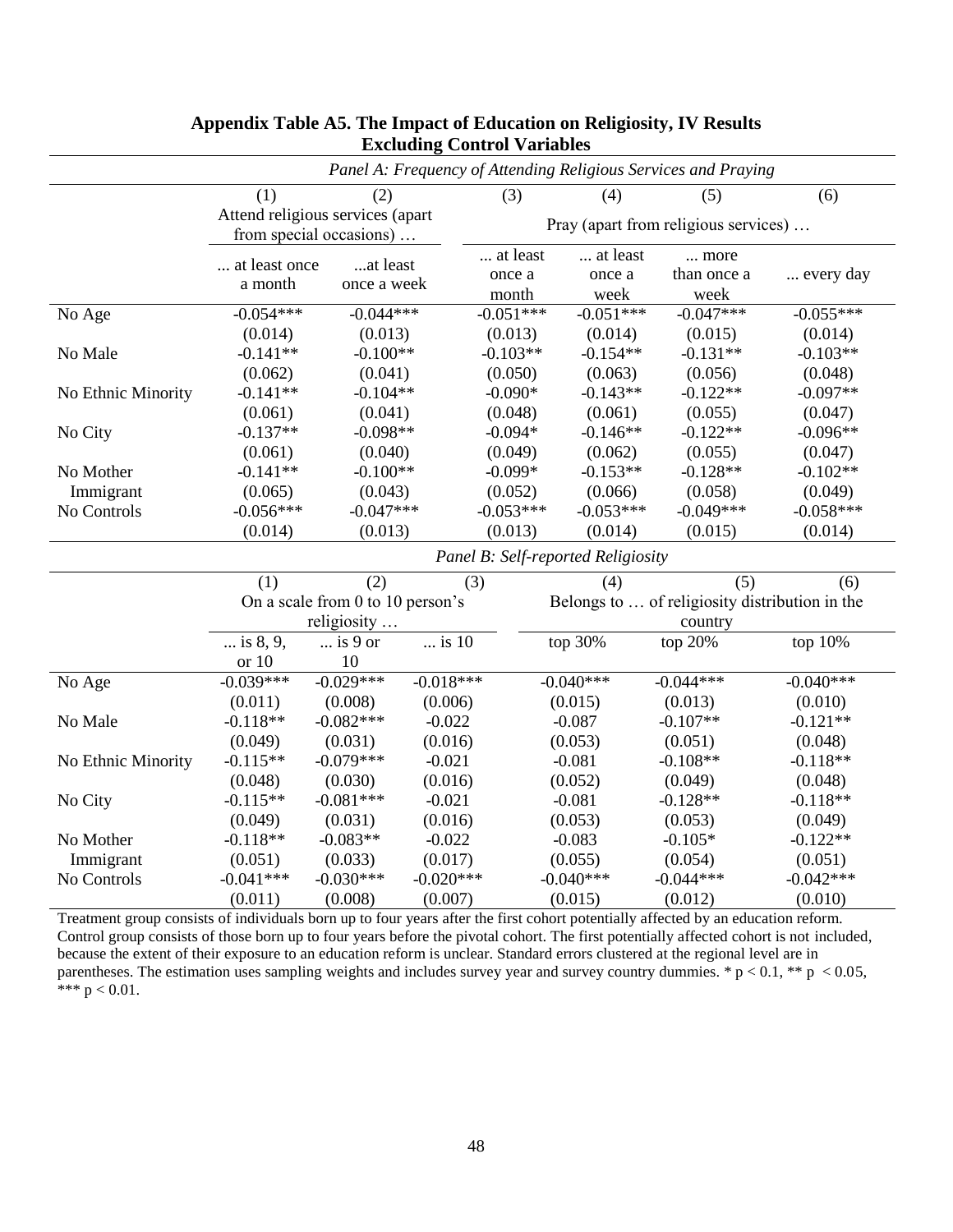|                        | Panel A: Frequency of Attending Religious Services and Praying |                                  |                                                           |                                                      |                          |                                                         |  |  |  |
|------------------------|----------------------------------------------------------------|----------------------------------|-----------------------------------------------------------|------------------------------------------------------|--------------------------|---------------------------------------------------------|--|--|--|
|                        | (1)                                                            | (2)                              | (3)                                                       | (4)                                                  | (5)                      | (6)                                                     |  |  |  |
|                        | Attend religious services (apart                               |                                  |                                                           |                                                      |                          |                                                         |  |  |  |
|                        | from special occasions)                                        |                                  |                                                           | Pray (apart from religious services)                 |                          |                                                         |  |  |  |
|                        | at least once<br>a month                                       | at least<br>once a week          | at least<br>once a<br>month                               | at least<br>once a week                              | more than<br>once a week | every day                                               |  |  |  |
| Years of schooling     | $-0.001$                                                       | 0.000                            | $-0.003**$                                                | $-0.003*$                                            | $-0.002$                 | $-0.001$                                                |  |  |  |
|                        | (0.001)                                                        | (0.001)                          | (0.001)                                                   | (0.001)                                              | (0.001)                  | (0.001)                                                 |  |  |  |
| $\mathbf N$            | 13,742                                                         | 13,742                           | 13,619                                                    | 13,619                                               | 13,619                   | 13,619                                                  |  |  |  |
| Sample Mean            | 0.316                                                          | 0.190                            | 0.464                                                     | 0.402                                                | 0.334                    | 0.227                                                   |  |  |  |
|                        |                                                                |                                  | Panel B: Self-reported Religiosity                        |                                                      |                          |                                                         |  |  |  |
|                        | (1)                                                            | (2)                              | (3)                                                       | (4)                                                  | (5)                      | (6)                                                     |  |  |  |
|                        | On a scale from 0 to 10 person's religiosity                   |                                  | Belongs to  of religiosity distribution in the<br>country |                                                      |                          |                                                         |  |  |  |
|                        | is $8, 9$ , or<br>10                                           | $\overline{}$ is 9 or 10         | $\ldots$ is 10                                            | top 30%                                              | top 20%                  | top 10%                                                 |  |  |  |
| Years of schooling     | $-0.003**$                                                     | $-0.003***$                      | $-0.003***$                                               | $-0.004**$                                           | $-0.001$                 | $-0.002*$                                               |  |  |  |
|                        | (0.001)                                                        | (0.001)                          | (0.001)                                                   | (0.002)                                              | (0.002)                  | (0.001)                                                 |  |  |  |
| $\mathbf N$            | 13,729                                                         | 13,729                           | 13,729                                                    | 13,729                                               | 13,729                   | 13,729                                                  |  |  |  |
| Sample Mean            | 0.190                                                          | 0.087                            | 0.044                                                     | 0.382                                                | 0.276                    | 0.160                                                   |  |  |  |
|                        |                                                                |                                  | Panel C: Superstition                                     |                                                      |                          |                                                         |  |  |  |
|                        |                                                                | On a scale from 1 to 10 person's |                                                           |                                                      |                          |                                                         |  |  |  |
|                        | belief that lucky charm protects                               |                                  |                                                           |                                                      |                          | Individual takes into<br>account horoscope in           |  |  |  |
|                        | $\ldots$ is $\geq 4$                                           |                                  | $\ldots$ is $\geq 5$                                      | Individual consults<br>horoscope at least<br>monthly |                          | daily life sometimes,<br>most of the time, or<br>always |  |  |  |
|                        | (1)                                                            |                                  | (2)                                                       | (3)                                                  |                          | (4)                                                     |  |  |  |
| <b>OLS</b> coefficient | $-0.006***$                                                    |                                  | $-0.006***$                                               | $-0.011**$                                           |                          | $-0.003$                                                |  |  |  |
|                        | (0.002)                                                        |                                  | (0.002)                                                   | (0.005)                                              |                          | (0.003)                                                 |  |  |  |
| N                      | 5,757                                                          |                                  | 5,757                                                     | 1,284                                                |                          | 1,053                                                   |  |  |  |
| Sample Mean            |                                                                | 0.299<br>0.264                   |                                                           | 0.379                                                |                          | 0.172                                                   |  |  |  |

## **Appendix Table A6. The Impact of Education on Religiosity and Superstition, OLS Results**

In Panels A and B, the treatment and control groups consist of those born up to four years after and before the pivotal cohort, respectively. In Panels A and B, standard errors in parentheses are clustered at region. In Panel C, the treatment and control groups consist of those born up to seven years after and before the pivotal cohort, respectively. In Panel C, standard errors in parentheses are clustered at country, year of birth and treatment. In both panels, the first potentially affected cohort is not included, because the extent of their exposure to an education reform is unclear. The estimations use sampling weights and include survey year and survey country dummies. \*  $p < 0.1$ , \*\*  $p < 0.05$ , \*\*\*  $p < 0.01$ .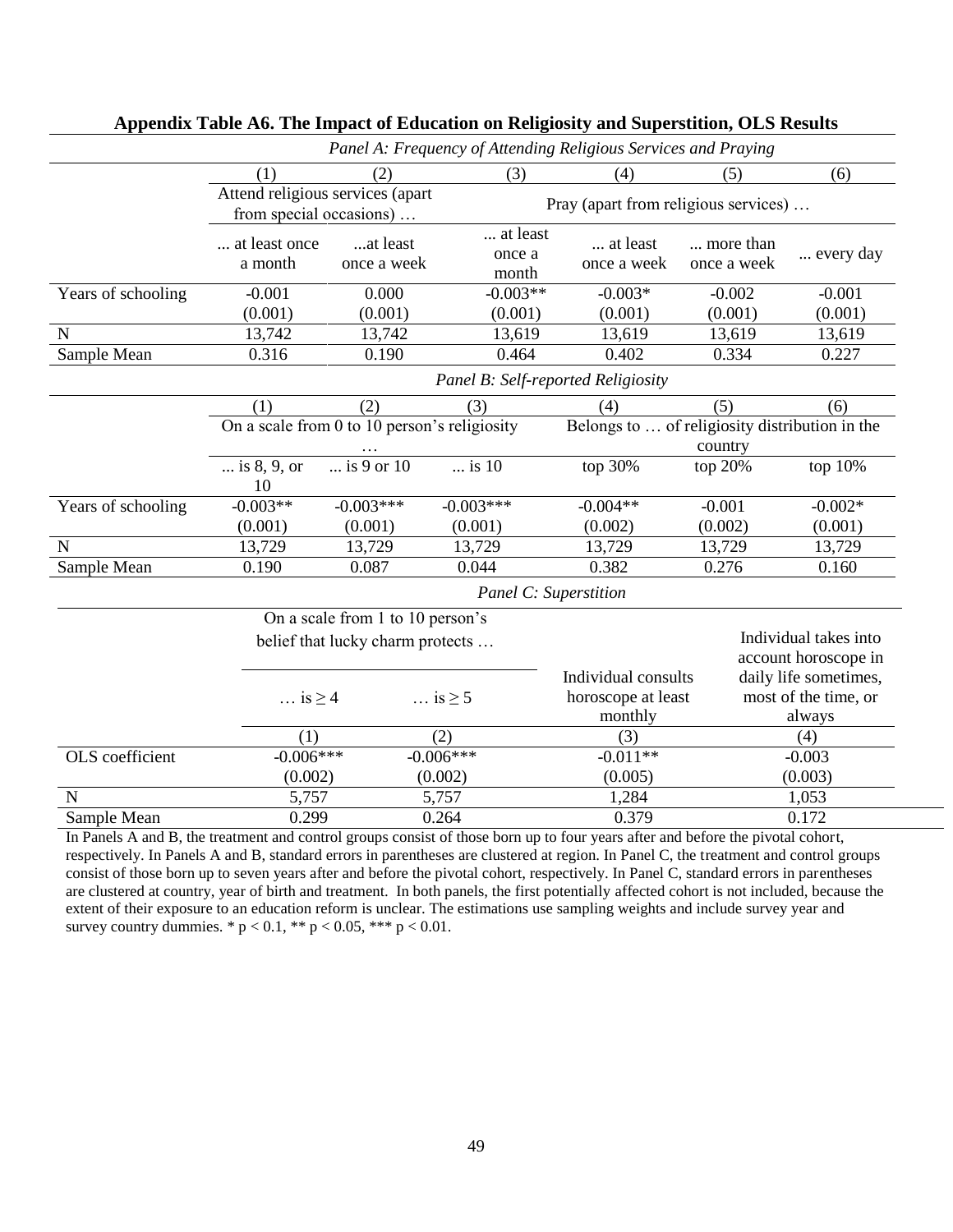## **Appendix Table A7**

## **The Impact of Education on Religiosity First-Stage Results using Placebo Reform Dates**

|                         |                                                             |                                  | riist-biage Kesuns using 1 iacebu Kelurin Dates                |                                                |                             |           |  |  |
|-------------------------|-------------------------------------------------------------|----------------------------------|----------------------------------------------------------------|------------------------------------------------|-----------------------------|-----------|--|--|
|                         |                                                             |                                  | Panel A: Frequency of Attending Religious Services and Praying |                                                |                             |           |  |  |
|                         | (1)                                                         | (2)                              | (3)                                                            | (4)                                            | (5)                         | (6)       |  |  |
|                         | Attend religious services (apart<br>from special occasions) |                                  |                                                                | Pray (apart from religious services)           |                             |           |  |  |
|                         | at least once<br>a month                                    | at least<br>once a week          | at least<br>once a<br>month                                    | at least<br>once a<br>week                     | more<br>than once a<br>week | every day |  |  |
|                         |                                                             |                                  | Placebo Reform 2 Years Backward                                |                                                |                             |           |  |  |
| $1st$ stage coefficient | 0.187                                                       | 0.187                            | 0.201                                                          | 0.201                                          | 0.201                       | 0.201     |  |  |
|                         | (0.139)                                                     | (0.139)                          | (0.138)                                                        | (0.138)                                        | (0.138)                     | (0.138)   |  |  |
| N                       | 13,291                                                      | 13,291                           | 13,166                                                         | 13,166                                         | 13,166                      | 13,166    |  |  |
| $1st$ Stage F-test      | 1.793                                                       | 1.793                            | 2.098                                                          | 2.098                                          | 2.098                       | 2.098     |  |  |
|                         |                                                             |                                  | Placebo Reform 2 Years Forward                                 |                                                |                             |           |  |  |
| $1st$ stage coefficient | 0.112                                                       | 0.112                            | 0.110                                                          | 0.110                                          | 0.110                       | 0.110     |  |  |
|                         | (0.109)                                                     | (0.109)                          | (0.112)                                                        | (0.112)                                        | (0.112)                     | (0.112)   |  |  |
| $\mathbf N$             | 14,107                                                      | 14,107                           | 13,959                                                         | 13,959                                         | 13,959                      | 13,959    |  |  |
| $1st$ Stage F-test      | 1.052                                                       | 1.052                            | 0.961                                                          | 0.961                                          | 0.961                       | 0.961     |  |  |
|                         |                                                             |                                  |                                                                | Panel B: Self-reported Religiosity             |                             |           |  |  |
|                         | (1)                                                         | (2)                              | (3)                                                            | (4)                                            | (5)                         | (6)       |  |  |
|                         |                                                             | On a scale from 0 to 10 person's |                                                                | Belongs to  of religiosity distribution in the |                             |           |  |  |
|                         |                                                             | religiosity                      |                                                                |                                                | country                     |           |  |  |
|                         | $\ldots$ is 8, 9,                                           | $\ldots$ is 9 or                 | $\overline{}$ is 10                                            | top 30%                                        | top 20%                     | top 10%   |  |  |
|                         | or 10                                                       | 10                               |                                                                |                                                |                             |           |  |  |
|                         |                                                             |                                  | Placebo Reform 2 Years Backward                                |                                                |                             |           |  |  |
| $1st$ stage coefficient | 0.196                                                       | 0.196                            | 0.196                                                          | 0.196                                          | 0.196                       | 0.196     |  |  |
|                         | (0.140)                                                     | (0.140)                          | (0.140)                                                        | (0.140)                                        | (0.140)                     | (0.140)   |  |  |
| $\mathbf N$             | 13,273                                                      | 13,273                           | 13,273                                                         | 13,273                                         | 13,273                      | 13,273    |  |  |

| Placebo Reform 2 Years Forward |         |         |         |         |         |         |  |  |
|--------------------------------|---------|---------|---------|---------|---------|---------|--|--|
| $1st$ stage coefficient        | 0.112   | 0.112   | 0.112   | 0.112   | 0.112   | 0.112   |  |  |
|                                | (0.108) | (0.108) | (0.108) | (0.108) | (0.108) | (0.108) |  |  |
|                                | 14,080  | 14.080  | 14,080  | 14,080  | 14.080  | 14,080  |  |  |
| $1st$ Stage F-test             | .079    | .079    | .079    | .079    | . 079   | . 079   |  |  |

1<sup>st</sup> Stage F-test 1.947 1.947 1.947 1.947 1.947 1.947 1.947

The entries pertain to the results of the first-stage regressions where individuals' education is regressed on the same set of explanatory variables as in the main models and placebo reform dummies, which are either two year ahead or two years behind the actual reform date for each country.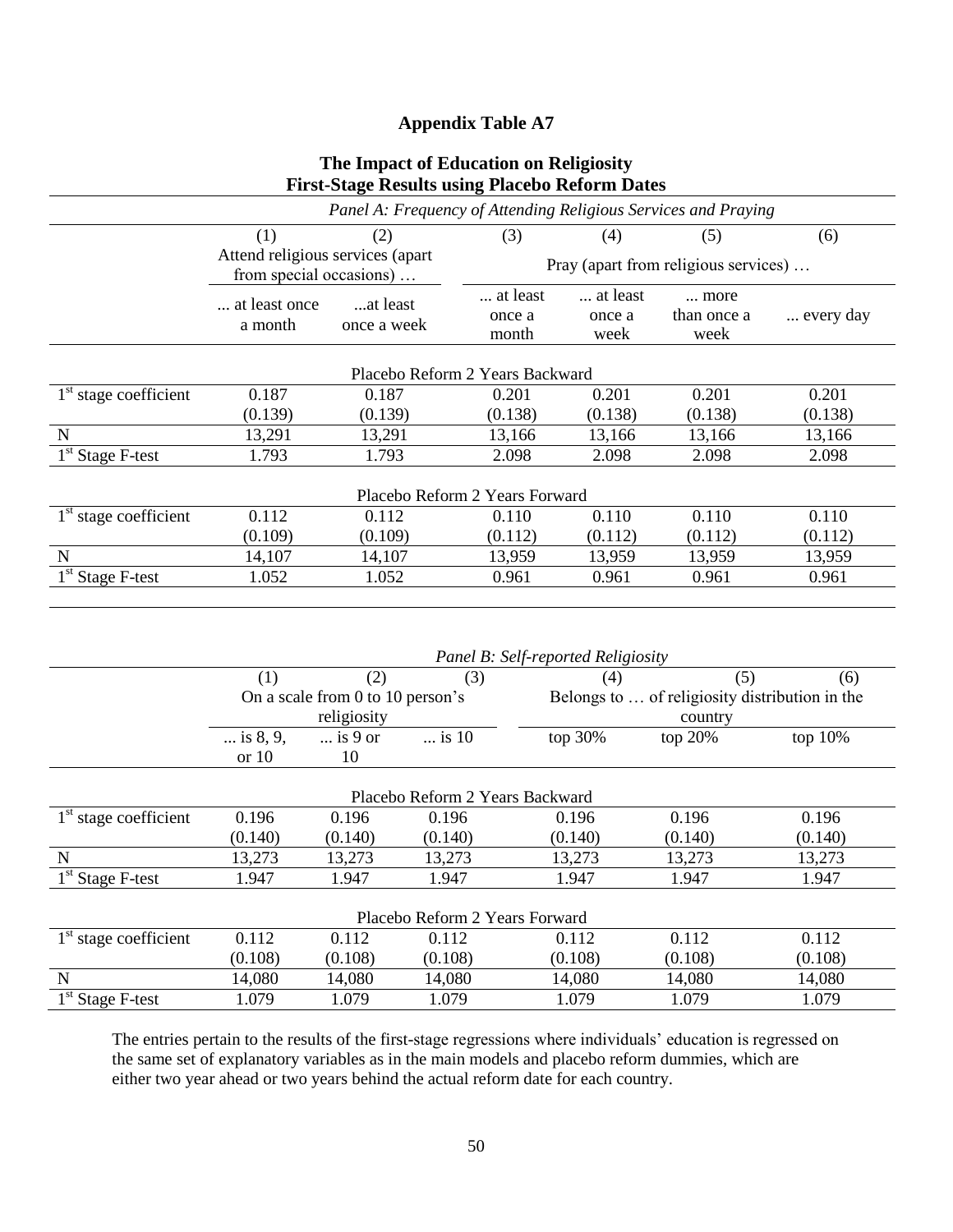## **Appendix table A8**

## **The Impact of Education on Superstition First-Stage Results using Placebo Reform Dates**

|     |                                | On a scale from 1 to 10 person's |                                 |                                                      |                                                         |  |  |  |  |  |
|-----|--------------------------------|----------------------------------|---------------------------------|------------------------------------------------------|---------------------------------------------------------|--|--|--|--|--|
|     |                                | belief that lucky charm protects |                                 |                                                      | Individual takes into<br>account horoscope in           |  |  |  |  |  |
|     |                                | $\ldots$ is $\geq 4$             | $\ldots$ is $\geq 5$            | Individual consults<br>horoscope at least<br>monthly | daily life sometimes,<br>most of the time, or<br>always |  |  |  |  |  |
|     |                                | (1)                              | (2)                             | (3)                                                  | (4)                                                     |  |  |  |  |  |
|     |                                |                                  | Placebo Reform 2 Years Backward |                                                      |                                                         |  |  |  |  |  |
| (2) | $1st$ stage coefficient        | 0.004                            | 0.004                           | 0.168                                                | 0.253                                                   |  |  |  |  |  |
|     |                                | (0.182)                          | (0.182)                         | (0.407)                                              | (0.478)                                                 |  |  |  |  |  |
|     | N                              | 5,585                            | 5,585                           | 1,209                                                | 971                                                     |  |  |  |  |  |
|     | $1st$ Stage F-test             | 0.000                            | 0.000                           | 0.170                                                | 0.282                                                   |  |  |  |  |  |
|     | Placebo Reform 2 Years Forward |                                  |                                 |                                                      |                                                         |  |  |  |  |  |
| (2) | $1st$ stage coefficient        | 0.110                            | 0.110                           | 0.552                                                | 0.423                                                   |  |  |  |  |  |
|     |                                | (0.195)                          | (0.195)                         | (0.390)                                              | (0.455)                                                 |  |  |  |  |  |
|     | N                              | 5,970                            | 5,970                           | 1,345                                                | 1,100                                                   |  |  |  |  |  |
|     | $1st$ Stage F-test             | 0.317                            | 0.317                           | 2.007                                                | 0.864                                                   |  |  |  |  |  |

The entries pertain to the results of the first-stage regressions where individuals' education is regressed on the same set of explanatory variables as in the main models and placebo reform dummies, which are either two year ahead or two years behind the actual reform date for each country.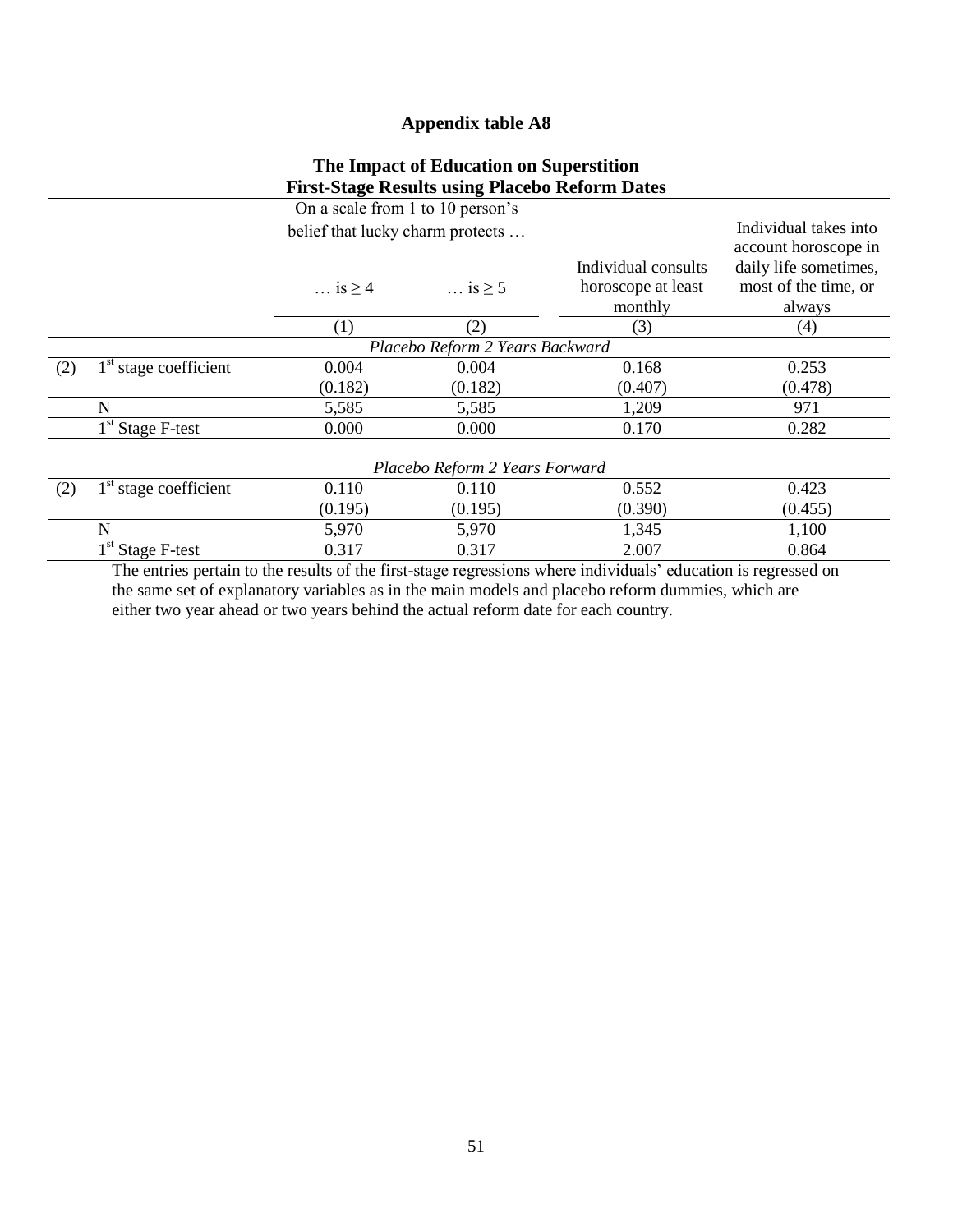## **References**

Aakvik, Arild, Salvanes, Kjell G. and Vaage, Kjell. 2010. "Measuring Heterogeneity in the Returns to Education Using an Education Reform." *European Economic Review* 54, no. 4: 483- 500.

Aarnio, Kia, and Lindeman, Marjaana. 2005. "Paranormal Beliefs, Education, and Thinking Styles." *Personality and Individual Differences* 39, no. 7: 1227-36.

Angrist, Joshua David, and Jörn-Steffen Pischke. 2009. *Mostly Harmless Econometrics an Empiricist's Companion*. Princeton: Princeton University Press.

Arias-Vazquez, F. Javier. 2012. "A Note on the Effect of Education on Religiosity." *Economics Letters* 117, no. 3: 895-897.

Azzi, Corry and Ehrenberg, Ronald G. 1975. "Household Allocation of Time and Church Attendance." *Journal of Political Economy* 83, no. 1: 27-56.

Becker, Sascha O., Nagler, Markus and Woessmann, Ludger. 2014. "Education Promoted Secularization." IZA Discussion Paper, no. 8016.

Bhuller, M., Mogstad, Magner, and Salvanes, Kjell G. (2014). "Life Cycle Earnings, Education Premiums and Internal Rate of Return." NBER Working Paper 20250.

Black, Sandra E., Devereux, Paul J. and Salvanes, Kjell G. 2008. "Staying in the Classroom and Out of the Maternity Ward? The Effect of Compulsory Schooling Laws on Teenage Girls." *The Economic Journal* 118, no. 530: 1025-1054.

Borgonovi, Francesca, d'Hombres, Beatrice and Hoskins, Bryony. 2010. "Voter Turnout, Information Acquisition and Education: Evidence from 15 European Countries." *The B.E. Journal of Economic Analysis & Policy*. Vol. 10: Iss. 1 (Contributions), Article 90.

Botero, Juan, Alejandro Ponce, and Andrei Shleifer. 2012. "Education and the Quality of Government." Cambridge, MA: National Bureau of Economic Research. Working Paper 18119.

Brandolini, A., Cipollone, P., 2002. "Return to education in Italy 1992-1997." Working Paper. Bank of Italy, Research Department.

Brown, Sarah and Taylor, Karl. 2007. "Religion and Education: Evidence from the National Child Development Study." *Journal of Economic Behavior & Organization* 63, no. 3: 439-460.

Brunello, Giorgio, Fort, Margherita, and Weber, Guglielmo. 2009. "Changes in Compulsory Schooling, Education and the Distribution of Wages in Europe," *Economic Journal*, Vol. 119(536), pages 516-539, 03.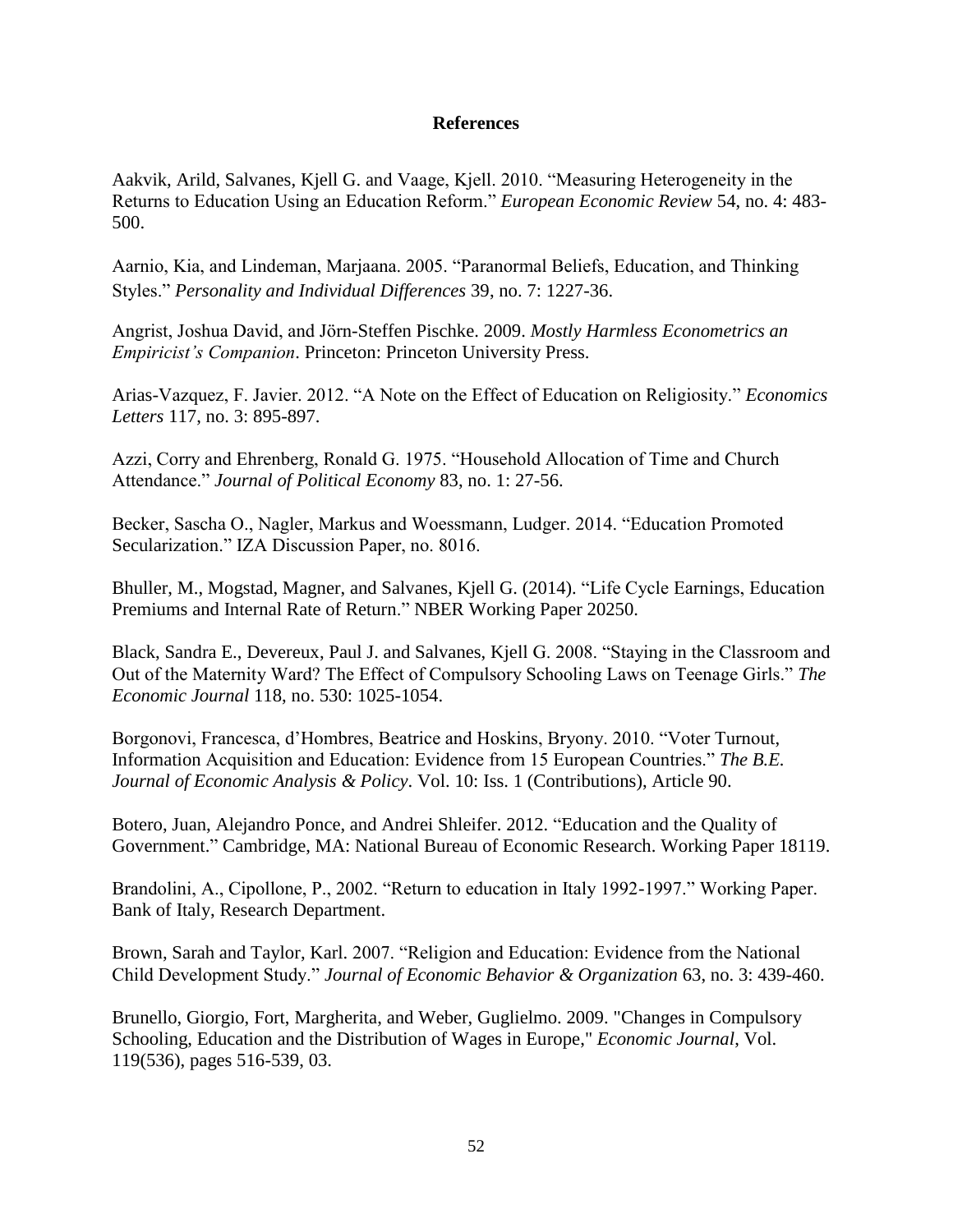Brunello, Giorgio, Fabbri, Daniele, and Fort, Margherita. 2013. "The Causal Effect of Education on Body Mass: Evidence from Europe," *Journal of Labor Economics*, Vol. 31(1), pages 195 - 223.

Buser, Thomas. 2014. "The Effect of Income on Religiousness." Forthcoming in *American Economic Journal: Applied Economics.*

Campante, F., and D. Chor. 2012a. "Schooling, Political Participation, and the Economy." *The Review of Economics and Statistics* 94(4): 841-859.

\_\_\_\_\_ 2012b. "Why Was the Arab World Poised for Revolution? Schooling, Economic Opportunities, and the Arab Spring." *Journal of Economic Perspectives* 26(2): 167-88.

Card, D. 2001. "Estimating the Return to Schooling: Progress on Some Persistent Econometric Problems." *Econometrica* 69(5), pages 1127-1160.

Cesur, Resul and Mocan, Naci H. 2013. "Does Secular Education Impact Religiosity, Electoral Participation and the Propensity to Vote for Islamic Parties? Evidence from an Education Reform in a Muslim Country." NBER Working Paper 19769.

Chen, Daniel L. 2010." Club Goods and Group Identity: Evidence from Islamic Resurgence during the Indonesian Financial Crisis." *Journal of Political Economy*. 118(2): 300-354.

Chou, Shin-Yi, Jin-Tan Liu, Michael Grossman, and Ted Joyce. 2010."Parental Education and Child Health: Evidence from a Natural Experiment in Taiwan." *American Economic Journal: Applied Economics* 2(1): 33–61.

Clark, Damon and Royer, Heather. 2013. "The Effect of Education on Adult Mortality and Health: Evidence from Britain." *American Economic Review* 103, no. 6: 2087-2120.

Cygan-Rehm, Kamila and Maeder, Miriam. 2013. "The Effect of Education on Fertility: Evidence from a Compulsory Schooling Reform." *Labour Economics* 25, 35-48.

Dee, Thomas, S. 2004. "Are there Civic Returns to Education?" *Journal of Public Economics* 88(9): 1697-1720

Fort, Margherita. 2006. "Educational Reforms across Europe: A Toolbox for Empirical Research." Mimeo, Paper version: May 11, 2006.

Fort, Margherita, Schneeweis, Nicole, and Winter-Ebmer, Rudolf. 2011. "More Schooling, More Children: Compulsory Schooling Reforms and Fertility in Europe." CEPR Working Paper. <http://www.cepr.org/pubs/dps/DP8609.asp>

Franck, Raphaël and Iannaccone, Laurence R. 2013. "Religious Decline in the  $20<sup>th</sup>$  Century West: Testing Alternative Explanations." *Public Choice* 159, no. 3-4: 385-414.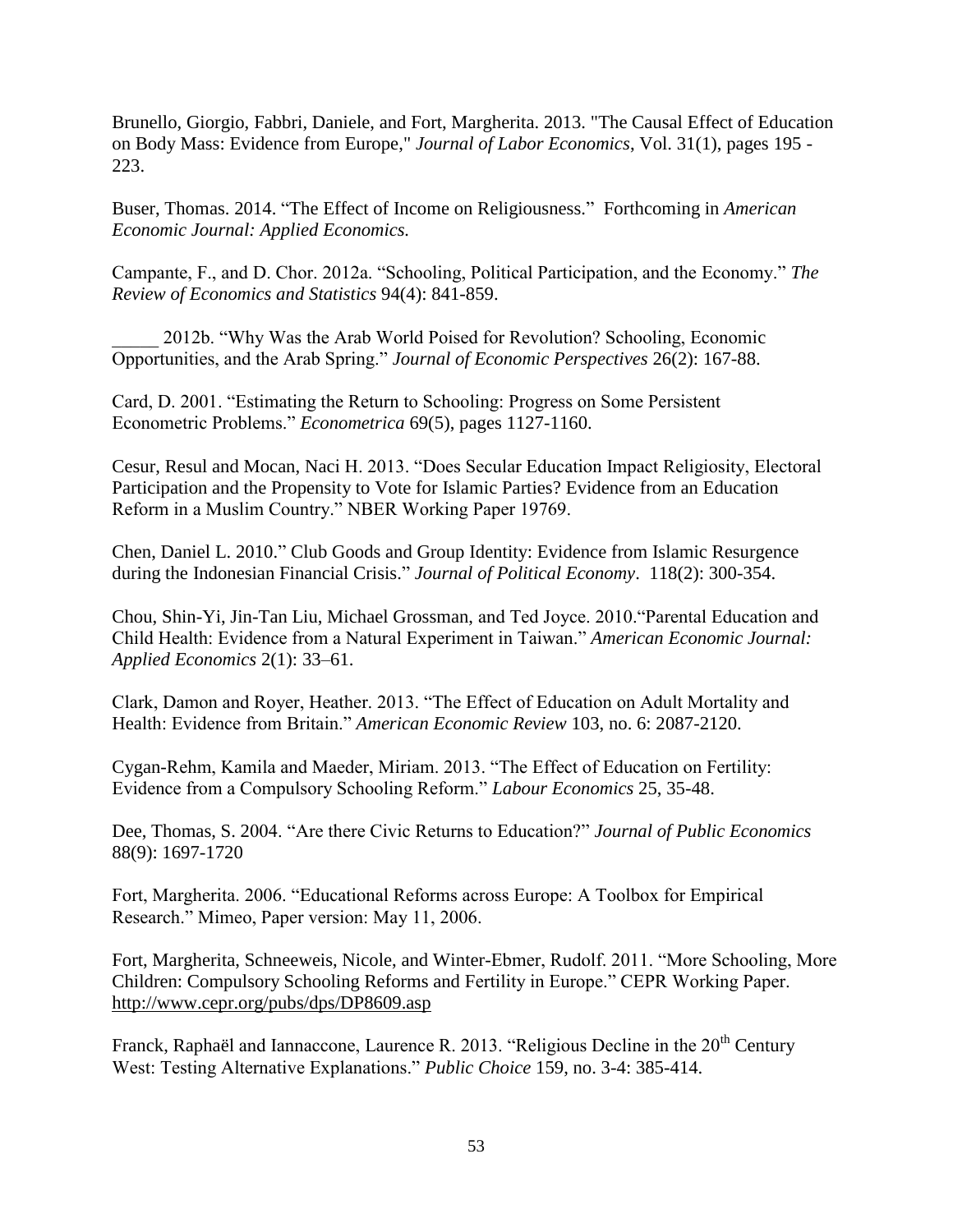Garrouste, C. 2010. "100 years of educational reforms in Europe: A contextual database," European Commission Joint Research Center, Luxembourg: Publications, Office of the European Union.

Gathmann, Christina, Jürges, Hendrik and Reinhold, Steffen. 2014. "Compulsory Schooling Reforms, Education and Mortality in Twentieth Century Europe." *Social Science & Medicine*, 30: 1-9.

Gervais, W. M., and A. Norenzayan. "Analytic Thinking Promotes Religious Disbelief." *Science* 336, no. 6080 (April 27, 2012): 493–96.

Glaeser, Edward L. and Sacerdote, Bruce I. 2008. "Education and Religion." *Journal of Human Capital* 2, no. 2: 188-215.

Grenet, Julien. 2013. "Is Extending Compulsory Schooling Alone Enough to Raise Earnings? Evidence from French and British Compulsory Schooling Laws." *Scandinavian Journal of Economics* 115, no. 1: 176-210.

Grossman, Michael. 2008. "The Relationship between Health and Schooling." *Eastern Economic Journal* 34(3): pp. 281-92.

Grossman, Michael. 2006. "Education and Nonmarket Outcomes." In *Handbook of the Economics of Education*, 1:577–633. Elsevier.

Gruber, Jonathan and Hungerman, Daniel M. (2008). "The Church Versus the Mall: What Happens When Religion Faces Increased Secular Competition?" *Quarterly Journal of Economics* 123, 831-862.

Hanushek, Eric A, and Dennis D Kimko. 2000. "Schooling, Labor-Force Quality, and the Growth of Nations." *American Economic Review* 90, no. 5: 1184–1208.

Hungerman, Daniel M. 2014. "The Effect of Education on Religion: Evidence from Compulsory Schooling Laws." *Journal of Economic Behavior & Organization*, 104: 52-63.

Iannaccone, Laurence R. 1998. "Introduction to the Economics of Religion." *Journal of Economic Literature* 36, no. 3: 1465-1495.

Irwin, H. J. 1993. "Belief in the Paranormal: a Review of Empirical Literature." *Journal of the Society for Psychical Research*, 87: 1-39.

Jahoda, Gustav. 1968. "Scientific Training and the Persistence of Traditional Beliefs among West African University Students." *Nature* 220, no. 5174: 1356.

Jung-Miklaszewska, Joanna. 2003. "The System of Education in the Republic of Poland." Warsaw: Bureau for Academic Recognition and International Exchange.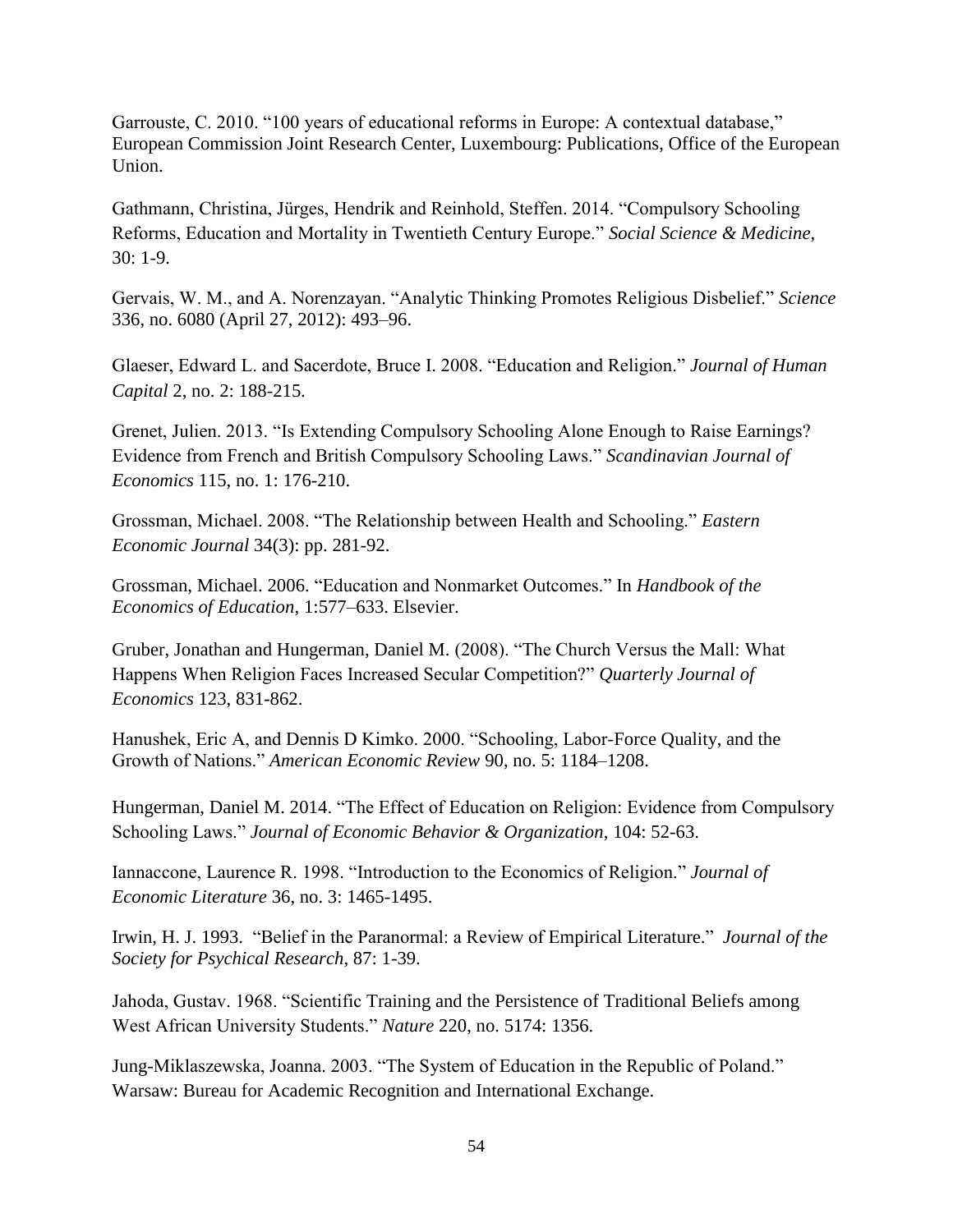Kazamias, Andreas M. 1978. "The Politics of Educational Reform in Greece: Law 309/1976." *Comparative Education Review* 22, no. 1: 21-45.

Kemptner, Daniel, Jürges, Hendrik, and Reinhold, Steffen. 2011. "Changes in Compulsory Schooling and the Causal Effect of Education on Health: Evidence from Germany." *Journal of Health Economics* 30, no. 2: 340-354.

Kerr, Sari Pekkala, Pekkarinen, Tuomas, and Uusitalo, Roope. 2013. "School Tracking and Development of Cognitive Skills." *Journal of Labor Economics* 31, no. 3: 577-602.

Lange, Fabian. 2011. "The Role of Education in Complex Health Decisions: Evidence from Cancer Screening." *Journal of Health Economics* 30, no. 1: 43–54.

McCleary, Rachel M. and Barro, Robert J. 2006. "Religion and Political Economy in an International Panel." *Journal for the Scientific Study of Religion* 45, no. 2: 149-175.

Miller, Alan, and Rodney Stark. 2002. "Gender and Religiousness: Can Socialization Explanations Be Saved?" *American Journal of Sociology* 107 (6): 1399–1423.

Mocan, Leyla. 2014. "The Impact of Education on Wages: Analysis of an Education Reform in Turkey." Wharton Working Paper, University of Pennsylvania.

Mocan, Naci, and Colin Cannonier. 2012. "Empowering Women through Education: Evidence from Sierra Leone." Cambridge, MA: National Bureau of Economic Research. Working Paper 18016.

Murtin, Fabrice and Viarengo, Martina. 2011. "The Convergence of Compulsory Schooling in Western Europe: 1950-2000." *Economica* 78, no. 311: 501-522.

Norris, Pippa and Inglehart, Ronald. 2004. *Sacred and Secular: Religion and Politics*  Worldwide. 1<sup>st</sup> ed. Cambridge Studies in Social Theory, Religion and Politics. Cambridge: Cambridge University Press.

Oreopoulos, Philip. 2006. "Estimating Average and Local Average Treatment Effects of Education when Compulsory Schooling Laws Really Matter." *American Economic Review* 96, no. 1: 152-175.

Oreopoulos, Philip. 2007. "Do Dropouts Drop Out Too Soon? Wealth, Health and Happiness from Compulsory Schooling." *Journal of Public Economics* 91, no. 11-12: 2213-2229.

Osili, U., and B. Long. 2008. "Does female schooling reduce fertility? Evidence from Nigeria." *Journal of Development Economics* 87, no. 1: 57-75.

Otis, Laura P., and Alcock, James E. 1982. "Factors Affecting Extraordinary Belief." *The Journal of Social Psychology* 118, no. 1: 77-85.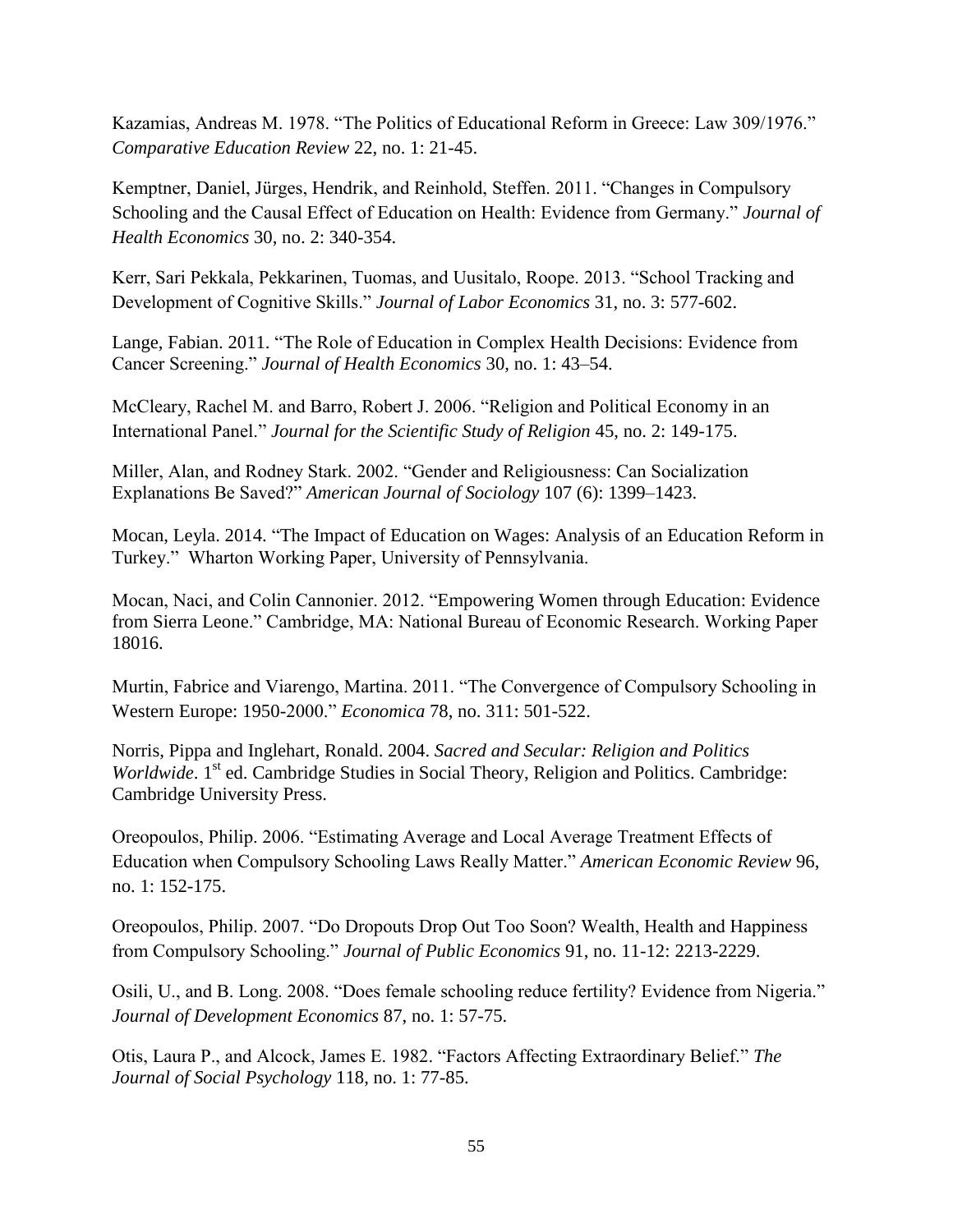Pekkarinen, Tuomas. 2008. "Gender Differences in Educational Attainment: Evidence on the Role of Tracking from a Finnish Quasi-Experiment." *Scandinavian Journal of Economics* 110, no. 4: 807-825.

Pelkonen, Panu. 2012. "Length of Compulsory Education and Voter Turnout – Evidence from a Staged Reform." *Public Choice* 150, no. 1: 51-75.

Pennycook, Gordon, Cheyne, James A., Seli, Paul, Koehler, Derek J., and Fugelsang, Jonathan A. 2012. "Analytic Cognitive Style Predicts Religious and Paranormal Belief." *Cognition* 123, no. 3: 335-46.

Pischke, Jörn-Steffen and von Wachter, Till. 2005. "Zero Returns to Compulsory Schooling in Germany: Evidence and Interpretation." NBER Working Paper 11414.

Pischke, Jörn-Steffen and von Wachter, Till. 2008. "Zero Returns to Compulsory Schooling in Germany: Evidence and Interpretation." *The Review of Economics and Statistics* 90, no. 3: 592- 598.

Pons, Empar and Gonzalo, Maria Teresa. 2002. "Returns to Schooling in Spain: How Reliable are Instrumental Variable Estimates?" *Labour* 16, no. 4: 747-770.

Roodman, David. 2011. "Fitting Fully Observed Recursive Mixed-Process Models with cmp." *The Stata Journal* 11, no. 2: 159-206.

Price, Joseph, and Simon, Kosali. 2009. "Patient Education and the Impact of New Medical Research." *Journal of Health Economics*, 28, no. 6:1166-74.

Suziedelis, A., and R. H. Potvin. 1981. "Sex Differences in Factors Affecting Religiousness among Catholic Adolescents." *Journal for the Scientific Study of Religion*, 20 (1): 38–50.

Vyse, Stuart A. 2014. "Believing in Magic: The Psychology of Superstition." Oxford ; New York: Oxford University Press.

Walter, Tony, and Grace Davie. 1998. "The Religiosity of Women in the Modern West." *British Journal of Sociology* 49: 640–60.

Wolfinger, R.E. and Rosenstone, S.J. 1980. "Who Votes?" Yale Univ. Press, New Haven

Woodward, Kenneth L. 1990. "Making Saints: How the Catholic Church Determines Who Becomes a Saint, Who Doesn't, and Why." New York: Simon and Schuster.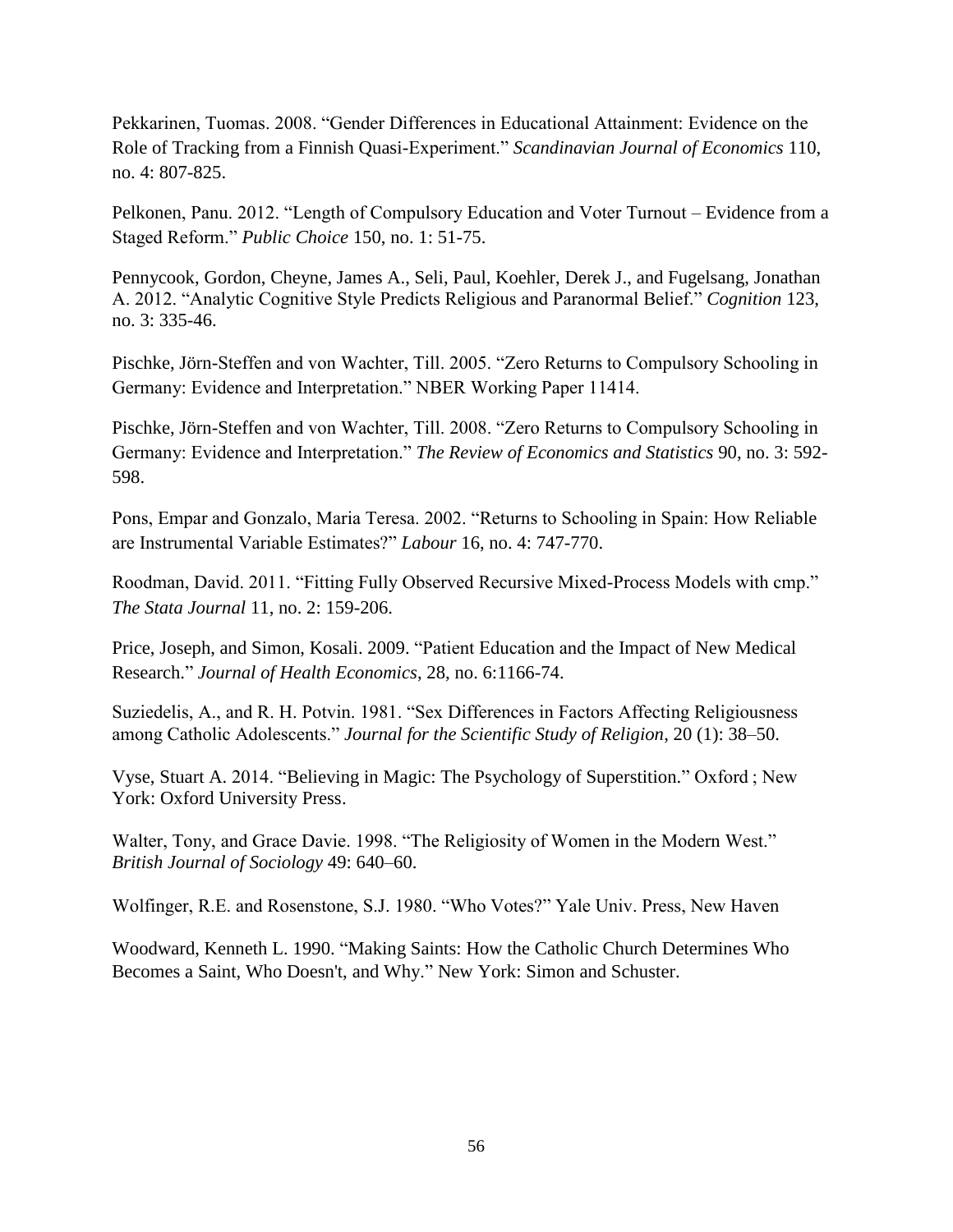#### **Appendix B. Education Reforms in Europe**

#### **Countries included in the sample:**

#### **Austria:**

In 1962, a federal education act increased the length of compulsory education from 8 to 9 years. According to Fort et al. (2011), the law came into effect on September 1 in 1966. School in Austria started at age 6 and, according to Fort et al. (2011), the cut-off date for school-entry was mostly September 1. This means that the first potentially affected pupils were those born in September-December 1951. On the other hand, Gathmann et al. (2014) code the first potentially affected cohort as those born in 1952. Since most of the individuals born in 1951 were not exposed to the reform, this paper follows Gathmann et al. (2014) and codes those born in 1952 as the pivotal cohort, which is omitted from the regressions. People born in 1951 and earlier form the control group. Those born in 1953 or later were exposed to 9 years of compulsory education and form the treatment group.

Note: Brunello et al. (2009, 2013) suggest that the reform was both passed and implemented in 1962. Brunello et al. (2009, 2013) code the first potentially affected cohort as those born in 1947, because "the individuals born in 1947 who might have already left school when the reform was introduced were required to go back to school and complete the additional year."

### **Belgium:**

The literature reports that in June 1983 the length of compulsory schooling was increased from 8 to 12 years (Brunello et al. 2009, Murtin and Viarengo 2011, Garrouste 2010). The mandate obliged students to stay in school until they were 18 years old, although the final two or three years could be completed part-time. School in Belgium started at age 6, which means that the students aged 14 in 1983 were the first cohort potentially affected by the reform. These people were born in 1969, and we omit them from the regressions. People born in 1968 or earlier form the treatment group, while those born in 1970 or later form the control group.

### **Denmark:**

The literature reports two compulsory schooling extensions in Denmark in the second half of the 20<sup>th</sup> century (Brunello et al. 2009, Fort et al. 2011, Gathmann et al. 2014, Murtin and Viarengo 2011, Garrouste 2010). First, in 1958 the length of compulsory education was increased from 4 to 7 years. Then in 1971 it was further extended from 7 to 9 years. We only use the second reform.

School in Denmark started at age 7, which means that in 1971 students aged 14 potentially just completed 7 years of compulsory education and were forced to stay for two more years. These students were born in 1957 and are omitted from the regressions. Those born in 1956 or earlier form the control group, while the treatment group is composed of respondents born in 1958 or later.

Note: Gathmann et al. (2014) state that the reform was implemented in 1972, but they still code the first potentially affected cohort as those born in 1957.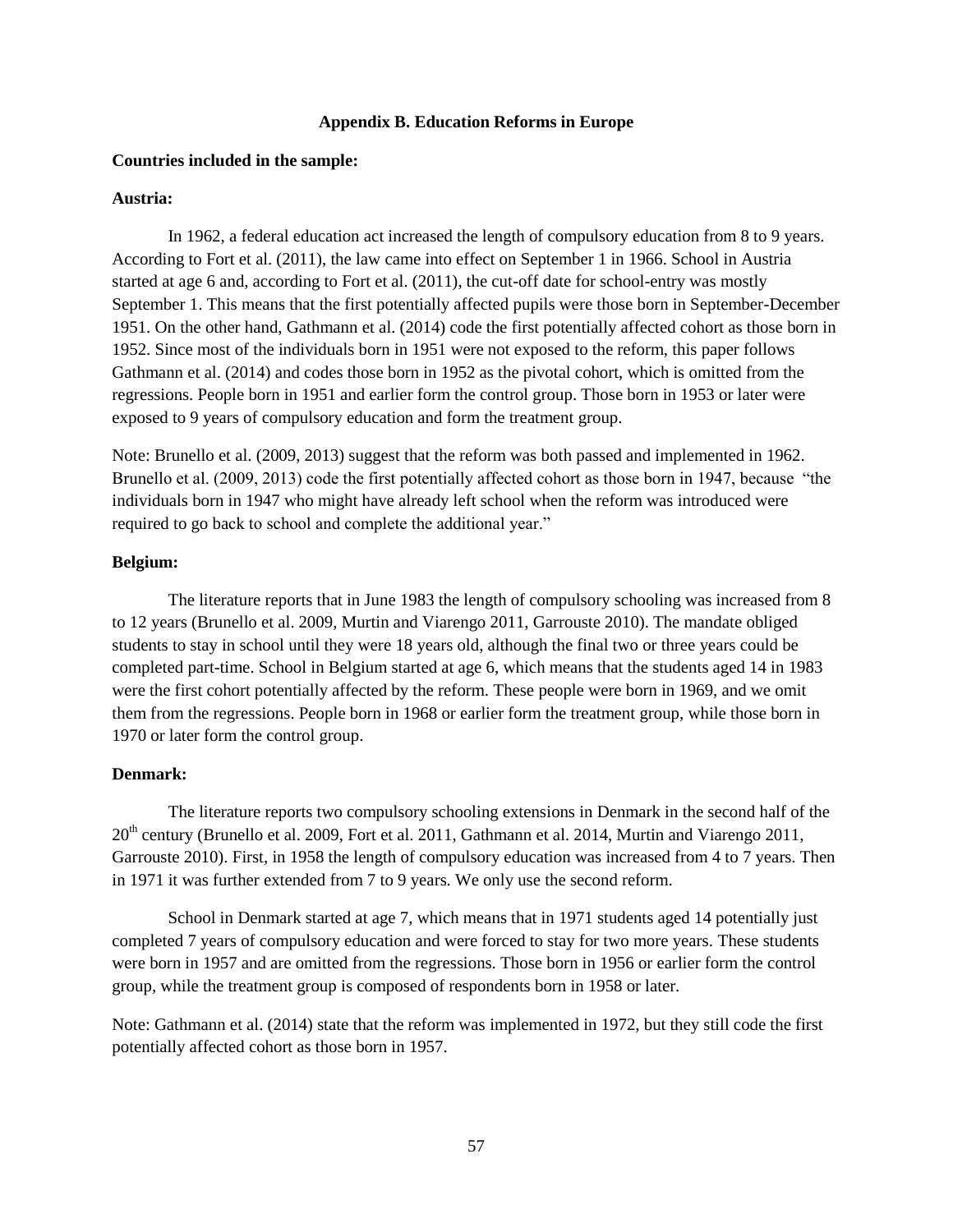#### **France:**

During the  $20<sup>th</sup>$  century, compulsory schooling in France was extended twice: from 7 to 8 years in 1936 (the Zay reform) and from 8 to 10 years in 1959 (Berthoin reform). We only use the second reform. This reform was implemented in 1967 and increased the minimum school leaving age from 14 to 16. Thus people who were born in 1952 or earlier were not exposed to the mandate and form the treatment group. Respondents born in 1954 or later form the control group. The extent of exposure of the 1953 cohort is unclear, these people are excluded from the models.

Sources: Brunello et al. (2009), Fort et al. (2011), Gathmann et al. (2014), Murtin and Viarengo (2011), and Grenet (2013).

### **Germany:**

The former Federal Republic of Germany increased the length of compulsory schooling from 8 to 9 years. The reform was implemented gradually across the 10 German states. Hamburg was the first state to implement the reform in 1949. The last state to implement the reform was Bayern in 1969. We borrow the coding of the reforms Pischke and Wachter (2005), published as Pischke and Wachter (2008). We use the reforms for 9 states, because the first cohort affected by the reform in Hamburg was born in 1935 and is outside of the age range of our sample.

## **Greece:**

In 1976, the Greek Parliament increased years of compulsory education from 6 to 9 years (Law 309/1976). Since the starting school age is 6, the first potentially affected individuals are those were 12 in 1976 and were born in 1964. While Brunello et al. (2009, 2013) state that the date of the law is 1975, Murtin and Viarengo (2011), Garrouste (2010), and Kazamias (1978) all report that the law was passed in 1976. We code people born in 1965 or later as part of the treatment group and those born in 1963 or earlier as part of the control group. The extent of exposure of the 1964 cohort is unclear, and this cohort is omitted from the models.

In addition, Murtin and Viarengo (2011) report reforms happening in 1964 and 1967, increasing the compulsory schooling from 6 to 9 years and then lowering it back to 6 years. However, we are unaware of any other paper that lists these reforms.

## **Hungary:**

In 1961, the length of compulsory education was increased from 8 to 10 years, with the corresponding increase in the minimum legal school leaving age from 14 to 16 (Borgonovi et al. 2010). People born in 1948 or later form the treatment group, while those born in 1946 or earlier belong to the control group. The extent of exposure of the 1947 cohort is unclear, and this cohort is omitted from the models.

Note: The information on this reform comes only from Borgonovi et al. (2010). Both Garrouste (2010) and Eurydice (2004/05) mention the Act III on Education of 1961, but no information on the increase of compulsory schooling years is available in these sources.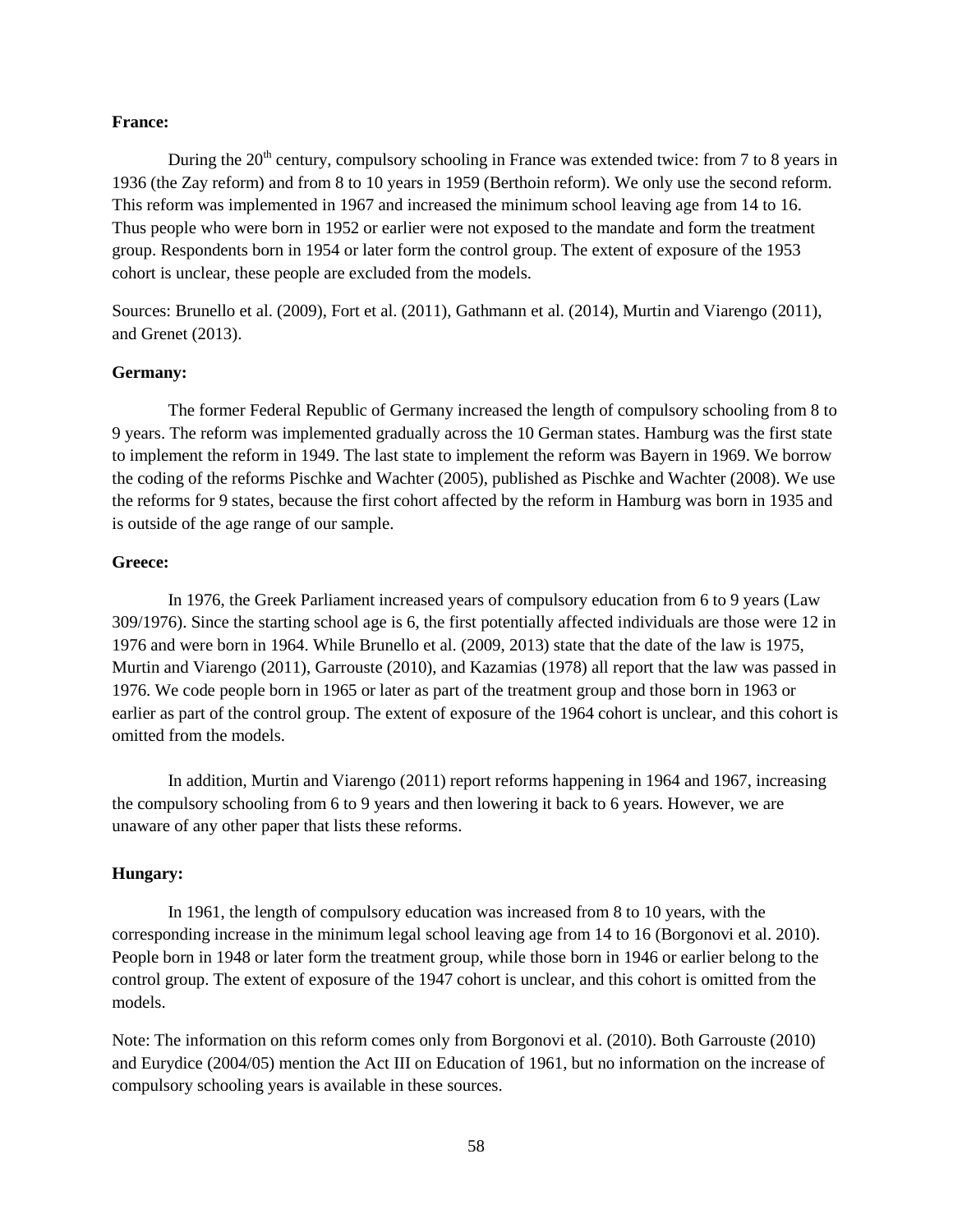#### **Ireland:**

In 1972, the minimum school leaving age was increased from 14 to 15. For this reform, respondents born in 1959 or later form the treatment group, while those born in 1957 or earlier belong to the control group. The extent of exposure of the 1958 cohort is unclear, and this cohort is omitted from the models.

According to Brunello et al. (2009), the minimum school leaving age was further increased to 16 in 2000 (the Education (Welfare) Act (2000)). Fort (2006) suggests those born in 1985 as the pivotal cohort for the second reform. However, Garrouste (2010) mentions that the Education (Welfare) Act of 2000 became operational on July  $5<sup>th</sup>$  2002, which would imply that the first potentially affected cohort was born in 1987. Given the disagreement in literature over the date of implementation of the latest reform, we only use the 1972 reform.

Sources: Brunello et al. (2009), Fort (2006), Garrouste (2010), Murtin and Viarengo (2011), Gathmann (2014).

## **Poland:**

In 1961 the length of compulsory education was increased from 7 to 8 years, with the corresponding increase in the minimum legal school leaving age from 14 to 15 (Borgonovi et al. 2010). Additional information is provided by the International Education Guide (2012): "Primary school was extended to 8 years following the introduction of the 1961 Education System Development Act (*Ustawa o rozwoju systemu oswiaty i wychowania*). Compulsory education covered Grades 1 to 8 (ages 7 to 15)." According to Joanna Jung-Miklaszewska (2003), the  $8<sup>th</sup>$  grade (Form VIII) was organized in the school year 1966/67. This made those born in 1953 or later to be fully exposed to the reform, while those born in 1951 or earlier missed the mandate. It is uncertain whether the respondents born in 1952 were exposed to the reform; therefore, this cohort is omitted from the estimations.

## **Spain:**

In 1970, the General Act on Education and Financing of Educational Reform increased years of compulsory schooling from 6 to 8 and the minimum legal school leaving age from 12 to 14 (Brunello et al. 2009, Fort 2006, Garrouste 2010, Gathmann et al. 2014). Both Brunello et al. (2009) and Gathmann et al. (2014) follow Pons and Gonzalo (2002) and code those born in 1957 as the first cohort potentially affected by the reform. These respondents 13 years old in 1970. We follow this approach and assign people who were born before 1957 to the control group and people who were born after 1957 to the treatment group.

### **The United Kingdom:**

In March 1972, the minimum school leaving age was increased from 15 to 16, starting September 1 1972 [\(www.legislation.gov.uk/uksi/1972/444/pdfs/uksi\\_19720444\\_en.pdf\)](http://www.legislation.gov.uk/uksi/1972/444/pdfs/uksi_19720444_en.pdf). School started at age 5, which implies that the number of years of compulsory education increased from 10 to 11. In Northern Ireland, the reform of 1972 also increased the minimum school leaving age from 15 to 16.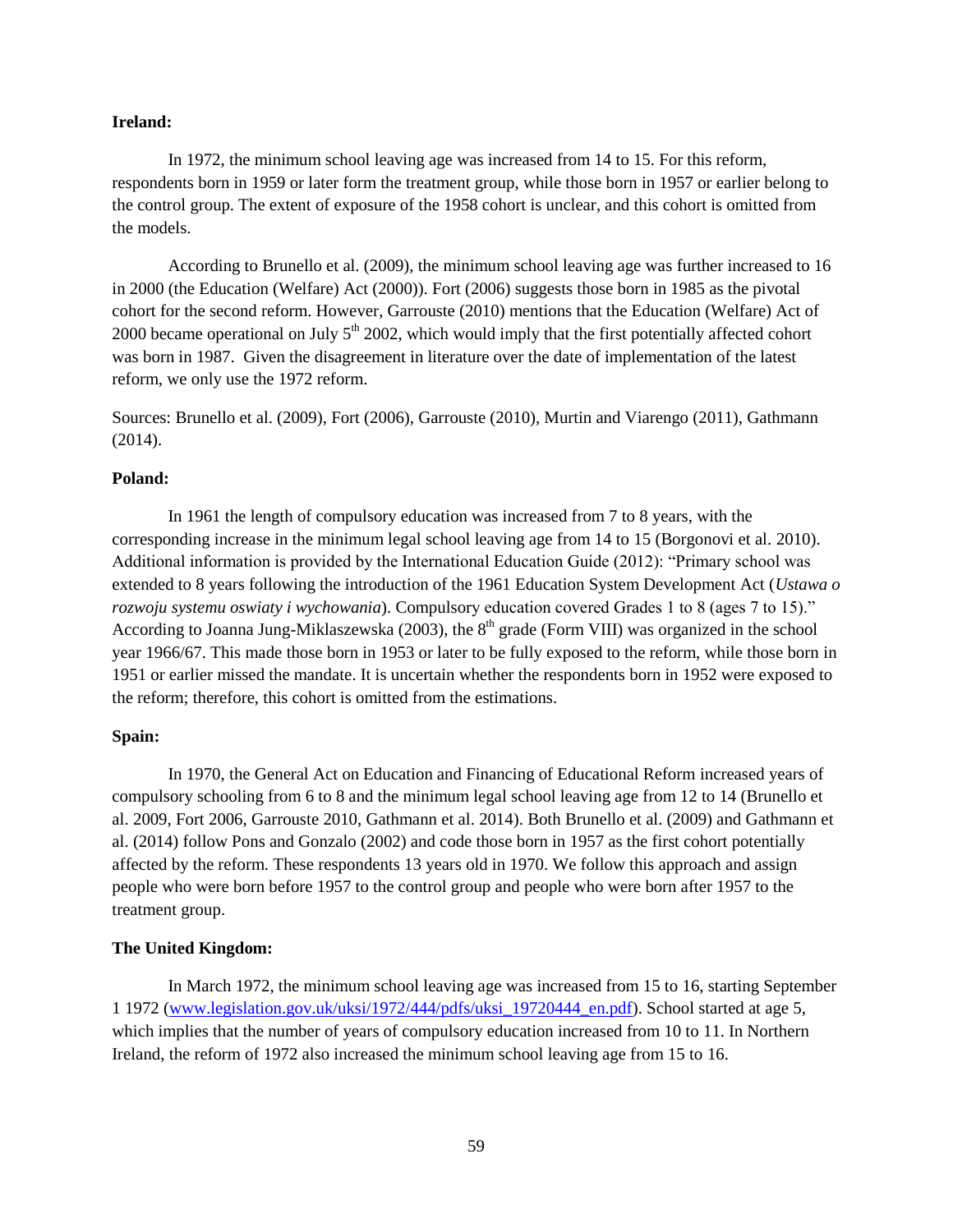The mandate affected all individuals born September 1957 or later in England, Wales, and Northern Ireland. However, the extent of the exposure of the 1957 cohort to the reform in not known. This cohort is excluded from the analysis. Respondents born in 1958 or later form the treatment group, while people born in 1956 or earlier form the control group.

For Scotland, several papers report 1976 as the date of the reform (Fort 2006, Gathmann et al. 2014, Brunello et al. 2013). However, Gathmann et al. (2014) and Fort (2006) suggest those born in 1958 as the first potentially affected cohort. We code people born in 1959 as the first fully affected cohort in Scotland. Those born 1957 or earlier form the control group, while people born in 1958 are excluded from the models.

In 1940s, the United Kingdom had another education reform that increased the minimum legal school leaving age from 14 to 15. However, the first cohort exposed to that mandate was born in 1930s. In order to avoid potentially confounding effects of ageing on religiosity, our sample is restricted to those 65 years old or younger, which prevents the usage of this early reform.

Sources: Brunello et al. (2009), Brunello et al. (2013), Fort (2006), Fort et al. (2011), Murtin and Viarengo (2011), Clark and Royer (2013), Oreopolous (2006, 2007), Gathmann (2014).

#### **Additional information on education reforms for countries not included the sample:**

#### **Czech Republic:**

Garrouste (2010) reports several compulsory schooling reforms in Czech Republic in the  $20<sup>th</sup>$ century. In 1948, the length of compulsory schooling was increased from 8 years to 9, with the corresponding change in the minimum school leaving age from 14 to 15. Then the number of compulsory schooling years was reduced back to 8 years in 1953 and raised again to 9 years in 1960. Furthermore, in 1979, the number of years of compulsory education was reduced to 8, and in 1990 the number was changed back to 9. Garrouste (2010) also mentions a reform in 1976: "Hence, the reform of 1976 made secondary education accessible to everybody by instituting 10-year compulsory schooling (8 years at základní školy and 2 years at střední školy)." The high number of education reforms passed in a relatively short period makes determining of the reform exposure problematic and the quality of the implementation questionable. Therefore, Czech Republic is not included in our sample.

#### **Finland:**

In 1972-1977, Finland gradually implemented an education reform that increased years of compulsory schooling from 6 to 9. Both Brunello et al. (2009) and Borgonovi et al. (2010) use this reform as as a source of identifying variation. However, both Kerr et al. (2013) and Pekkarinen (2008) note that the reform did not in practice increase the length of compulsory schooling, because the vast majority of pupils already received 9 years of education. Moreover, Kerr et al. (2013) state that the minimum school leaving age had been 16 ever since 1957. Because of these remarks, Finland is not included our sample.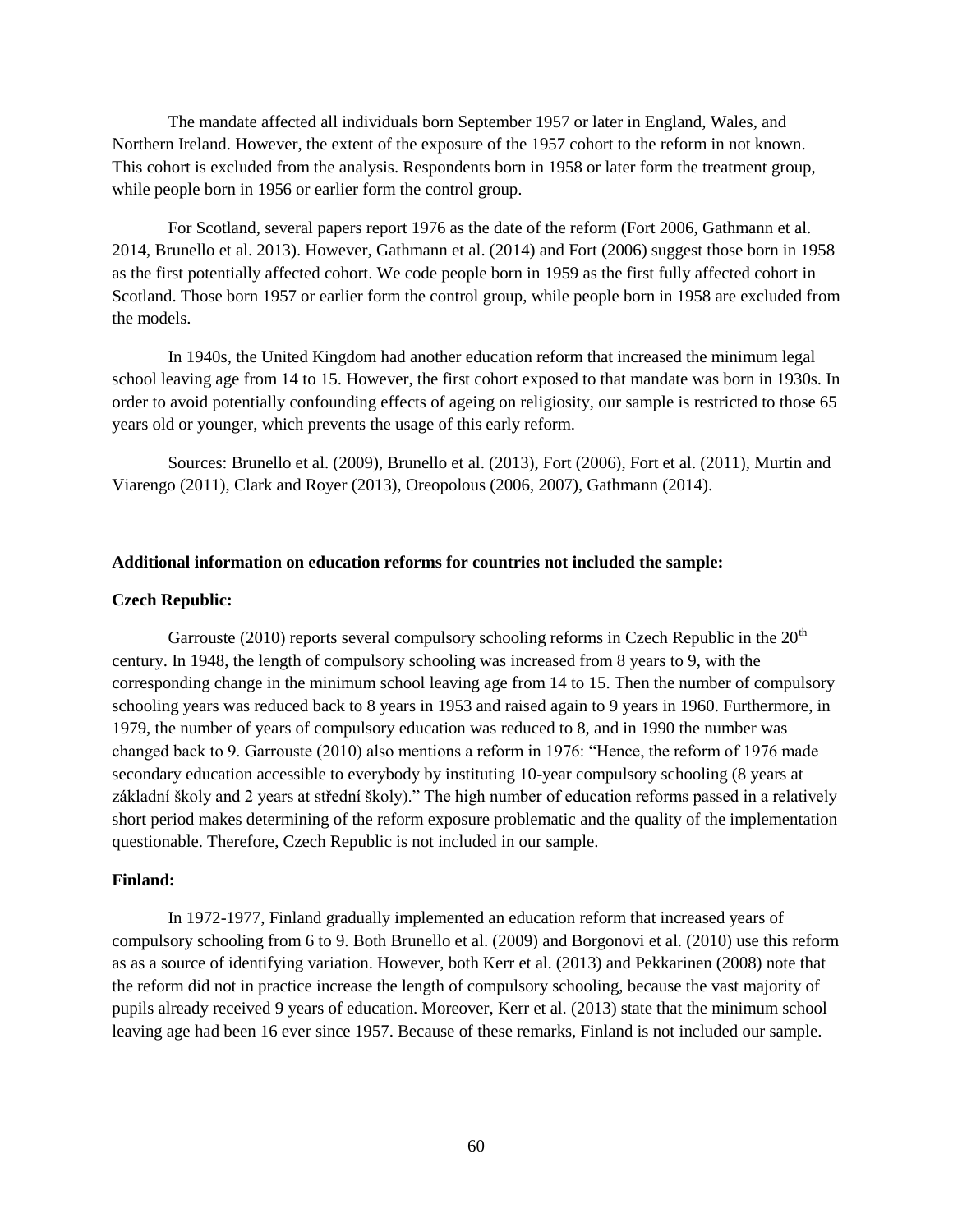#### **Italy:**

Reform that made junior high school compulsory was passed at the end of 1962 and implemented in 1963. The mandate increased the years of compulsory schooling from 5 to 8 and minimum legal school leaving age from 11 to 14. Both Brunello et al. (2009) and Gathmann (2014) refer to Brandolini and Cipollone (2002) and code those being born in 1949 as the first cohort affected by the reform. This is at odds with the straightforward calculation 1963-11=1952.

Fort (2006) gives two other cutoffs: "According to [Brandolini and Cipollone, 2002, pp. 12], people potentially affected by the reform are those who in 1963 were less than 15 years old and without middle school degree, those who were between 6 and 14 years old in 1963, that is those born between 1949-1957. Instead, [Flabbi, 1999, pp. 13] claimed that the reform starts "to be effective on people born after the 1950."

Furthermore, according to Brunello et al. (2009), compliance with the reform was not immediate and only in 1976 the proportion of children attending junior high school approached 100%.

We do not include Italy in our sample because identifying the first affected cohort is somewhat problematic and the overall quality of the enforcement of the reform is unclear.

## **Norway:**

Several papers use the educational reform in Norway as a source of identifying variation (Bhuller et al. 2014, Black et al. 2008, Aakvik et al. 2010, Pelkonen 2012). However, the timing of the reform implementation differed across municipalities. The data on respondents' residence at the municipality level is not available in the ESS, and Norway is not included in the sample. Pelkonen (2012) writes the following about the reform:

"The reform was launched as an experiment in six municipalities, chosen by the Ministry of Education, until it was made compulsory by the central government. Once the reform was legislated in 1959, the municipalities were required to implement the reform by the end of 1972, but were given the liberty to decide the precise timing by themselves. Prior to implementation, local governments were required to present a plan to the central government on the requirements for new teachers, buildings and other items the costs of which were to be covered by the central government. Due to these requirements, the timing of the reform across municipalities depended partly on the interaction between the central government and the municipalities. Aakvik et al. (2003) also mention that individual school directors may have been influential in the timing of the reform within municipalities. The reforms were implemented from 1960 onwards, and the cohorts that were differentially affected by the reform depending on their place of birth, were born between 1946 and 1961. However, in most of the municipalities, the affected children were those born between 1947 and 1958. A handful of municipalities appear to have reformed after the required deadline, affecting those born between 1959–1961, while some municipalities that were early experimental reformers, started with the cohort born in 1946."

#### **Portugal:**

Portugal experienced several compulsory schooling reforms during the  $20<sup>th</sup>$  century. First, in 1956, the number of years of compulsory education was increased for boys only from 3 to 4 years. This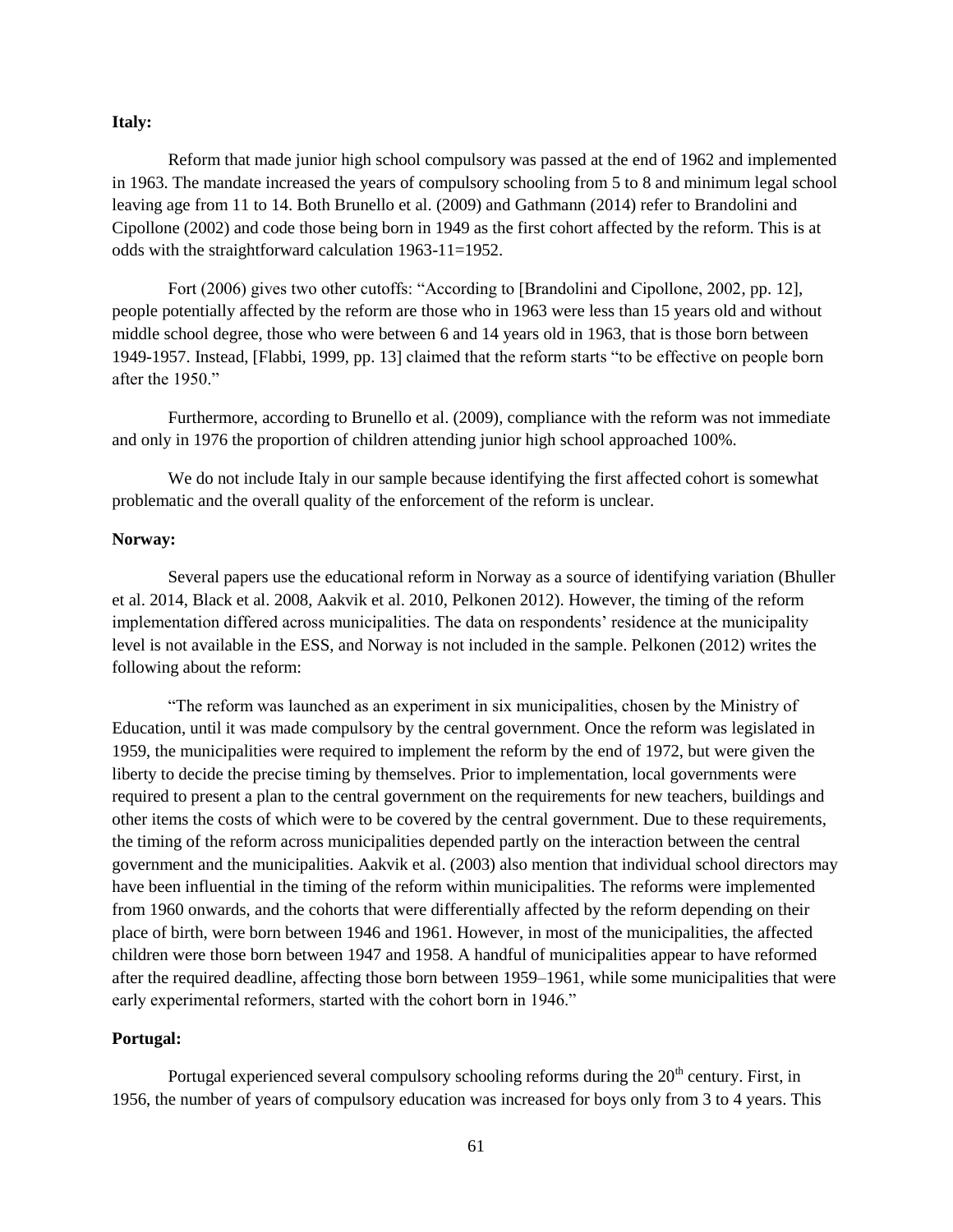mandate affected all the boys who entered school in 1956 or later, i.e. those born in 1948 or later (the school starting age was 8). However, boys who either did not complete 4 years of education or were not 12 in 1956 still were required to go back to school, which means that those born in 1945 were potentially affected by the reform as well. In 1960, the reform was extended to girls. Second, in 1964, the number of years of compulsory schooling was further increased from 4 to 6 for both genders, raising the minimum legal school leaving age to 14. The reform applied to those who entered school from 1964 onwards, i.e. those born in 1956 and later. Third, in 1973, there was an attempt to increase the years of compulsory schooling from 6 to 8, but the reform was not fully implemented. Fourth, in 1986, the length of compulsory education was increased from 6 years to 9. Fort (2006) gives the following, somewhat confusing, description: "This measure covered children who, once they had completed 6 years of schooling by 15 September, enrolled in the first year of schooling, as from the 1987/88 school year."

As in the case of Czech Republic, the high number of education reforms passed in a relatively short period makes determining of the reform exposure problematic and the quality of the implementation questionable. Therefore, Portugal is not included in our sample.

Sources: Fort (2006), Garrouste (2010).

#### **Sweden:**

In 1962, Sweden increased its years of compulsory schooling from 8 to 9 (Brunello et al. 2009, Fort 2006, Murtin and Viarengo 2011). However, the full implementation of this reform was preceded by a period of experimental gradual implementation at the municipality level, which started in 1949.

Brunello et al. (2009) and Borgonovi et al. (2010) code those born in 1950 and 1951 as the pivotal cohorts, respectively. At the same time Garrouste (2010) states that the law increased years of compulsory education from 7 (not 8) to 9 and mentions that "…this law got, however, fully implemented only in 1972."

Given the lack of clarity for the timing of the reform implementation, we leave Sweden out of our sample.

## **Switzerland:**

Murtin and Viarengo (2011) are the only source that mentions a reform changing the years of compulsory schooling in Switzerland. They state that in 1970 the number of years of compulsory education was increased from 8 to 9. They also point out that 1970 corresponds to the first implementation of the policy change and that the implementation differed across Swiss Cantons. Since Murtin and Viarengo (2011) provide no further information on the dates of implementation in different Swiss Cantons, we do not include Switzerland in our sample.

#### **The Netherlands:**

Several compulsory schooling reforms happened in the Netherlands during the  $20<sup>th</sup>$  century, and the literature is not always consistent about their timing and details.

Brunello et al. (2009), Gathmann et al. (2014), and Fort (2006) report a 1975 reform that increased minimum school leaving age by one year, from 15 to 16. At the same time, three-year lower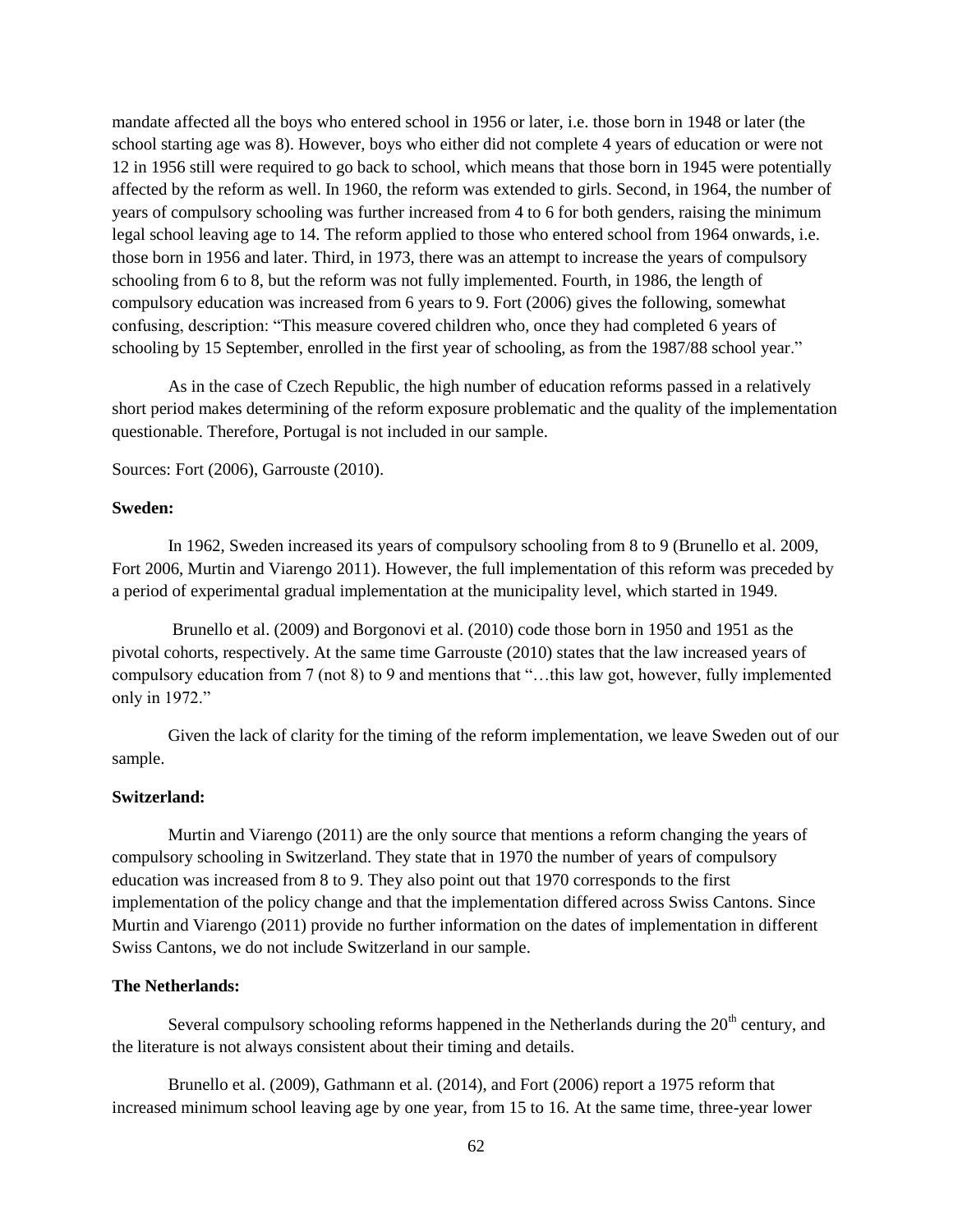vocational programs were extended to four years. The reform stated that all schools of lower vocational education should implement a second general year – with at least 20 weekly lessons of general training in the curriculum. The implementation of the reform started in 1973 – since August 1, 1973, all lower vocational programs had a length of four years. Students who were in their third year in 1973 could still graduate in a three-year course in 1974, i.e. students who started a three-year course of lower vocational education on August 1, 1971. All the following cohorts had to take a four-year course. Students born on or after August 1, 1959, had 10 years of complete education, with a four-year lower vocational education course as part of it. Garrouste (2010) reports the reform for the same compulsory schooling increase in 1969 instead of 1975.

This appendix does not describe the reforms that happened earlier than 1940s, readers are referred to Gathmann et al. (2014) and Garrouste (2010) for the descriptions of education reforms in Netherlands in early  $20<sup>th</sup>$  century.

Murtin and Viarengo (2011), Gathmann et al. (2014), and Fort et al. (2011) report an increase in years of compulsory schooling by two years taking place in 1950.

Fort et al. (2011) reports changes in years of compulsory schooling in 1942 from 7 to 8, then in 1947 from 8 to 7. Garrouste (2010) documents an increase in years of compulsory schooling from 7 to 8 in 1942, which was implemented in 1949.

Then Murtin and Viarengo (2011) report an increase in years of compulsory schooling from 8 to 9 in 1971. Garrouste (2010) attributes the same increase to year 1968.

Garrouste (2010) also reports an increase in compulsory years of schooling from 10 to 11 in 1971: "In 1971, an additional period of part-time compulsory education was added for young people who had completed their period of full-time compulsory education. Under-18s must attend school at least one day a week until the end of the school year in which they turn 17."

Finally, Gathmann (2014), Garrouste (2010), and Murtin and Viarengo (2011) state that in 1985 the Primary Education Act (WBO) of 1981 was implemented, resulting in a change in school starting age. After the reform compulsory school started the first month after children turned 5 (before the reform the lower age limit was 6). They had to stay in school until they have attended at least 12 complete years of schooling and in any case until the end of the school year when they turn 16, after which they were required to take one year part-time courses.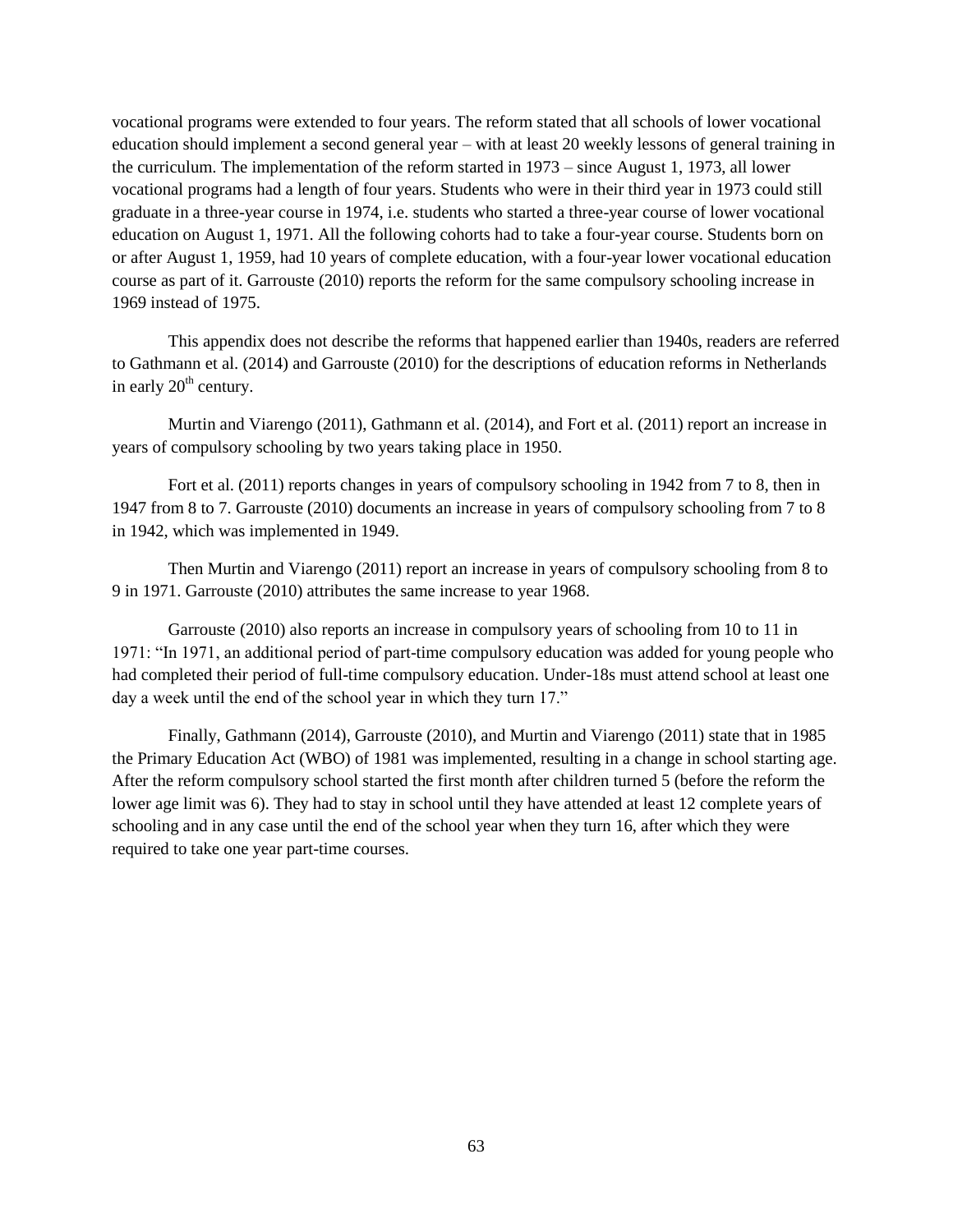### **Appendix C. Data**

#### **ESS Religious Denominations**

Respondents in the ESS were asked whether they belong to a religious denomination and, if so, to which denomination they belong. Possible answers included 1 "Roman Catholic." 2 "Protestant." 3 "Eastern Orthodox," 4 "Other Christian denomination," 5 "Jewish," 6 "Islamic," 7 "Eastern religions," and 8 "Other non-Christian religions." However, there were inconsistencies in the religious denomination reporting in the ESS data. First, in Round 2 of the ESS, for Hungarian respondents the category "Eastern Orthodox" was merged with the category "Roman Catholic." Second, for respondents from France in Rounds 1 and 2, the category "Other Christian denomination" was merged with the category "Other non-Christian religions." Third, in the United Kingdom in Rounds 2 and 3, many interviewers appear not to have probed respondents sufficiently if the respondents simply reported their religion as being "Christian." Rather than asking for more details about the Christian denomination to which the respondent felt they belonged, the interviewer instead used the "Other Christian denomination" category. This resulted in significantly larger proportions of people reporting belonging to "Other Christian denomination" when compared to other ESS rounds of the United Kingdom data (Rounds 1, 4, 5, and 6). These inconsistencies prevented the creation of a uniform religious denomination variable with fine subcategories. The final denomination variable has categories 1 "No denomination," 2 "Christian," and 3 "Non-Christian."

#### **EVS Sample Description**

 $\overline{\phantom{a}}$ 

The European Values Study (EVS) consists of four waves of cross-sectional surveys conducted in 49 predominantly European countries in various years from 1981 to 2008.

#### *EVS Superstition Measures:*

"Do you believe that a lucky charm such as a mascot or a talisman can protect or help you?" question was asked in the 1999 wave and the 2008 wave. The possible answers range from 1 "Definitely not" to 10 "Definitely yes." For specifications in Table 6, this variable is converted into two dichotomous indicators taking the values of one if the respondent's belief in lucky charm is, respectively, greater than or equal to 4, or greater than or equal to 5. This question was asked in all of the countries already present in the religiosity analysis. The list of countries in the "lucky charm" sample consists of Austria, Belgium, Denmark, France, Great Britain, Greece, Hungary, Ireland, Northern Ireland<sup>25</sup>, Poland, Spain, and West Germany.

 $25$  In the EVS data, Northern Ireland enters as a separate country. This is in contrast to the ESS, where originally Northern Ireland region is treated either as a part of Great Britain (Rounds 1 to 6) or a part of Ireland (Round 4 only). We created a new country "Northern Ireland" in the ESS data when harmonizing the region variable across rounds. Northern Ireland has a separate country fixed effect in the regressions, but is not present in the graphs, since the number of observations is small.